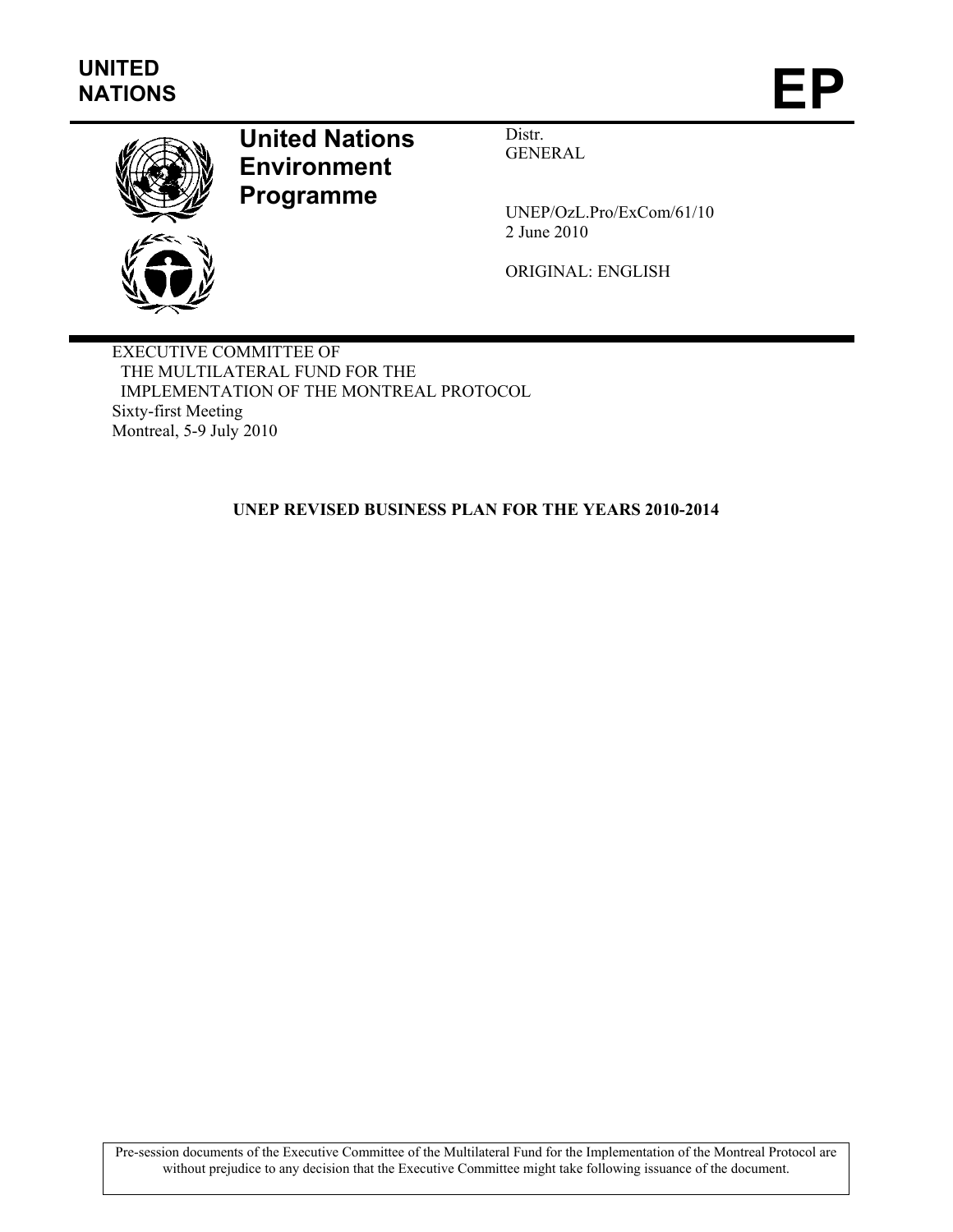### **COMMENTS AND RECOMMENDATIONS FROM THE FUND SECRETARIAT**

1. This document presents a summary of UNEP's planned activities for the phase-out of ozone depleting substances (ODS) for the period 2010-2014. It also contains UNEP's business plan performance indicators, general comments, and recommendations for consideration by the Executive Committee. UNEP's 2010-2014 business plan narrative is attached as an annex to the present document. The adjusted business plan database has been included in Annex I of the Consolidated Business Plan.

#### **Adjustments to the revised business plans**

2. The value of UNEP's revised business plan was US \$88.69 million for the period 2010-2014.

3. In reviewing the revised business plans, the Secretariat noted that UNEP did not fully implement decisions 60/5 and 60/44 in the following ways:

- (a) The maximum production sector allocation was not pro-rated among the various HCFC production sector activities (decision  $60/5(i)$ );
- (b) The maximum level of funding for low-volume-consuming (LVC) countries for the HCFC servicing sector until the year 2020 was exceeded (decision  $60/44(f)(xii)$ );
- (c) HCFC project preparation exceeded the maximum allowable amounts (decision  $60/5(n)$ );
- (d) ODS disposal projects were included that were not allowed (decision  $60/5(g)$ );
- (e) HCFC demonstration projects were included that were not allowed (decision  $60/5(k)$ , (l) and  $(m)$ ;
- (f) The institutional strengthening (IS) funding did not correspond to the model rolling three-year phase-out plan (decision  $60/5(f)$ );
- (g) Funding for multi-year agreements (MYAs) did not reflect the records of the Fund Secretariat (decision 60/5(c));
- (h) Funding for national phase-out plans (NPPs) and terminal phase-out plans (TPMPs) was included after 2010 (decision 60/5(d)).

4. Pursuant to decision 60/9, the Secretariat automatically adjusted UNEP's business plan to reflect the values in previously approved MYAs and in other previous decisions of the Executive Committee and to ensure that activities reflected those submitted to the first meeting of the year and their associated values in order to ensure consistency between submissions and business plans at the first meeting of the year. The Fund Secretariat has automatically adjusted the revised business plans to accommodate those decisions and:

- (a) Modified MYA values and value for other activities that were approved at the  $60<sup>th</sup>$  Meeting to reflect their approvals;
- (b) Modified project values to include support costs as appropriate; and
- (c) Included IS, compliance assistance programme (CAP) to include the year 2014 and to reflect the values in the Model.

5. The results of the automatic adjustments were shared with UNEP and are found in Annex I of the Consolidated Business Plan.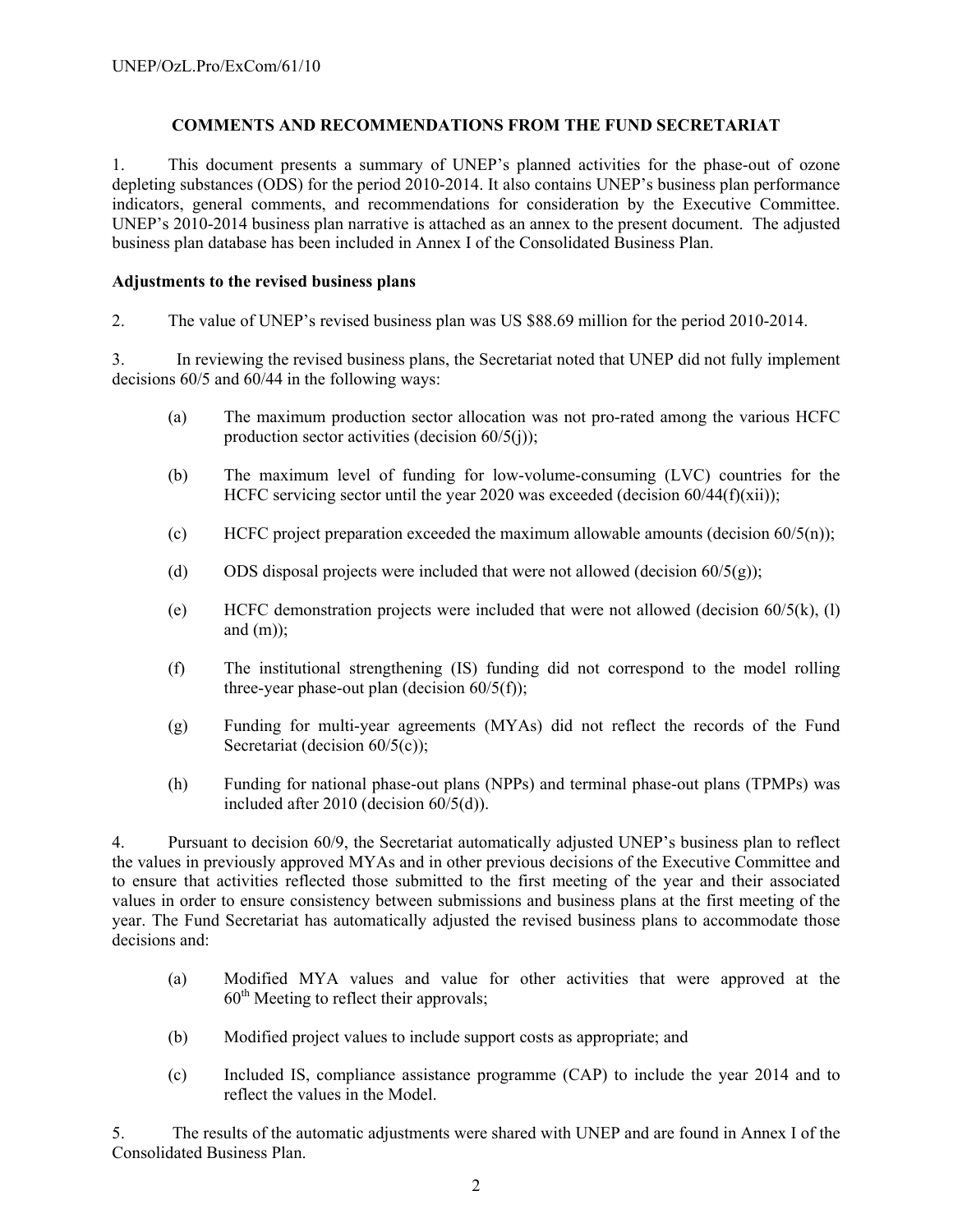6. After making these adjustments, the total value of the 2010-2014 adjusted UNEP business plan is US \$104.91 million.

#### Adjustments to remain within the budget of the current triennium

7. As indicated in the Consolidated Business Plan, even after these automatic adjustments were made there remained a need to further adjust the revised business plans of the agencies to stay within the budget for the 2009-2011 triennium. UNEP did not have HCFC investment activities in its 2010 and 2011 business plan and, therefore, there was no adjustment to this business plan.

#### Adjustments due to tonnage projections

8. The business plans could be further adjusted based on the tonnage and the values included for HCFC activities.

#### *Tonnage for LVC countries and accelerated phase-out*

9. The tonnage for LVC countries was limited to the 2020 level indicated in decision  $60/44(f)(xii)$ . As a result of this adjustment, UNEP has the following LVC countries with HCFC phase-out management plans (HPMPs) in its business plan that are seeking funding for an accelerated phase-out in 2020: Afghanistan, Albania, Armenia, Burundi, Cambodia, the Democratic People's Republic of Korea, Eritrea, Fiji, Gambia (the), Guatemala, Honduras, Kyrgyzstan, Lao People's Democratic Republic (the), Madagascar, Mozambique, Myanmar, Nepal, Nicaragua, Niger (the), Paraguay, Sao Tome and Principe, Serbia, Somalia, Sri Lanka, Timor-Leste and Turkmenistan.

10. The Executive Committee may wish to consider whether any adjustment is warranted for accelerated phase-out to the year 2020 for LVC countries.

#### *Tonnage for non-LVC countries and accelerated phase-out*

11. In the case of tonnage adjustments for non-LVC countries, decision 60/44(d) allows Article 5 countries to choose between the most recent reported HCFC consumption under Article 7 of the Montreal Protocol at the time of the submission of the HPMP and/or the investment projects, and the average consumption forecast for 2009 and 2010, in calculating starting points for aggregate reductions in HCFC consumption. UNEP has activities in some countries that exceed the calculated baseline level for funding. Table 1 lists those countries with tonnage that exceed the calculated baseline, with the level of tonnage of UNEP's activities. The Secretariat asked if the excess tonnage was for accelerated phase-out but UNEP did not comment.

#### Table 1

#### **HCFC CONSUMPTION TONNAGE IN COUNTRIES THAT EXCEED THE 10% BASELINE REDUCTION FROM THE CALCULATED BASELINE BY MORE THAN 10% AND ACCELERATED PHASE-OUT (in ODP tonnes)**

| Country   | $10\%$<br><b>Reduction</b>     |       | <b>HCFC Consumption tonnage in revised business</b><br>plans |             |              |                      | <b>Additional</b><br>tonnage in | <b>Comment on</b><br>accelerated phase- |               |
|-----------|--------------------------------|-------|--------------------------------------------------------------|-------------|--------------|----------------------|---------------------------------|-----------------------------------------|---------------|
|           | from<br>calculated<br>baseline | Japan | <b>UNDP</b>                                                  | <b>UNEP</b> | <b>UNIDO</b> | World<br><b>Bank</b> | <b>Total</b>                    | BP                                      | out           |
| Indonesia | 34.4                           |       | 25.0                                                         | 1.2         | 17.2         | 150.0                | 193.4                           | 159.0                                   | Not provided. |
| Malaysia  | 44.0                           |       | 57.4                                                         | 2.5         |              |                      | 59.9                            | 15.9                                    | Not provided. |
| Pakistan  | 21.9                           |       |                                                              | 3.2         | 72.9         |                      | 76.1                            | 54.2                                    | Not provided. |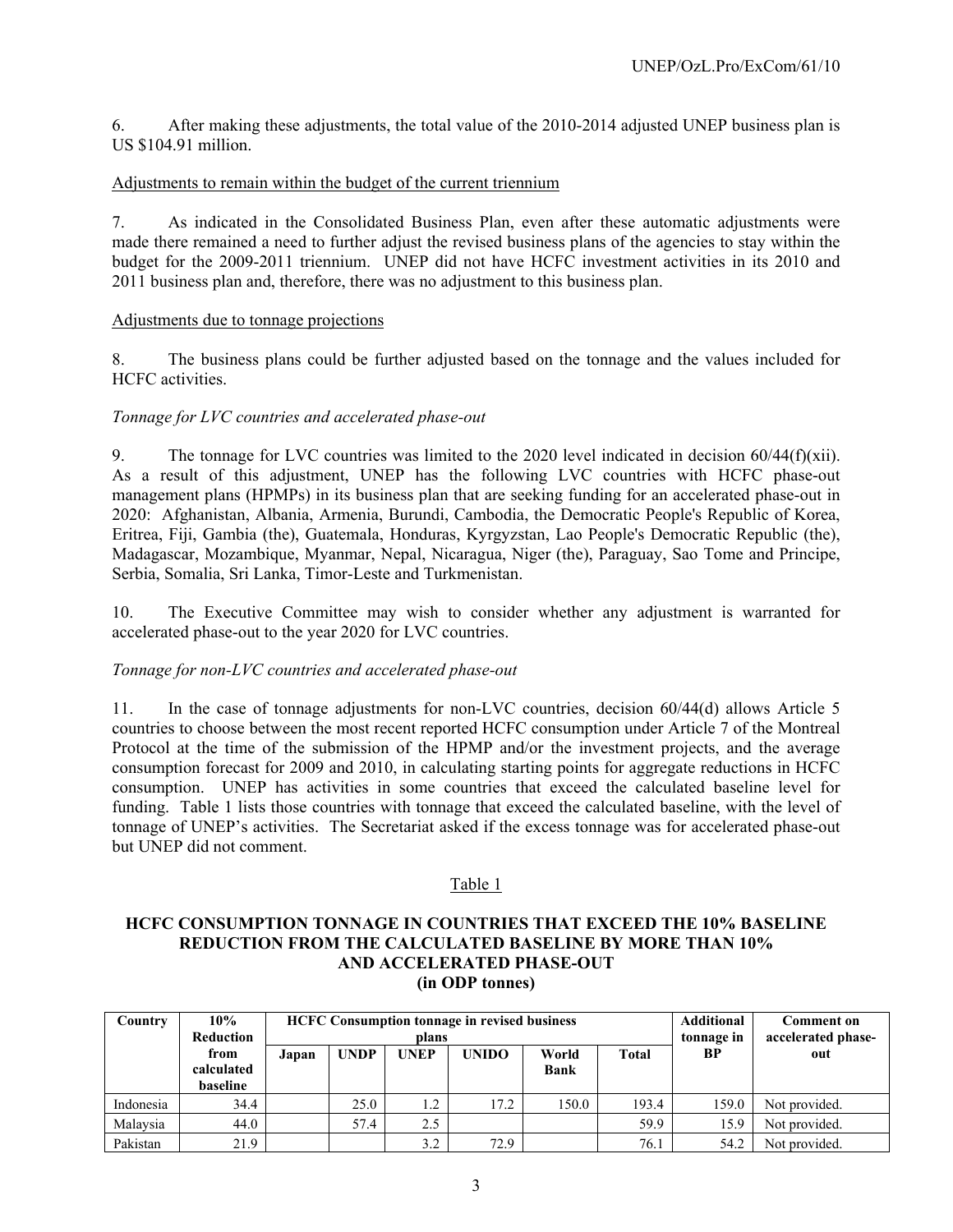12. UNEP's tonnage is small in comparison to the agencies responsible for the investment components. Therefore, any adjustment would have a minimum effect on accelerated phase-out for these countries.

13. The Executive Committee may wish to consider whether any tonnage modification is warranted to UNEP's business plan due to accelerated phase-out in the light of decision 60/44(d).

#### **Resource allocation**

14. Table 2 presents, by year, the value of activities included in the adjusted business plan according to the categories "required for compliance" and "not required" according to the Model rolling three-year phase-out plan.

#### Table 2

#### **RESOURCE ALLOCATION IN THE ADJUSTED BUSINESS PLAN OF UNEP (2010-2014) (US \$000s)**

| <b>Required by Model</b>                            | 2010   | 2011   | 2012   | 2013   | 2014   | Total                     |
|-----------------------------------------------------|--------|--------|--------|--------|--------|---------------------------|
|                                                     |        |        |        |        |        | $(2010 \text{ to } 2014)$ |
| Required for compliance (MYAs and Standard costs)   | 16.751 | 14.543 | 14,543 | 15,349 | 15.172 | 76,358                    |
| Required for compliance (HCFCs)                     | 9.324  | 4,096  | 6,838  | 3,545  |        | 23,803                    |
| Not Required for compliance (Resource mobilization) | 283    |        |        |        |        | 283                       |
| Not Required for compliance (ODS disposal)          | 1.220  | 1.060  |        |        |        | 2,280                     |
| Not Required for compliance (Combating illegal      | 1.404  | 562    | 215    |        |        | 2,181                     |
| trade, CTC, MBR, Studies, Workshops)                |        |        |        |        |        |                           |
| <b>Grand Total</b>                                  | 28.981 | 20,261 | 21,596 | 18.894 | 15,172 | 104,905                   |

15. UNEP had included activities valued at US \$28.98 million in 2010 and a total value as adjusted of US \$104.91 million over the period 2010 to 2014.

#### **MYAs and standard costs**

16. Table 3 presents information on UNEP's MYAs, new methyl bromide (MBR) activities, IS and CAP activities that are considered to be required for compliance under the adjusted business plan.

#### Table 3

#### **REQUIRED FOR COMPLIANCE FOR MYAs AND STANDARD COSTS (2010 to 2014) (US \$000s)**

| <b>Required by Model</b>           | 2010   | 2011   | 2012   | 2013   | 2014   | Total         |
|------------------------------------|--------|--------|--------|--------|--------|---------------|
|                                    |        |        |        |        |        | $(2010-2014)$ |
| Approved MYAs                      | .849   | 0      |        | 196    |        | 2,045         |
| New MBR activities                 | 45     |        |        |        |        | 45            |
| <b>IS</b>                          | 5.129  | 4.523  | 4.223  | 4.523  | 4.223  | 22,621        |
| CAP                                | 9.728  | 10,020 | 10.320 | 10.630 | 10.949 | 51,647        |
| Total (required for compliance for | 16,751 | 14,543 | 14.543 | 15.349 | 15,172 | 76,358        |
| <b>MYAs and standard costs)</b>    |        |        |        |        |        |               |

17. No issues were raised with respect to the other activities, also considered required for compliance. CAP costs are projected to increase at a rate of 3 per cent per year.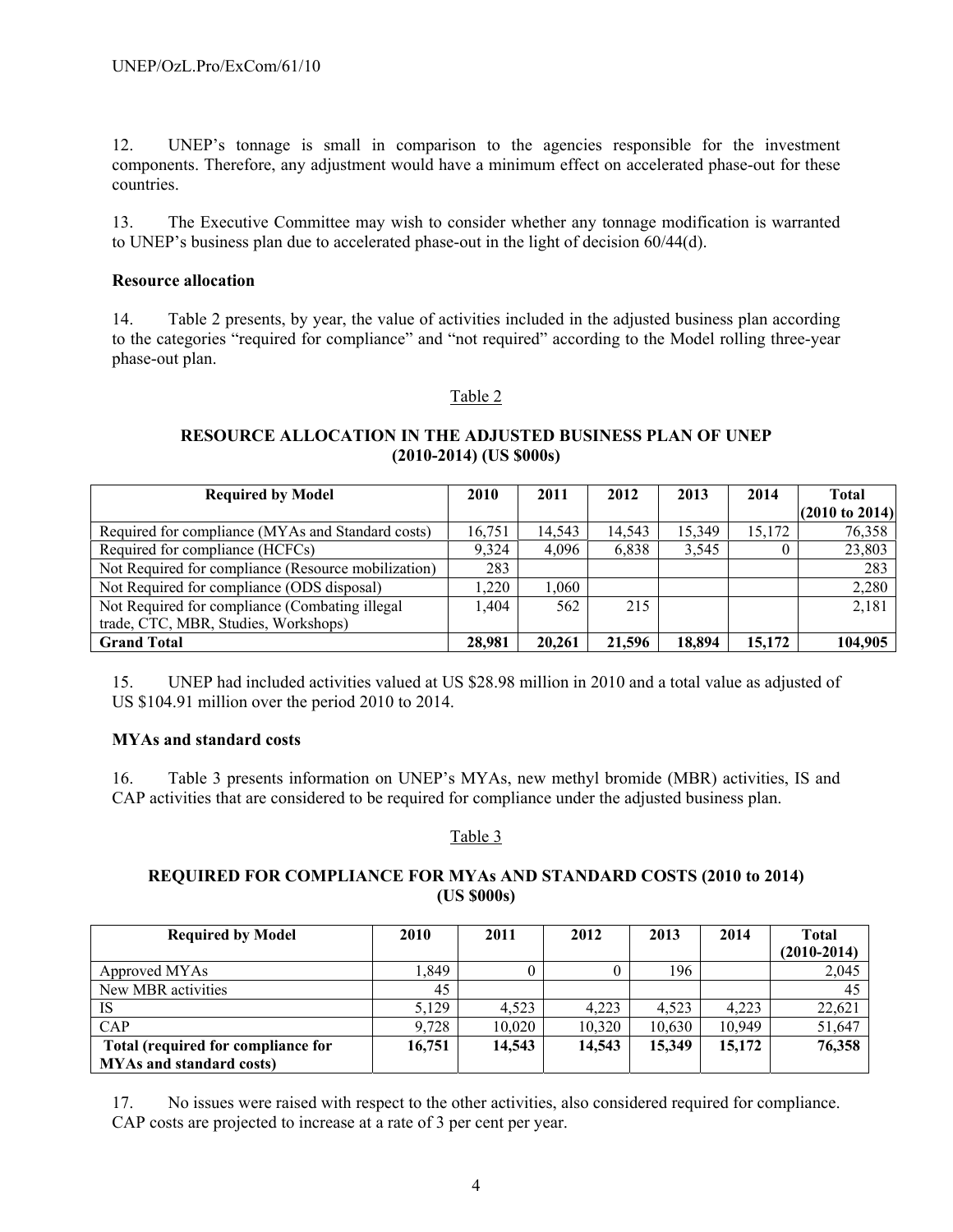### **HCFC activities**

#### HCFC demonstration projects

18. UNEP has HCFC demonstration projects valued at US \$330,000 in its adjusted business plan, including a demonstration project for energy efficiency for US \$200,000 that was not included in its business plan submitted to the  $60<sup>th</sup>$  Meeting and was not mentioned in its business plan narrative submitted to the 61<sup>st</sup> Meeting. The Executive Committee may wish to consider whether to remove this activity from UNEP's adjusted business plan.

#### HCFC servicing sector in low-volume-consuming (LVC) countries

19. The total value of activities in the HCFC servicing sector in LVC countries in UNEP's adjusted business plan amounts to US \$6.02 million.

#### *HPMPs in Pacific Island Countries*

20. UNEP has included a total of US \$558,898 in project preparation funding for HPMPs for Pacific Island Countries (PIC) that would phase out an estimated 0.6 ODP tonnes of HCFCs at a cost of US \$759,983.

#### HCFC production phase-out

21. UNEP has production sector activities in its business plan for India including project preparation amounting to US \$1.07 million, as adjusted by the Secretariat. Of this, US \$645,149 is for activities to be carried out in 2011 and the remainder is for the 2011-2014 triennium.

#### Other HCFC activities

22. UNEP has also included in its business plan other HCFC activities for the preparation of HPMPs valued at US \$785,858. In addition, UNEP has two regional/global technical assistance activities for HPMPs valued at US \$400,000 and US \$15.8 million.

#### **ODS disposal activities**

23. Table 4 presents the ODS disposal projects in UNEP's business plan valued at US \$2.28 million, all of which are in its 2010 and 2011 business plan. UNEP added the following ODS disposal projects for LVC countries in response to decision  $60/5(i)$  which requested bilateral and implementing agencies to suggest at the 61<sup>st</sup> Meeting of the Executive Committee, a level of funding for ODS disposal activities in LVC countries in light of decision XXI/2 of the Twenty-first Meeting of the Parties. Table 4 also includes the tonnage that is to result from these activities.

#### Table 4

| Country     | Type       | Title                                                   | Value<br>$(S000)$ in<br>2010 | <b>Resulting</b><br>phase-out<br>(ODP) | <b>Comments</b>        |
|-------------|------------|---------------------------------------------------------|------------------------------|----------------------------------------|------------------------|
|             |            | Disposal project for ODS from aircraft dismantling      |                              |                                        |                        |
| Region: ASP | <b>TAS</b> | industry                                                | 350                          |                                        | In $60^{\text{th}}$ BP |
|             | PRP        | Regional project preparation for ODS destruction in LVC |                              |                                        |                        |
| Region: ASP |            | countries of ASP                                        | 452                          | 500                                    | In $60^{\text{th}}$ BP |
| Region: AFR | PRP        | Preparation of the regional disposal project for Africa | 226                          | 320                                    | New activity           |

#### **ODS DISPOSAL ACTIVITIES**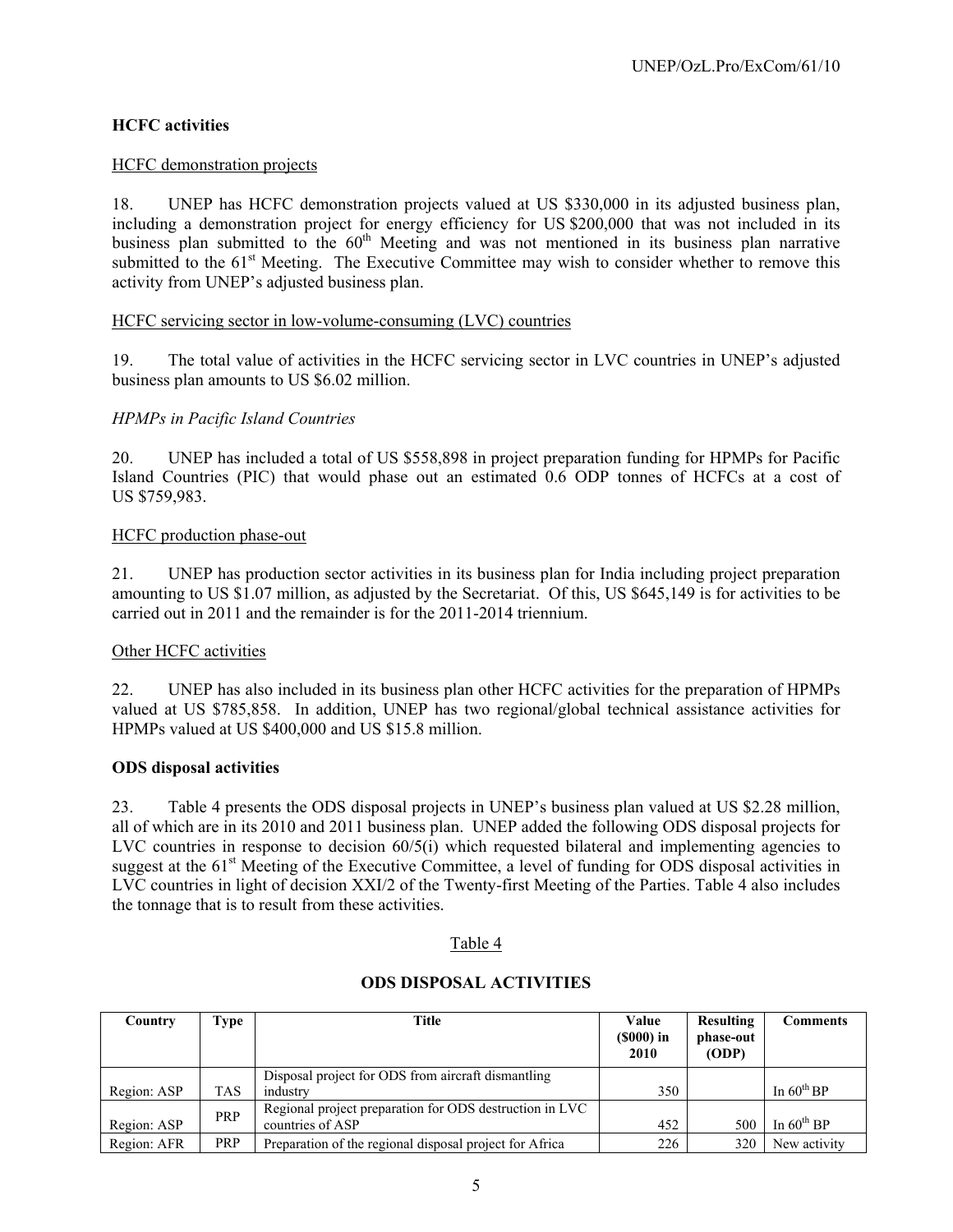| Country     | Type       | Title                                                                                                               | Value<br>$(S000)$ in<br>2010 | Resulting<br>phase-out<br>(ODP) | Comments     |
|-------------|------------|---------------------------------------------------------------------------------------------------------------------|------------------------------|---------------------------------|--------------|
|             | <b>PRP</b> | Preparation of the regional disposal project in cooperation<br>with UNIDO (Belize, Costa Rica, Guatemala, Honduras, |                              |                                 |              |
| Region: LAC |            | Nicaragua, Salvador and Panama)                                                                                     | 40                           | 20.0                            | New activity |
|             | PRP        | Preparation of the regional disposal project in cooperation                                                         |                              |                                 |              |
| Region: LAC |            | with UNIDO (Bolivia, Paraguay and Uruguay)                                                                          | 40                           | 12.0                            | New activity |
|             | <b>PRP</b> | Preparation of the regional disposal project for English-                                                           |                              |                                 |              |
| Region: LAC |            | speaking Caribbean countries                                                                                        | 113                          |                                 | New activity |

24. The Executive Committee may wish to consider maintaining these ODS disposal activities in the light of decision 60/5(i).

#### **Other activities not required for compliance (resource mobilization, studies and workshops)**

25. UNEP included a resource mobilization activity to address climate co-benefits amounting to US \$282,500. There are also other activities in the business plan (see Table 5) not required for compliance amounting to US \$1.4 million in 2010 and US \$2.18 million in its adjusted business plans for the period 2010 to 2014. No activities were indicated for 2013 or 2014.

#### Table 5

### **OTHER ACTIVITIES NOT REQUIRED FOR COMPLIANCE (2010 to 2012) (US \$000s)**

| Not required by Model                           | 2010  | 2011 | 2012 | <b>Total</b>  |
|-------------------------------------------------|-------|------|------|---------------|
|                                                 |       |      |      | $(2010-2012)$ |
| Not required by Model - Combating illegal trade | 408   | 162  | 65   | 635           |
| Not required by $Model - CTC$                   | 200   |      |      | 200           |
| Not required by Model - MBR non-investment      | 170   |      |      | 170           |
| Not required by Model – Study                   | 226   |      |      | 226           |
| Not required by Model – Workshop                | 400   | 400  | 150  | 950           |
| <b>Total</b>                                    | 1,404 | 562  | 215  | 2,181         |

26. The US \$635,000 set aside for combating illegal trade was in the previous business plan of UNEP. In includes customs enforcement networks/regional enforcement coordination in Europe/Central Asia, Latin America and West Asia as well as integrated enforcement training through the Green Customs Initiative.

27. The CTC activity consists of an international workshop with CTC producers and countries on post-2010 use of CTC as a feedstock for US \$200,000. It was also included in UNEP's submission to the  $60<sup>th</sup>$  Meeting.

28. The regional technical workshop for identification, implementation, adoption and adaptation of MBR activities was maintained in UNEP's business plan after removing the remaining MBR activities pursuant to decision 60/6.

29. The techno-economic study on the cost benefit of leapfrogging high-global warming potential (GWP) alternatives to HFCs to low-GWP or zero-GWP alternatives (US \$226,000) and the regional workshops on co-financing opportunities to achieve climate benefits engaging financial institutions, private sector and international development agencies (US \$450,000) were planned as joint activities with the World Bank. However, the World Bank has withdrawn these requests from its work programme since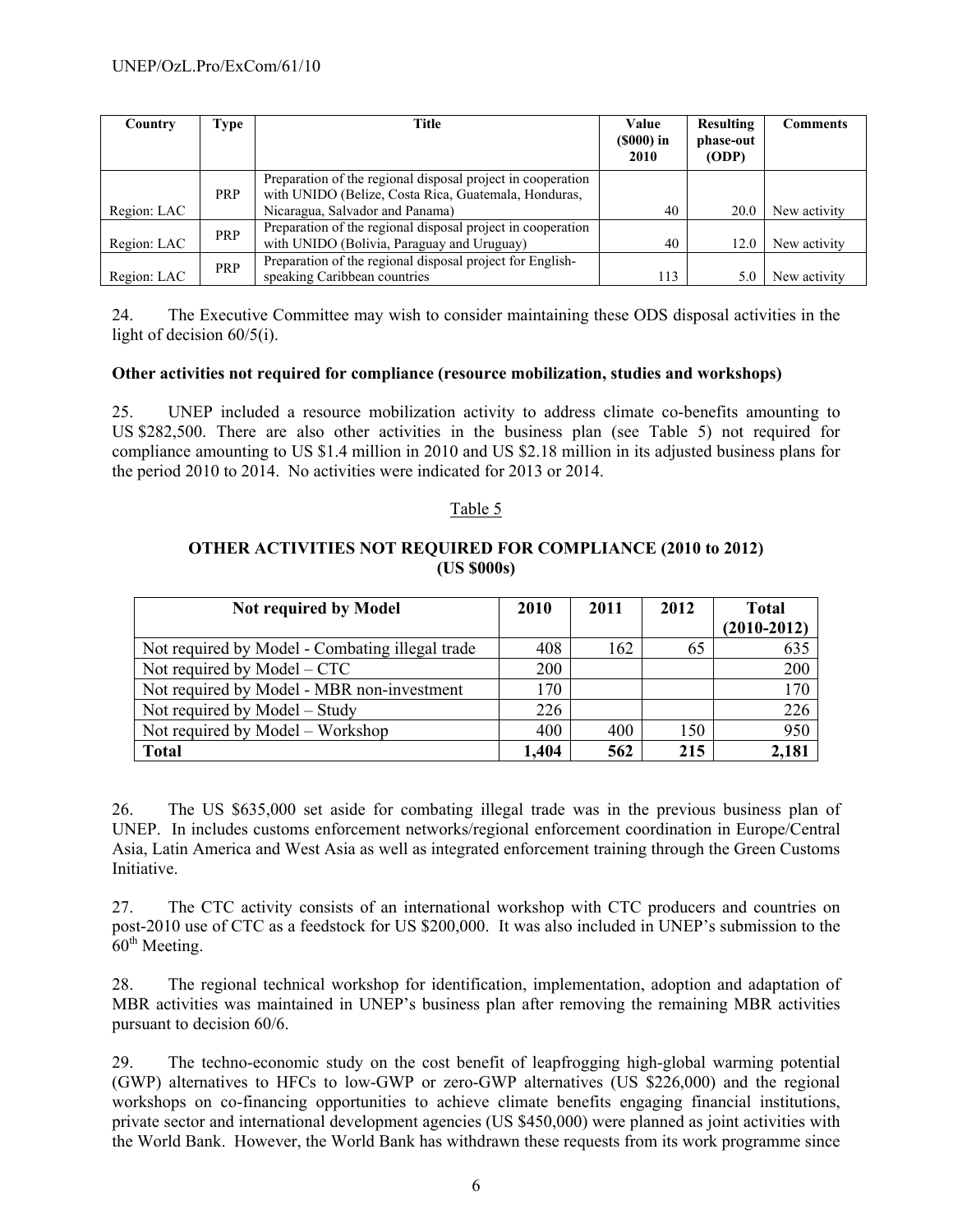such technical studies are more appropriate for the Technology and Economic Assessment Panel (TEAP) or the Ozone Operations Resource Group (OORG) and that the HPMP funding for the countries to be addressed through the regional workshops has already been exhausted.

30. The Executive Committee may wish to consider whether to maintain the study and the workshops in UNEP's business plan in the light of the Bank's withdrawal of its components.

#### **Performance indicators**

31. A summary of UNEP's 2010 targets for performance indicators pursuant to decisions 41/93, 47/51 and 49/4(d) that are applied to all implementing agencies is provided in Table 6.

#### Table 6

#### **PERFORMANCE INDICATORS**

| <b>Item</b>                                                                   | 2010 Targets                        |
|-------------------------------------------------------------------------------|-------------------------------------|
| Number of annual programmes of multi-year agreements approved versus          | 104 (23 tranches of approved        |
| those planned                                                                 | MYAs and 81 new MYAs)               |
| Number of individual projects/activities (investment projects, RMPs, halon    | 108                                 |
| banks, TAS, institutional strengthening) approved versus those planned        |                                     |
| Milestone activities completed/ODS levels achieved for approved multi-year    | 23                                  |
| annual tranches versus those planned                                          |                                     |
| ODS phased-out for individual projects versus those planned per progress      | $\Omega$                            |
| reports                                                                       |                                     |
| Project completion (pursuant to decision 28/2 for investment projects) and as | 33                                  |
| defined for non-investment projects versus those planned in progress reports  |                                     |
| Number of policy/regulatory assistance completed versus that planned          | 100% of countries listed in Annex I |
|                                                                               | of UNEP's business plan narrative   |
|                                                                               | either received assistance or       |
|                                                                               | assistance was offered              |
| Speed of financial completion versus that required per progress report        | On time                             |
| completion dates                                                              |                                     |
| Timely submission of project completion reports versus those agreed           | On time                             |
| Timely submission of progress reports and responses unless otherwise agreed   | On time                             |

32. UNEP's target for annual tranches of MYAs should be 105. This includes annual tranches for 26 approved agreements and 79 new agreements. UNEP's target for the number of approved individual projects should be 99, including three demonstration projects, two phase-out plan projects, 16 technical assistance projects and 78 institutional strengthening projects. UNEP's target for milestone activities completed for MYAs should be 26 to correspond with the number of approved MYAs.

33. Table 7 presents UNEP's performance indicators for its CAP, which were adopted in decision 48/7(e).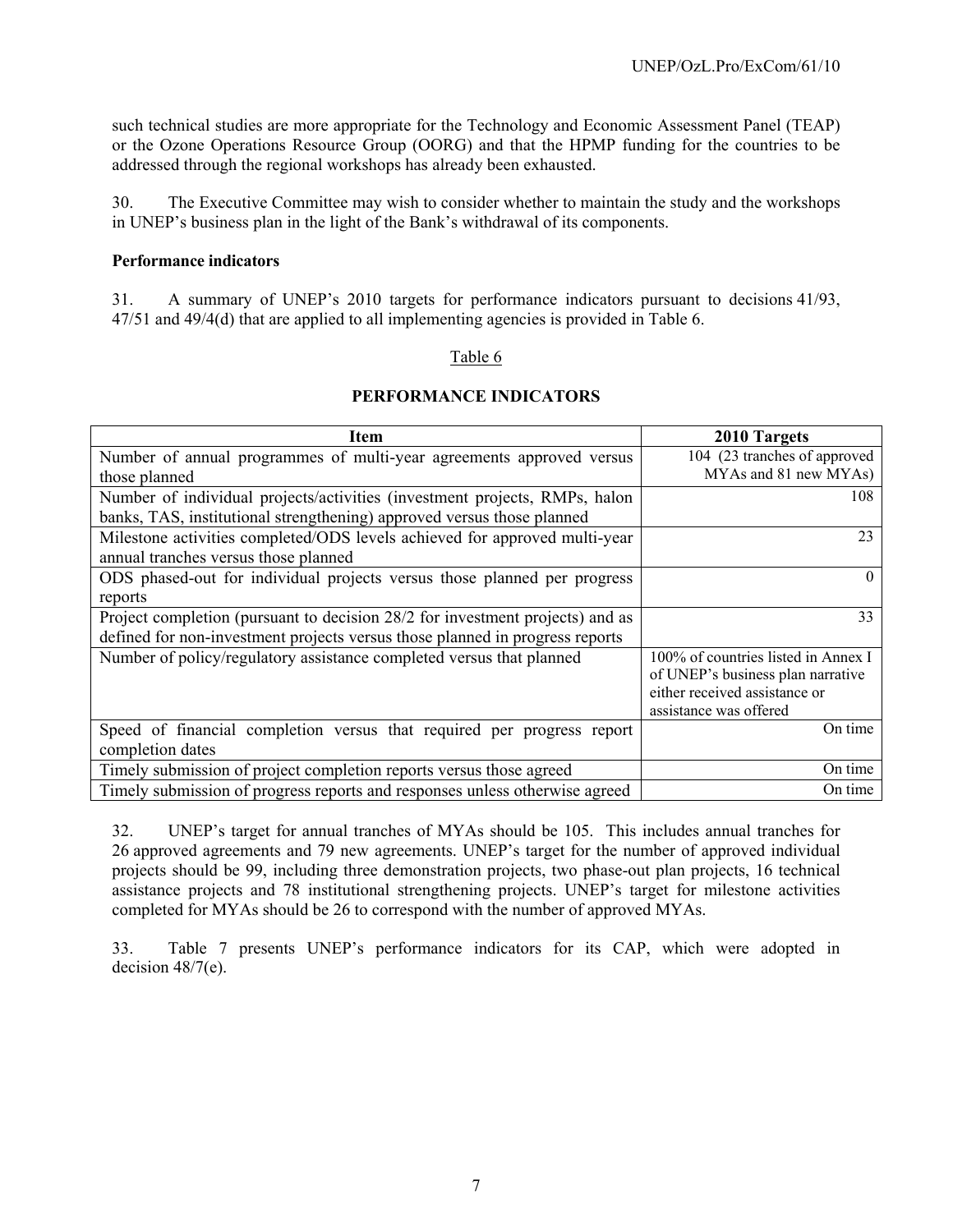### Table 7

### **PERFORMANCE INDICATORS FOR UNEP'S COMPLIANCE ASSISTANCE PROGRAMME (CAP)**

| <b>Performance Indicator</b>      | Data                         | Assessment                     | <b>Target</b>          |
|-----------------------------------|------------------------------|--------------------------------|------------------------|
| Efficient follow-up to            | List of recommendations      | Implementation rate of those   | 90% implementation     |
| regional network/thematic         | emanating from 2008          | meeting recommendations that   | Rate                   |
| meetings                          | regional network/thematic    | are to be implemented in 2010  |                        |
|                                   | meetings                     |                                |                        |
| Effective support to NOUs in      | List of innovative           | Number of innovative           | 7 such ways/means/     |
| their work, particularly guidance | ways/means/products/services | ways/means/products/services   | products/services; All |
| to new NOUs                       | for supporting NOUs          | for supporting NOUs in their   | new NOUs receive       |
|                                   | in their work, with          | work, with specification of    | capacity building      |
|                                   | specification of those       | those destined for new NOUs    | support                |
|                                   | destined for new NOUs        |                                |                        |
| Assistance to countries in actual | List of countries in actual  | Number of countries in actual  | All such countries     |
| or potential non-compliance (as   | or potential non-compliance  | or potential non-compliance    |                        |
| per MOP decisions and/or as per   | that received                | that received CAP assistance   |                        |
| reported Article 7 data and trend | CAP assistance outside the   | outside the network meetings   |                        |
| analysis)                         | network meetings             |                                |                        |
| Innovations in production and     | List of global and regional  | Number of global and regional  | 7 such products and    |
| delivery of global and regional   | information products and     | information products and       | <b>Services</b>        |
| information products and          | services destined for new    | services destined for new      |                        |
| services                          | target audiences or that     | target audiences or that reach |                        |
|                                   | reach existing target        | existing target audiences in   |                        |
|                                   | audiences in new ways        | new ways                       |                        |
| Close cooperation between CAP     | List of joint missions/      | Number of joint missions/      | 5 in each region       |
| regional teams and IAs and BAs    | undertakings of CAP regional | undertakings                   |                        |
| working in the regions            | staff with IAs and Bas       |                                |                        |

#### **RECOMMENDATIONS**

- 34. The Executive Committee may wish to consider:
	- (a) Endorsing the revised 2010-2014 business plan of UNEP as contained in document UNEP/OzL.Pro/ExCom/61/10, as adjusted by the Fund Secretariat while noting that endorsement denotes neither approval of the projects identified therein nor their funding levels, and the endorsement is with any modifications based on consideration of:
		- (i) Those activities associated with issues addressed in the Consolidated Business Plan including any adjustments based on overall cost-effectiveness values;
		- (ii) Maintaining or removing values and tonnage associated with accelerated phase-out to the year 2020 for low-volume-consuming (LVC) countries;
		- (iii) Any tonnage modifications due to accelerated phase-out for non-LVC countries;
		- (iv) Removing the HCFC demonstration project for energy efficiency;
		- (v) Maintaining the ODS disposal activities in UNEP's business plan as a window for LVC countries in the light of decisions XXI/2 of the Twenty-first Meeting of the Parties and decision  $60/5(i)$  of the  $60<sup>th</sup>$  Meeting of the Executive Committee;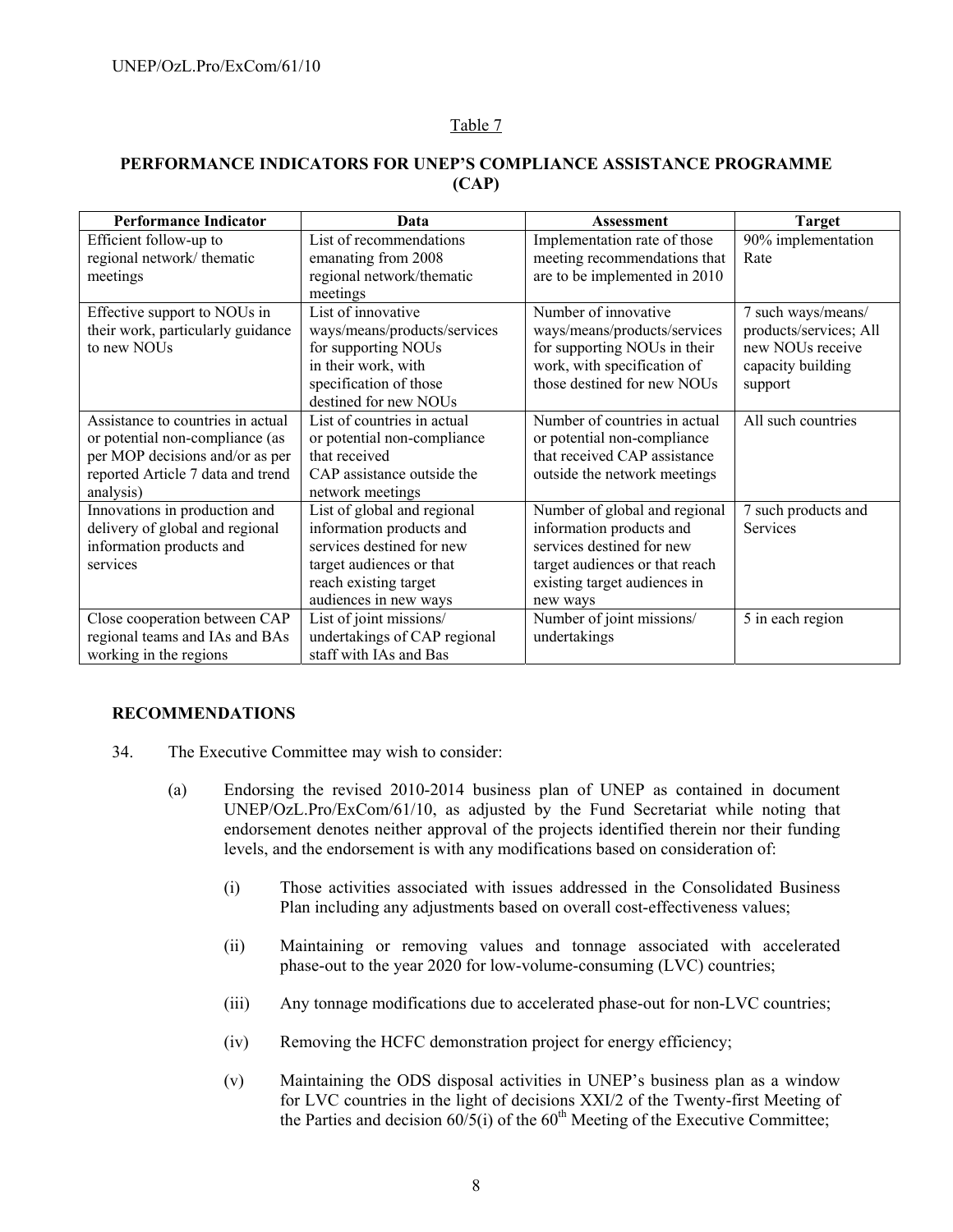- (vi) Removing the techno-economic study on the cost benefit of leapfrogging high-global warming potential (GWP) alternatives to HFCs to low-GWP or zero-GWP alternatives and the regional workshops on co-financing opportunities to get climate benefits engaging financial institutes, private sector and international development agencies in the light of the World Bank's withdrawal of its components; and
- (b) Approving the 2010 performance indicators and targets for UNEP set out in Tables 6 and 7 as contained in document UNEP/OzL.Pro/ExCom/61/10 while setting a target of 105 for annual tranches of multi-year agreements (MYAs) approved, 99 for individual projects approved and 26 for milestone activities completed for MYAs.

**----**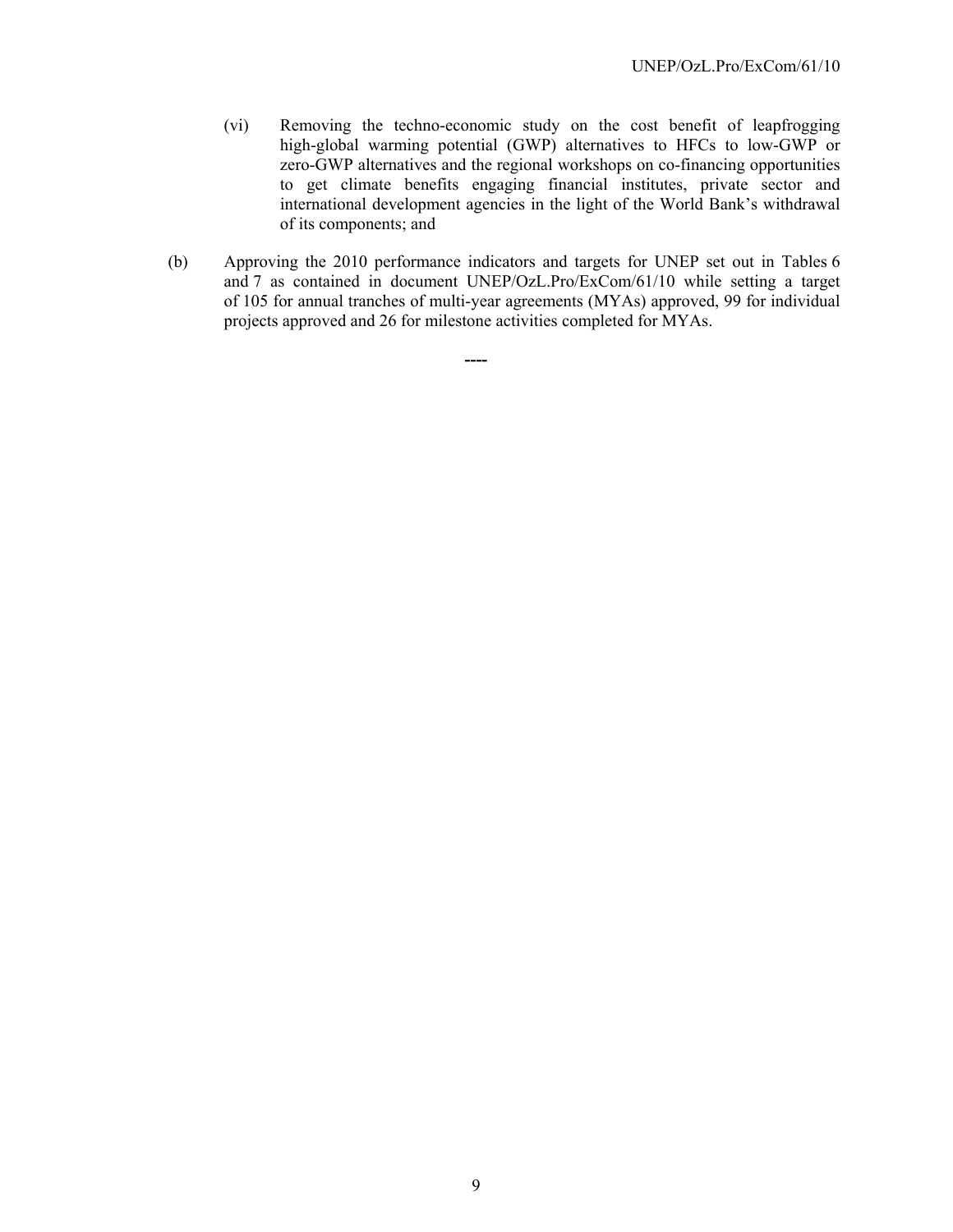# **UNEP 2010-2012 BUSINESS PLAN**

# **PRESENTED TO THE**

# **61ST MEETING OF THE EXECUTIVE COMMITTEE**

# **OF THE MULTILATERAL FUND FOR THE IMPLEMENTATION**

# **OF THE MONTREAL PROTOCOL**

10 May 2010

United Nations Environment Programme

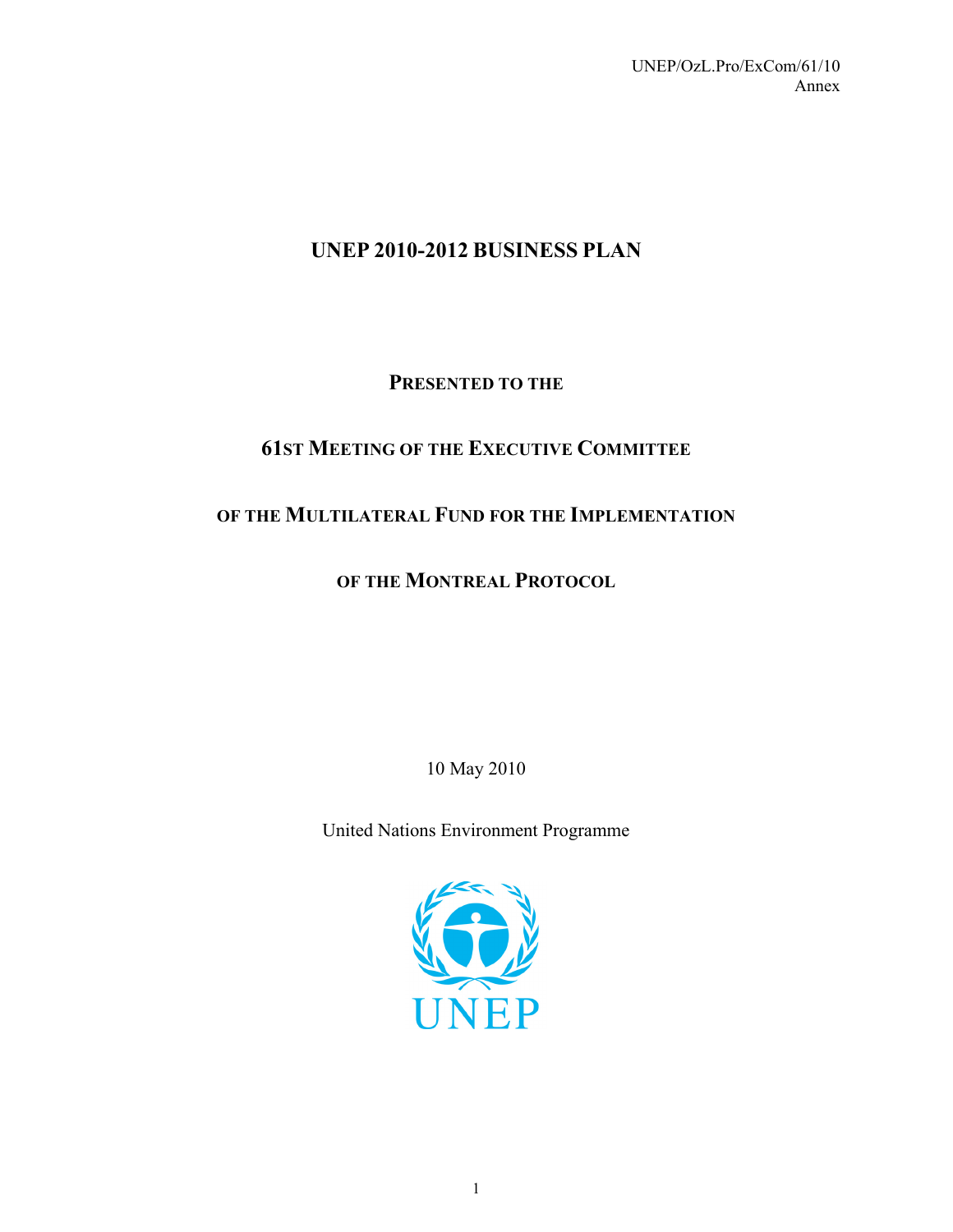# **CONTENTS**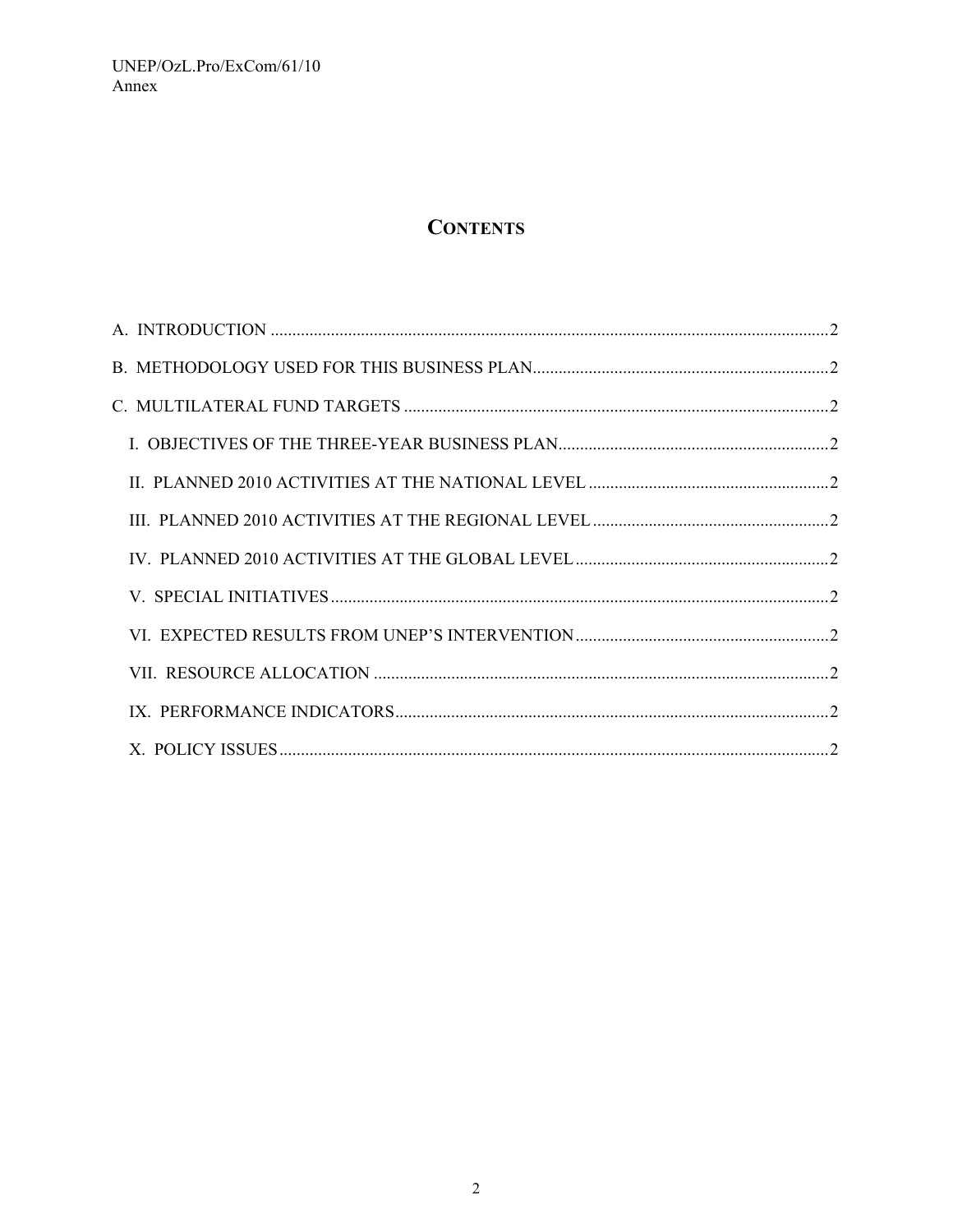# **UNEP 2010-2012 BUSINESS PLAN**

# **A. INTRODUCTION**

This document, which is being submitted for consideration to the 61st meeting of the Executive Committee of the Multilateral Fund for the Implementation of the Montreal Protocol, represents a three-year rolling Business Plan of the Montreal Protocol-related activities of the United Nations Environment Programme (UNEP). It comprises the UNEP Business Plan for 2010 and a forecast for the years 2011 and 2012.

This document consists of a narrative and three annexes, namely:

- Annex I, Country-specific services provided by UNEP's Compliance Assistance Programme.
- Annex II, Projects planned for submission in 2010-2012.
- Annex III, Regional Logical Framework Analyses.

In 2010, UNEP is planning to prepare and submit for approval of the Executive Committee 223 new projects with the total value of US\$ 31,281,474 including the annual budget of the Compliance Assistance Programme (CAP) for the year 2011 and programme support costs (PSC). UNEP also plans to submit 30 annual tranches of approved multi-year agreements (MYAs) with the total value of US\$ 2,152,673.

Executive Committee decision 59/27 approved an annual budget of the CAP for the year 2010 amounting to US\$ 9,727,930 including PSC. The details of national, regional and global activities to be funded from the CAP budget in 2010 can be found in the Business Plan narrative and in the Annexes.

A current forecast for project submissions over the next two years is as follows: 70 projects with a total value of US\$ 20, 995, 222 are planned for submission in 2011; and 156 projects with a total value of US\$ 23, 537, 237 are planned for submission in 2012. These amounts include the respective annual budgets of the CAP, tranches of approved MYAs and PSC.

### **B. METHODOLOGY USED FOR THIS BUSINESS PLAN**

UNEP has used the following methodology for developing its 2010-2012 Business Plan:

The 2010-2012 Business Plan has been prepared on the basis the previous endorsed threeyear rolling Business Plan taking into account approvals and experiences of the last year, as well as new trends and emerging developments.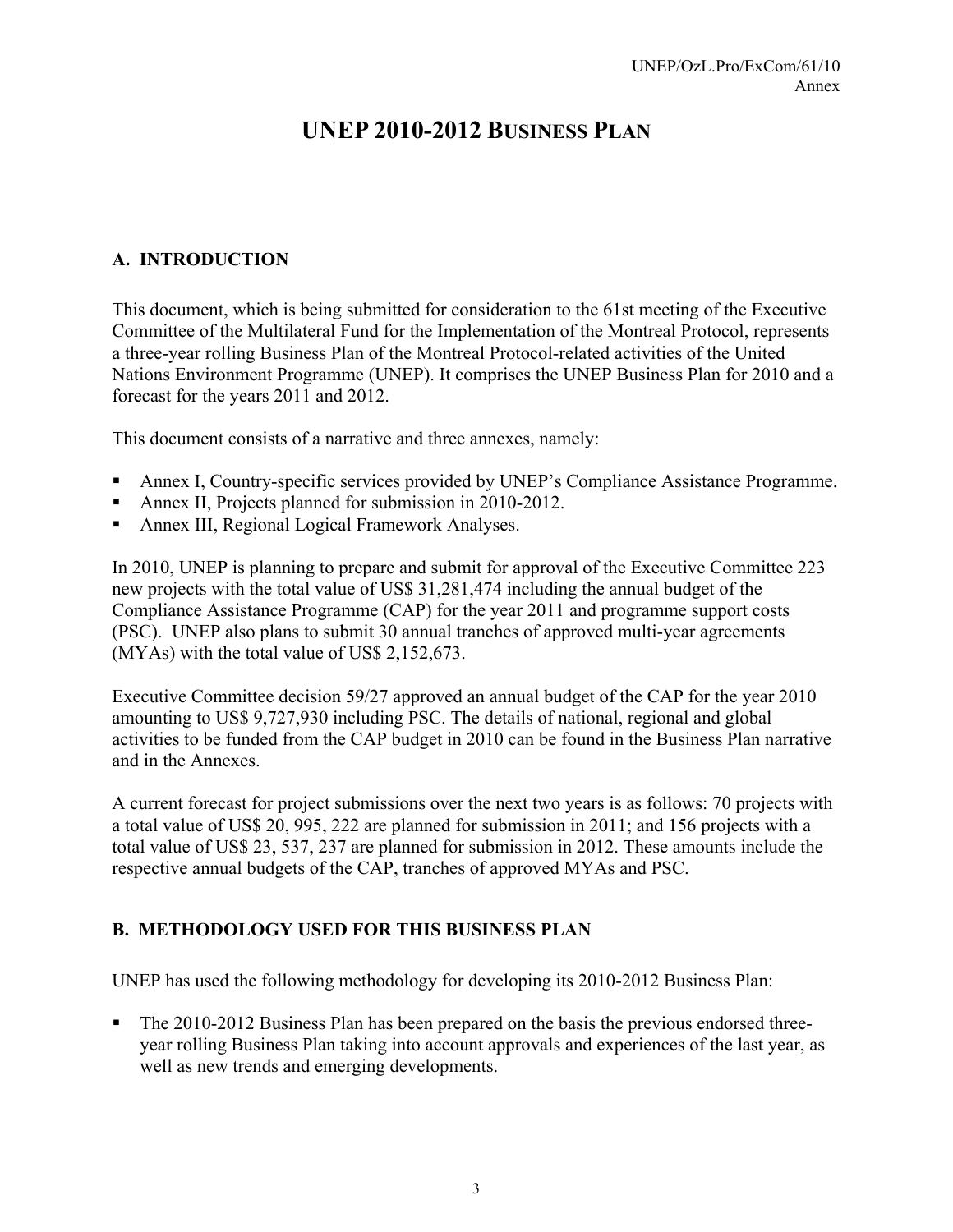- The 2010-2012 Model Rolling Three-year Phase-out Plan updated after the 60th Executive Committee meeting has been used as a guidance document for resource planning for the triennium and identification of countries requiring immediate assistance.
- Consultations on business planning with National Ozone Units (NOUs) held during country missions and meetings of Regional Networks of Ozone Officers that identified regional priorities and needs for country-specific compliance services.
- UNEP used the following decisions of the Executive Committee *inter alia* were used as guidance:
	- o 42/7 on assistance in data reporting,
	- o 48/4, 45/54 and 38/64 on Terminal Phase-out Management Plans (TPMPs),
	- o 49/32, 47/49, 43/37, 56/6, 57/36, 58/16, 59/17 and 59/47on institutional strengthening (IS) projects,
	- o 54/8 on endorsement of UNEP's Business Plan 2008-2010 and CAP performance indicators,
	- o 55/13, 55/4, 56/16, 57/33, 57/34, 59/16, and 59/46 on cost issues related to HCFC Phase out Management Plans (HPMPs),
	- o 55/43, 58/37 and 59/48 on mobilizing co-financing related to the climate component of HPMPs,
	- o 56/3 and 56/4 on Business Plans,
	- o 57/9 on HPMP requests for Pacific Island countries,
	- o 58/19 on guidelines for ODS disposal projects, and
	- o 59/27 on approval of the CAP budget for 2010.
	- o 60/.. on removing certain project proposals from UNEP's 2010-2012 Business Plan.
	- o 60/.. on timing of the submission of projects not included in business plans or not required for compliance.
- $\delta$  60/.. on extending the date for funding of IS projects approved at the 59<sup>th</sup> Meeting of the Executive Committee up to December 2011.
- $\circ$  60/.. on final tranches of ODS phase-out plans not submitted to the 60<sup>th</sup> Meeting.
- o 60/.. on outstanding HCFC issues: cut-off date, level of incremental operating costs, funding provided to the servicing sector, and incremental capital costs
	- o
- UNEP used the following decisions of the Meetings of the Parties (MOPs) to the Montreal Protocol *inter alia* to inform this Business Plan:
	- o XVIII/17 on treatment of stockpiled ozone-depleting substances (ODS),
	- o XVIII/18 on illegal ODS trade;
	- o XVIII/33 on non-compliance with data reporting requirements;
	- o XVIII/35 on establishment of licensing systems;
	- o XIX/6 on accelerated phase-out schedule for HCFCs,
	- o XIX/9 and XX/5 on critical use exemptions for methyl bromide for 2008-2010,
	- o XIX/12 on preventing illegal trade in ODS,
	- o XX/7 on environmentally sound management of ODS banks,
	- o XX/15 on difficulties faced in Iraq as a new Party,
	- o XXI/8 on sources of opportunities for reductions of carbon tetrachloride (CTC) emissions,
	- o XXI/24 on difficulties faced by Timor Leste as a new Party,
	- o XXI/18, XXI/20, XXI/21, XXI/23, XXI/25 and XXI/26 on non-compliance, and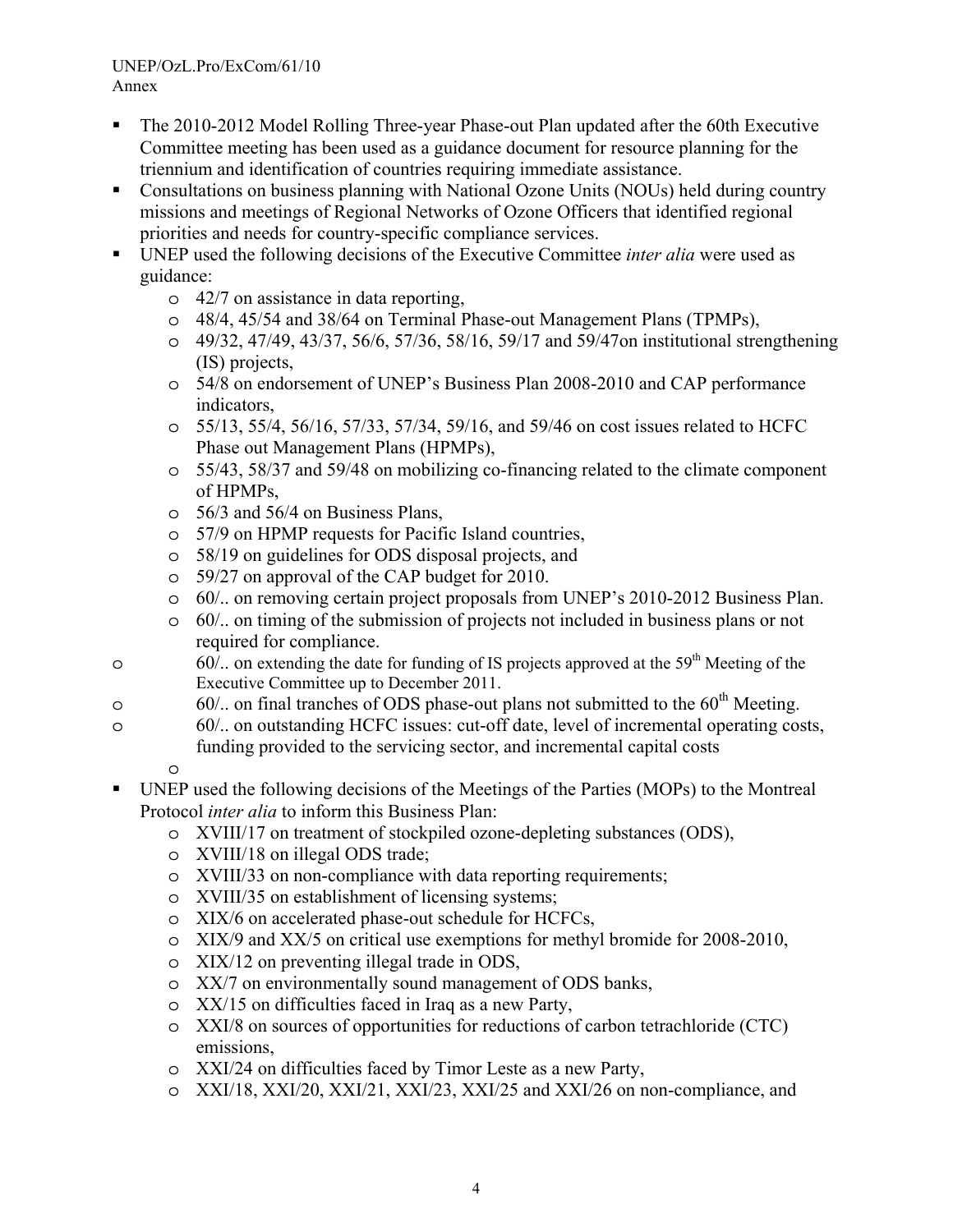- o XXI/19 and XXI/22 on monitoring compliance progress.
- Consultations were held with the other Implementing Agencies and bilateral agencies to avoid duplication of effort and increase collaborative and mutually supportive initiatives. In compliance with the Executive Committee decision 43/4(a), Annex I, Country-specific services provided by UNEP CAP, was circulated to Implementing and Bilateral Agencies for their comments and input. Comments were provided by UNDP.
- Guidance provided by the CAP Advisory Group (CAG) meeting (Paris, 2-3 September 2009) and views expressed by National Ozone Officers in relation to CAP services were used as references during the preparation of this Business Plan.
- Guidance provided by the Multilateral Fund Secretariat during the Inter-agency Coordination Meeting (Montreal, 28-29 January 2010) and consultations with other Implementing Agencies and bilateral agencies before, during and after that forum.

# **C. MULTILATERAL FUND TARGETS**

# *I. OBJECTIVES OF THE THREE-YEAR BUSINESS PLAN*

The focus and orientation of UNEP's work continues to be defined by the evolving needs of client countries operating under paragraph (1) of Article 5 of the Montreal Protocol, as they progress in their implementation of the Montreal Protocol, and as they meet and sustain compliance with specific obligations.

UNEP's vision and approach for CAP in the triennium<sup>1</sup>, which was endorsed by the Executive Committee through its approval of UNEP's Work Programme in Decision 59/27, identified three parallel tracks of assistance for Article 5 countries. Consistent with that vision, and in line with the guidance and policies of the Executive Committee, UNEP's overall objectives during the triennium will be to assist Article 5 countries to:

- Ensure 2010 compliance is achieved and maintained and enable compliance with the 2015 control measures for relevant ODS including methyl bromide;
- Strengthen the institutional capacity of Article 5 countries to ensure sustainable compliance beyond 2010;
- **Enhance the capacity for implementing new responsibilities related to the HCFC phase out** by taking other environmental advantages including climate change into account.

UNEP's objectives for 2010 will be to:

Objective 1: Assist specific Article 5 countries to avoid a situation of non-compliance with the 2010 control measures. This will be achieved by (a) identifying and monitoring such cases through the CAG table developed in consultation with the two Secretariats and Implementing Agencies (b) working with the Montreal Protocol family of institutions to provide collective assistance to countries in actual or potential non-compliance on an on-going and intensified basis

l

<sup>&</sup>lt;sup>1</sup> As described in UNEP/OzL.Pro/ExCom/59/17.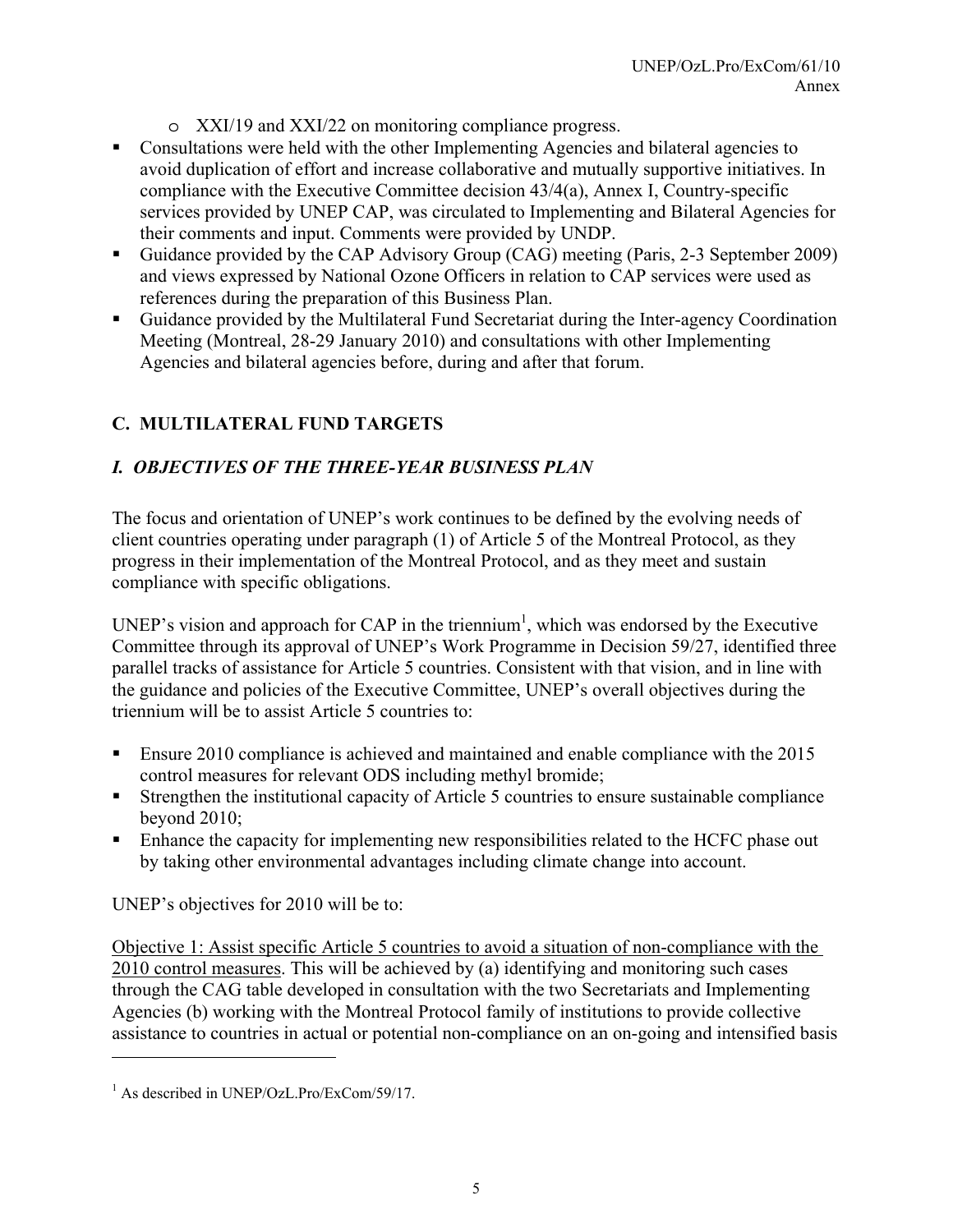until compliance with the 2010 deadline is confirmed, in close consultation with the NOUs of the concerned countries, and (c) reprioritizing and focusing CAP staff and resources on these cases.

Objective 2: Ensure that the phase out already achieved in Article 5 countries will sustain after 2010, in particular for CFCs in remaining refrigeration and air conditioning applications, the CFC metered dose inhaler (MDI) manufacturing sector, and halon and CTC consumption. This will be achieved by (a) using Networking, capacity building and information services to continue supporting Article 5 countries to sustain the 2010 achievements (b) raising awareness at NOU and other critical segments of society of the forthcoming deadlines and conditions (c) working with countries to strengthen their national strategies for internalizing the Montreal Protocol objectives into national policies, agendas and institutions to help ensure long-term sustainability (d) developing tools and services to promote CFC trading for servicing purposes and sustainable disposal of obsolete or excess ODS and developing information materials related to servicing.

Objective 3: Support Article 5 countries in progressively reducing their methyl bromide and TCA (1,1,1-trichloroethane) consumption towards the full phase out by 2015. This will be achieved by (a) using Networking, capacity building and information services to continue supporting Article 5 countries' authorities and private sector to replace progressively their methyl bromide and TCA remaining usages. (b) raising awareness of NOUs and other critical segments of society of the deadlines and conditions that are coming (c) working with countries to develop their own national strategies for internalizing the Montreal Protocol objectives into national policies, agendas and institutions to help ensure long-term sustainability (d) deploying tools and services to ensure implementation of sustainable alternatives to methyl bromide and TCA .

Objective 4: Help Article 5 countries make a quick start on the HCFC phase out. This will be achieved through (a) creating awareness at the NOU level and among high-level decision makers about the HPMP initiation, technology options and co-benefits for climate change mitigation (b) providing policy and technical assistance for the preparation and implementation of HCFC phase-out management plans in cooperation with other Implementing Agencies (c) promoting information sharing and experience exchange about non-HCFC technologies and policies through the Regional Networks (d) providing information about direct and indirect climate change impact of non-HCFC alternative technologies.

Objective 5: Promote and enhance inter-regional and intra-region information exchange and cooperation in the implementation of the Montreal Protocol. This will be achieved by (a) using Networking, capacity building and information services to enlist the active involvement of regional stakeholders and bilateral partners (b) enhancing public awareness of the impact of the ozone layer depletion on human health and the environment and to encourage civil society action, and on the inter-relationship between ozone layer protection and climate change mitigation, particularly with regard to HCFCs.

Objective 6: Support the development of regional/sub-regional approaches to address problems of common concern related to refrigeration, illegal ODS trade and other priority subjects. This will be achieved through (a) supporting regional cooperation of customs and enforcement officers to monitor and control ODS trade including HCFCs and through, *inter alia*, the informal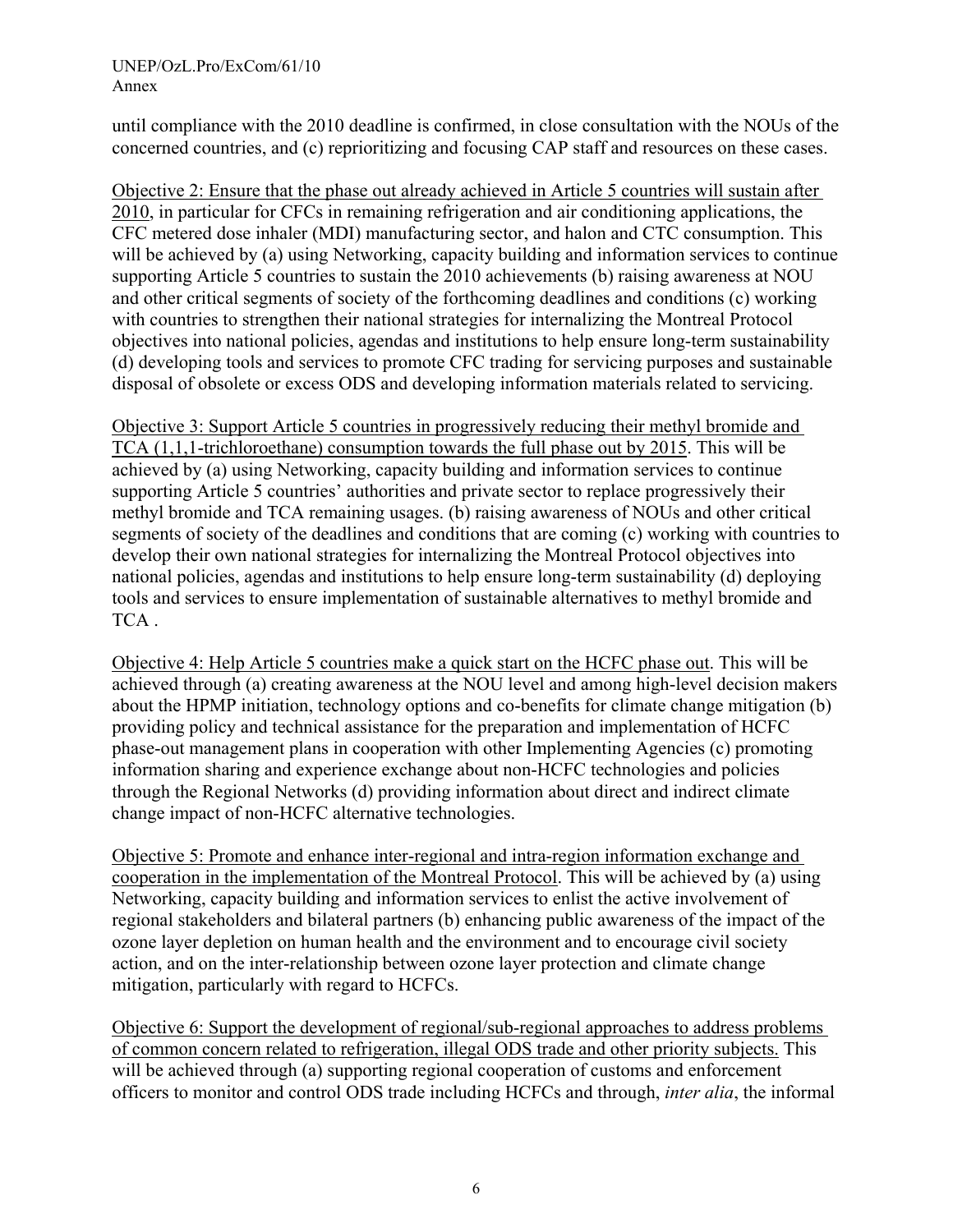Prior Informed Consent (iPIC) mechanism (b) initiating cooperation of national refrigeration associations (c) improving the access of client countries to specific policy and technical information, expertise and knowledge; to promote innovative approaches and experiences in regional and sub-regional languages.

Objective 7: Pursue universal ratification of the Montreal Protocol Amendments, and comprehensive national ODS control policies. This will be achieved by working in partnership with the Ozone Secretariat and other agencies to encourage the remaining Article 5 Parties to ratify remaining Amendments and put in place and implement comprehensive national policies, strategies and programmes to control and reduce the use of ODS.

Objective 8: Assist countries to incorporate HCFCs into their national import/export licensing systems and to lay the foundations for quota systems. For many LVCs, such policy measures will be crucial for ensuring compliance with the initial HCFC commitments, i.e. the freeze and 10% reduction step. UNEP will work with NOUs to amend their existing licensing systems in parallel with the preparation of their HPMPs, to enable a timely introduction of HCFC controls.

Objective 9: Promote leapfrogging from high-global warming potential (GWP) and energy inefficient alternatives to CFCs to low- or zero-GWP energy efficient alternatives to HCFCs through dissemination and demonstration of such alternatives. UNEP will facilitate a study of the cost benefit analysis of such actions and disseminate the results of such a study backed by case studies through its Regional Networks.

The following compliance-oriented approach will continue to be used for UNEP operations:

- Prioritized assistance will be provided to those countries declared in non-compliance by the 21st MOP as well as those countries formulating and implementing their national action plans to return to compliance;
- Joint missions with other Implementing Agencies, Secretariats and other high level officials to targeted countries in non-compliance to address specific compliance issues;
- Countries at risk of non-compliance according to their reported Article 7 data will be consulted to identify problems and appropriate solutions, and to deliver required urgent assistance;
- Analysis of trends in reported data conducted by the Multilateral Fund Secretariat will be used as an early warning tool to help detect potential difficulties well in advance and to offer necessary advice;
- Continuous support will be provided to those countries that have recently returned to compliance to help maintain the achieved status;
- Technical and policy assistance will be offered to countries in good standing to help maintain a steady pace of phase-out;
- Support will be offered to countries with zero consumption levels and/or zero baselines to help prevent growth in consumption where relevant;
- Close coordination and collaboration will be promoted with the Implementing and Bilateral Agencies and the Ozone Secretariat to avoid duplication and maximize the impact of assistance provided.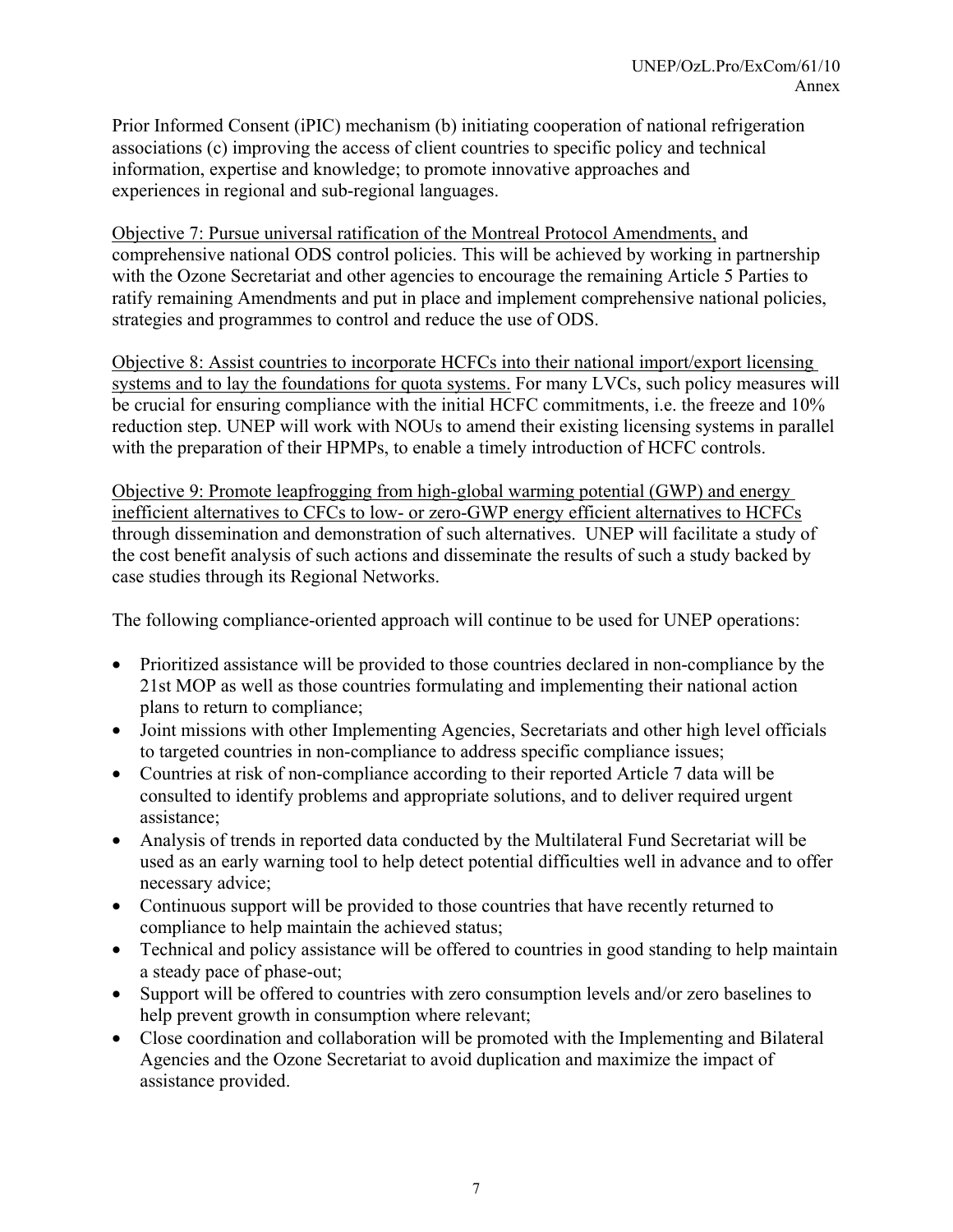Applying this approach, UNEP will offer assistance to a majority of Article 5 countries to achieve sustained compliance. Assistance will be prioritised and delivered on the basis of countries' differentiated needs and priorities.

In conformity with its mandate, UNEP will dedicate most of its resources to addressing specific problems of LVCs and VLVCs.

UNEP will complement, support and backstop the work of the other Implementing and Bilateral Agencies in areas of its comparative advantage and expertise whenever opportune and agreed upon with the agencies concerned.

In 2010, the objectives of the three-year Business Plan are to be accomplished through the combination of activities and projects at the national, regional and global levels as described below.

# *II. PLANNED 2010 ACTIVITIES AT THE NATIONAL LEVEL*

# **Country-specific services**

Consistent with the Multilateral Fund emphasis on compliance and implementation in 2010, UNEP plans to deliver the following services at the national level:

- Assistance for extension and implementation of IS projects in 74 countries, including 64 LVCs and VLVCs;
- Support to complete activities of approved National Phase-out Plans (NPP) and TPMPs in 26 countries. This includes the organization of training in good practices in refrigeration, training of customs officers and monitoring of TPMP implementation. Extra effort will be made to expedite the implementation of delayed projects;
- Assistance for preparation and/or implementation of HPMPs in 78 countries and one regional HPMP preparation project for Pacific Island Countries (PICs) covering 12 countries;
- Policy assistance to Small Island Developing States (SIDS);
- To develop, improve, adopt and enforce national ODS licensing systems and other legislation/policies, particularly with regard to HCFC controls;
- Support to public information, education and communication activities, including advice on the organization of celebrations of the International Day for the Preservation of the Ozone Layer;
- Advice on policy issues related to the methyl bromide phase-out;
- Advice on the ratification of pending Amendments to the Montreal Protocol;
- Assistance to countries with Article 7, Country Programme and Multiyear Agreement (MYA) data reporting requirements;
- Assistance in clarification of non-compliance procedures, implementation of MOP decisions and follow up on national action plans on compliance;
- Policy support to national efforts to prevent illegal trade in ODS;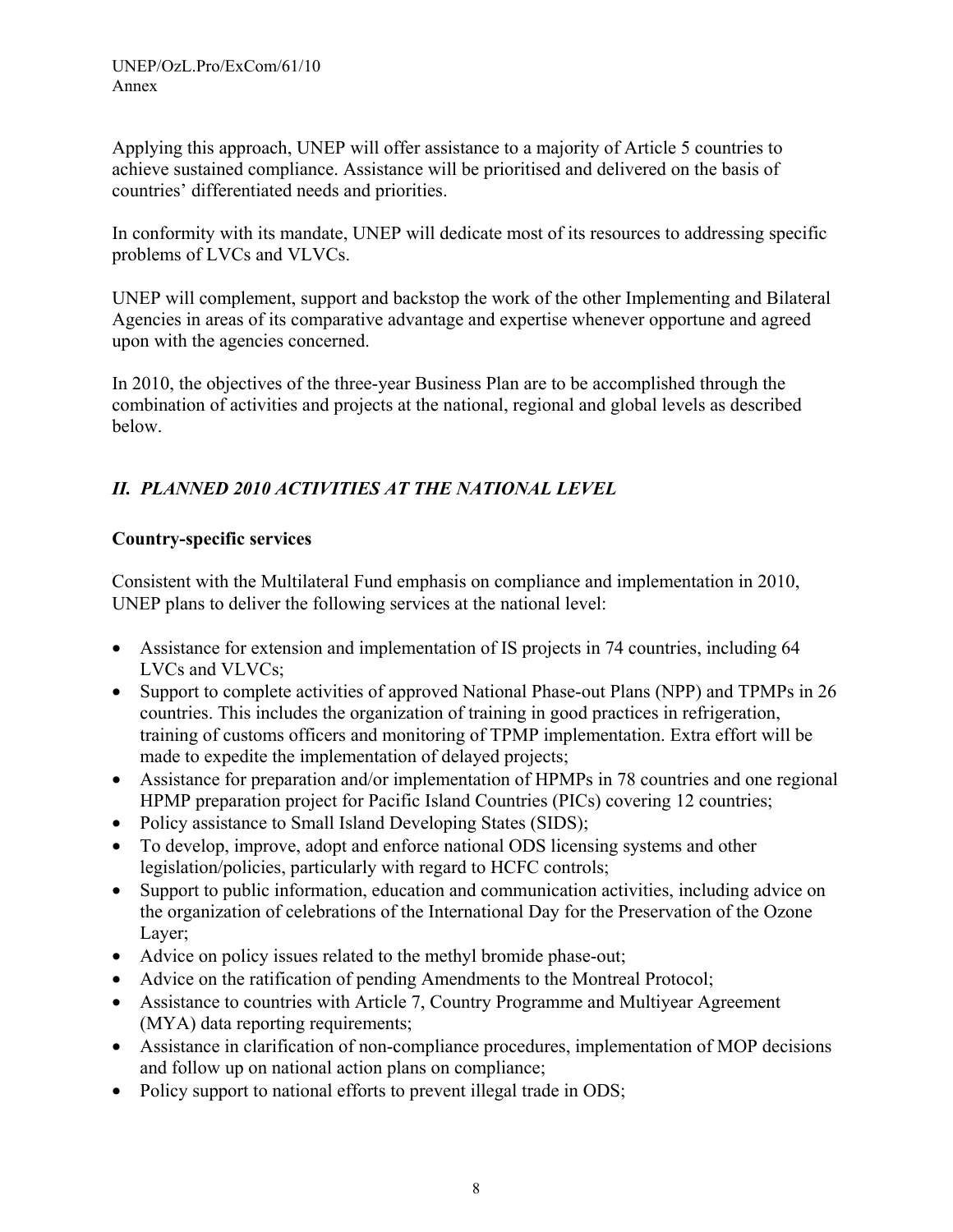• Country visits/joint compliance missions to provide technical and policy advice, especially to countries in non-compliance, at risk of non-compliance or implementing their agreed national compliance action plans (whenever possible and appropriate, such visits will be jointly arranged with other Implementing Agencies and bilateral agencies).

The above services will be provided by staff of the regional CAP teams (7 Regional Network Coordinators, 4 Policy and Enforcement Officers, 4 HPMP Officers; 2 Methyl Bromide Officers). Expertise of Paris CAP staff will be drawn on as necessary. A detailed list of countryspecific services to be provided by the CAP staff in 2010 is contained in Annex I.

### **HPMPs**

l

In 2010 and 2011, UNEP will provide assistance to Article 5 countries for the preparation of national and regional HPMPs in accordance with Executive Committee policies and guidelines. Towards the end of this Business Planning cycle, UNEP is also planning to support the noninvestment components of specific HPMP implementation projects, in cooperation with other Implementing Agencies and bilateral agencies.

### HPMP preparation

Including the new proposals in this Business Plan, UNEP is the Lead Agency for HPMP preparation projects for 78 countries, and the Cooperating Agency for another 23 countries.<sup>2</sup>

Out of the 78 countries where UNEP is the Lead Agency, UNEP is currently the sole agency for 37 of those projects. UNEP is currently partnering with UNDP on 29 HPMPs, followed by UNIDO on 21, World Bank on 8, and GTZ and Germany on 1 each.

UNEP is requesting HPMP preparation funds for 5 additional countries at the 60th and 61st Executive Committee meetings.<sup>3</sup> The details of the activities are in Annex III.

As part of this HPMP preparation assistance, UNEP is focusing on data survey and reporting, capacity building of relevant stakeholders and training, targeted awareness raising, and information sharing. UNEP will place specific emphasis in 2010 on providing countries with expedited assistance to ensure that HCFCs controls are introduced into their legislation, notably import/export licensing systems and quota systems. UNEP will draw on the full range of the

 $2^2$  By Decision 60/.., the Executive Committee approved the proposal for the development of an HPMP for Pacific Island countries through a regional approach, with activities to meet the 35 per cent reduction target of HCFC consumption by 2020, By Decision 60/…, the Executive Committee approved the first implementation plan for the 2010-2012 and the first tranche of the HPMP for the Maldives. Through that project, the Government of Maldives committed to accelerate its phase-out of HCFCs by 10 years in advance of the Montreal Protocol schedule, and to freeze its HCFC consumption in 2011.

<sup>&</sup>lt;sup>3</sup> National HPMP preparation projects for Afghanistan, Iraq, Korea DPR, Somalia and Timor Leste; the Regional PIC project; and preparation of India HCFC production sector phase out - Technical Assistance component.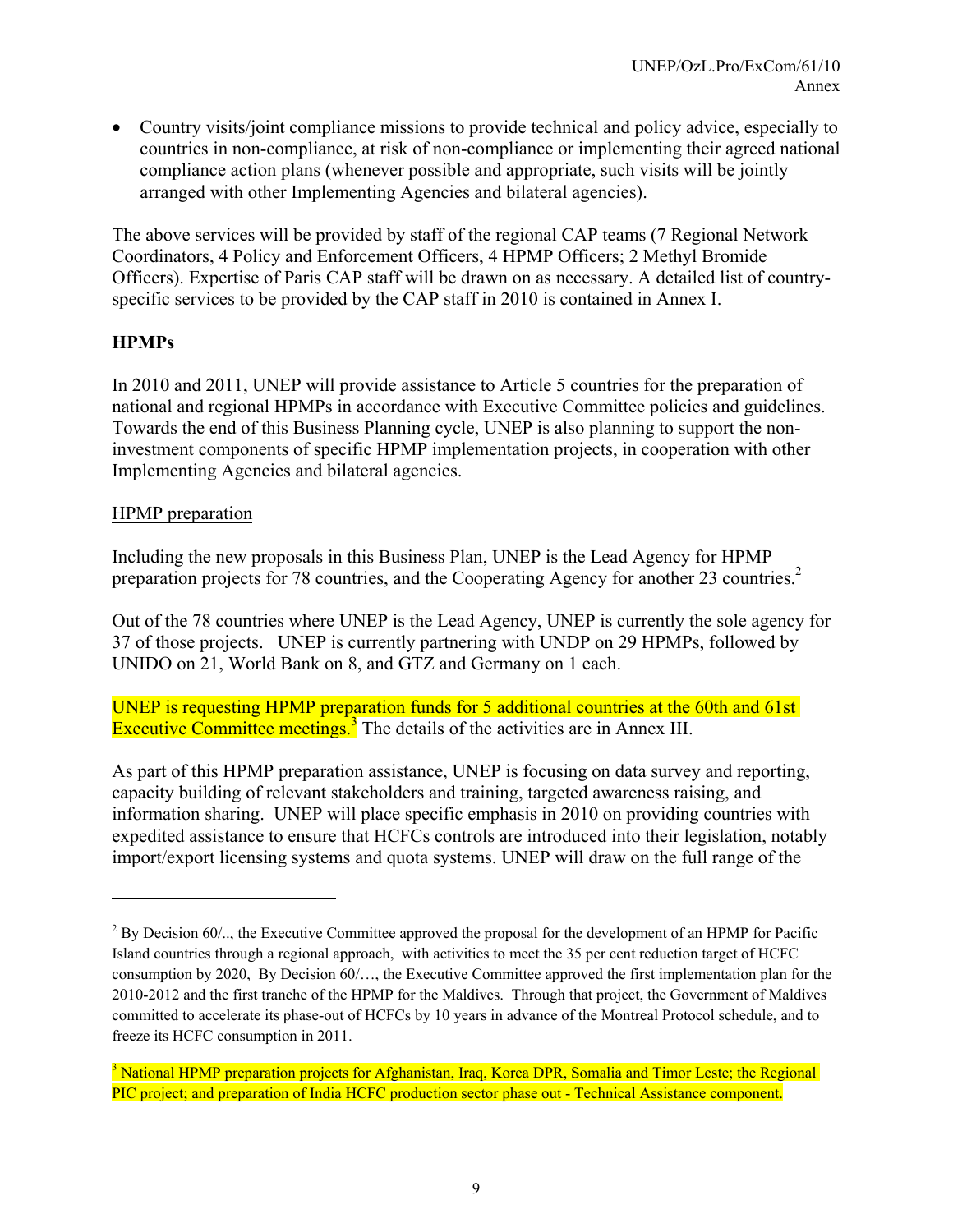CAP Networking, Capacity Building and Information services to support and reinforce the HPMP preparation process.

During the HPMP preparation process, UNEP will work with the countries/partners to identify innovative approaches to obtain ozone and climate co-benefits, including (for example) promotion of market-based accelerated replacement of old equipment through Energy Service Company (ESCO) delivery mechanisms; exploiting synergies between the HCFC phase out, energy efficiency standards, and labeling programmes; and the development of financial and economic incentives/disincentives.

### Proposed activities related to mobilising co-financing of the climate dimension of HPMPs

Several Executive Committee decisions (e.g. 55/43, 58/37 and 59/48) encourage the investigation of mobilizing co-financing related to the climate component of HPMPs. Accordingly, in this Business Plan UNEP is proposing several global and regional activities related to co-financing (which are described in Section V, Special Initiatives):

- Regional workshops on co-financing opportunities to get climate benefits engaging financial institutes, private sector and international development agencies in cooperation with World Bank.
- **Resource mobilization to address climate co-benefits in LVCs for HCFC phase-out in** cooperation with other agencies.

### UNEP and World Bank initiative in Africa

UNEP and the World Bank launched a novel initiative in Africa to demonstrate the feasibility of a comprehensive program that reduces both HCFCs and carbon emissions in the refrigeration and air conditioning sector. The initiative is assisting countries to tap into a varied group of financing mechanisms, such as the Carbon Partnership Facility within the Bank, the Voluntary Carbon Markets (VCMs) and the GEF, to complement Multilateral Fund assistance. The program will assist countries to introduce non-HCFC, energy-efficient appliances through incentive schemes; technical assistance laboratories and improving standards; and capacity building. It targets the sound management of refrigerants and seeks means to finance a sustainable recovery and recycling network. Experience with sector and national ODS phase-out plans is being applied to support African countries develop a flexible, programmatic approach. The partners launched this initiative with a meeting of ozone and climate focal points from 10 African countries in Nairobi on 18 February 2009, and it will be more fully developed in 2010. Currently the World Bank and UNEP are cooperating to organize special financing for climate co-benefits for the following countries: Burkina Faso, Cote d'Ivoire, Democratic Republic of the Congo, Madagascar, Malawi, Senegal, and Togo.

### Proposed activities related to non-HCFC technology options

Feedback from countries, as well as MOP and Executive Committee decisions, identifies areas where actions are required to encourage and assist Article 5 countries to adopt non-HCFC technology that protect both the ozone layer and the climate system. Accordingly, in this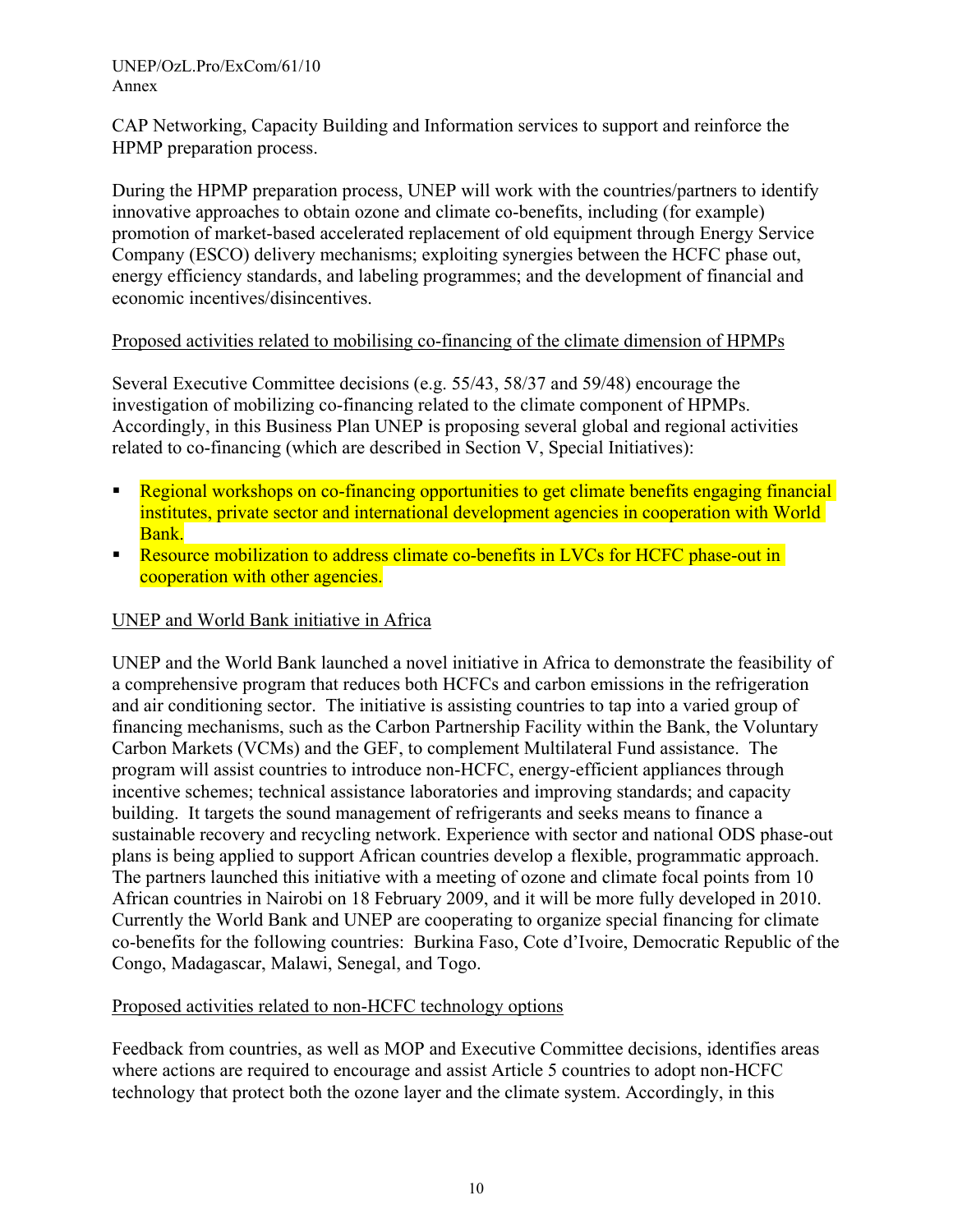Business Plan UNEP is proposing several technology related projects (which are described in Section V, Special Initiatives):

- Global HCFC campaign for all Parties in order to comply with gradual HCFC control measures.
- Techno-economic study on cost benefit of leapfrogging high-GWP alternatives to HFCs to low- or zero-GWP alternatives.
- Regional technology transfer workshops on available low-GWP, non-ODS alternatives in various sectors supporting HPMP implementation in cooperation with World Bank and Implementing Agencies.
- Testing of HCFC alternatives for the commercial refrigeration sector under high ambient temperature conditions in ECA countries
- Technical Assistance project to adopt low-GWP HCFC alternatives for air-conditioning sectors in high ambient-temperature countries (West Asia).

### **Assistance to countries in non-compliance**

Placing compliance support at the core of the CAP operation, UNEP has assessed phase-out trends and needs for assistance of the Parties declared to be in non-compliance by the 21st Meeting of the Parties to the Montreal Protocol and/or have potential non-compliance issues. Following the CAP Advisory Group, UNEP is contributing to an initiative of coordinated assistance to countries in actual or potential non-compliance with the CFC and halon control measures. A resulting list of services to the non-compliant countries is contained in Annex I, Country-specific services provided by UNEP CAP. UNEP will provide unified assistance by "Delivering as One" by joining hands with other Implementing Agencies and bilateral agencies, under the guidance of the Secretariats.

# *III. PLANNED 2010 ACTIVITIES AT THE REGIONAL LEVEL*

### **Regional Networking**

Being a flagship activity of UNEP, Regional Networking continues to offer a forum for experience exchange and knowledge transfer between NOUs of Article 5 countries, while adopting innovative approaches and shifting to new thematic areas. UNEP currently facilitates the operation of 10 Regional/Sub-regional Networks involving 147 members from developing countries and countries with economies in transition as well as 14 developed countries and the European Commission. These include:

- Latin America-South (10 countries, with participation of USA and Canada);
- Latin America-Central (9 countries, with participation of USA and Canada);
- Caribbean (14 countries, with participation of USA and Canada);
- English-speaking Africa (26 countries, with participation of Germany);
- French-speaking Africa (27 countries, with participation of Canada, France, Switzerland);
- West Asia (11 countries, with participation of France);
- South Asia (13 countries, with participation of Japan);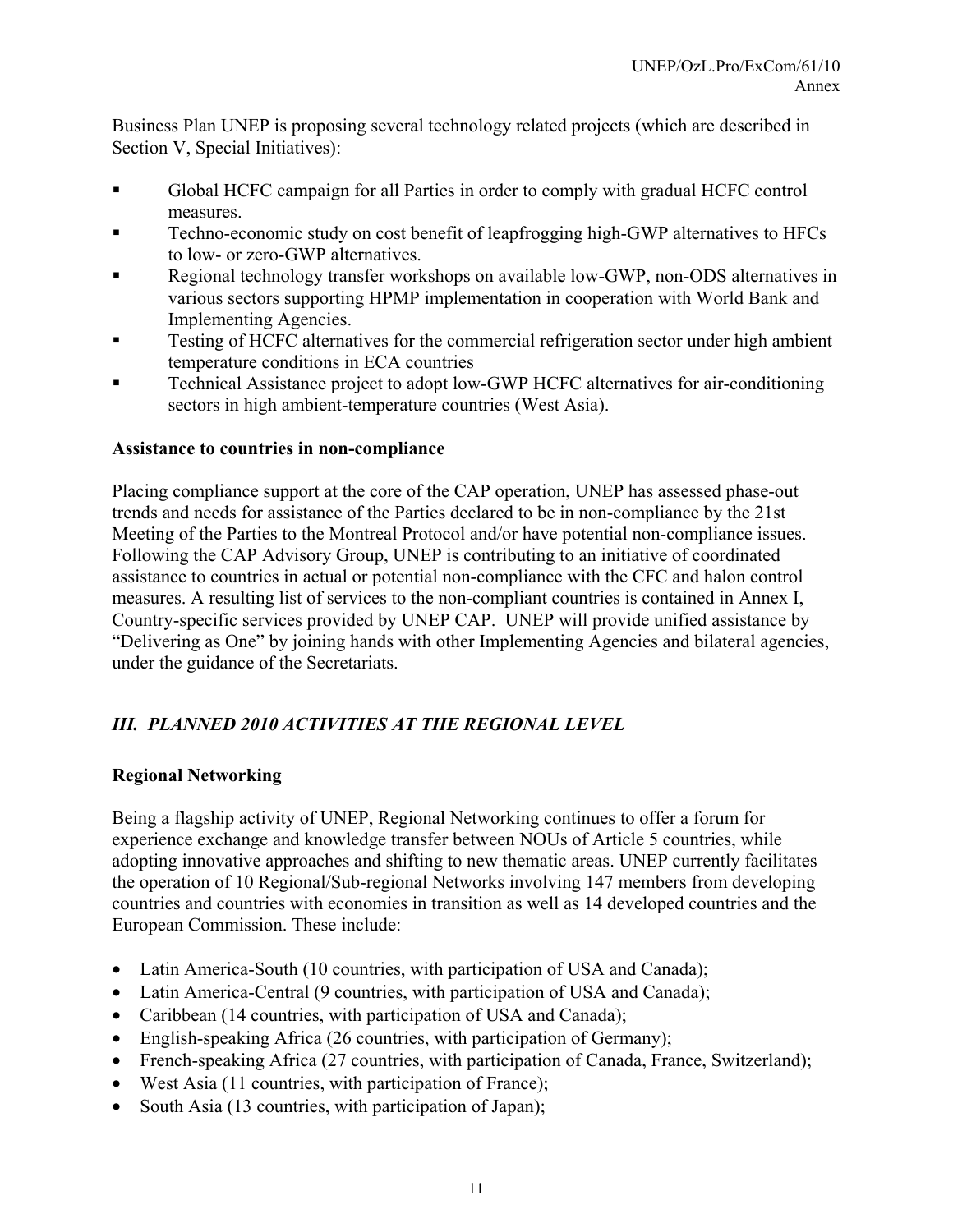- Southeast Asia and the Pacific (11 countries, with participation of Australia, and Sweden. This Network is funded by the Government of Sweden);
- Pacific Island Countries (14 countries, with participation of Australia and New Zealand. This Network is funded through an individual project);
- Europe and Central Asia (12 countries, with participation of Austria, Czech Republic, Hungary, Poland, Slovak Republic, Sweden and the European Commission).

The main activities of the Regional Networks include:

- Main Network Meetings;
- Thematic workshops;
- Contact Group meetings and Informal Compliance Advisory Groups;
- Direct country-specific assistance or South-South/North-South cooperation;
- Electronic discussion groups (e-fora);
- Cooperation with relevant regional Ministerial/intergovernmental processes and economic/trade fora on the ozone layer protection issues;
- Support for regional information, education and communication initiatives;
- Regional and sub-regional initiatives and mechanisms to prevent illegal trade in ODS;

The above activities will be provided by staff of the Regional CAP teams previously indicated, under the overall coordination of Network and Policy Manager. Relevant Paris CAP staff will be involved as necessary. The UNEP Regional Directors will provide overall guidance and political support.

**As per Decision 60/4,** UNEP will organise sessions during the respective Regional Network meetings in 2010 in cooperation with the Multilateral Fund Secretariat on the revised format for Country Programme data reporting. Additionally, UNEP will work with the Secretariat to identify problems associated with the low level of use of on-line reporting to determine how best to encourage the timely reporting of Article 5 Country Programme data using such systems. Region-specific priorities, challenges, initiatives and selected planned activities are described below.

### **Africa: regional priorities and challenges**

In 2010 the CAP team in Africa will focus on assisting African countries in completing the implementation of their TPMPs that will allow the countries to ensure complete phase-out of their residual consumption of major ODS (CFCs, Halons, CTC, TCA) in accordance with the 1 January 2010 target. Guidance will also be provided to African countries for early assessment of their compliance status and necessary measures taken if the need arises.

The second focus area for the Africa CAP team in 2010 will be to assist countries in the region to develop and submit their HPMPs. This will be done through the facilitation of country visits by CAP staff members supported by experts specialized in refrigeration and other HCFC-related sectors. CAP will also facilitate participation of other Implementing Agencies as Cooperating Agency in the development of HPMPs where UNEP is the Lead Agency. In cases where UNEP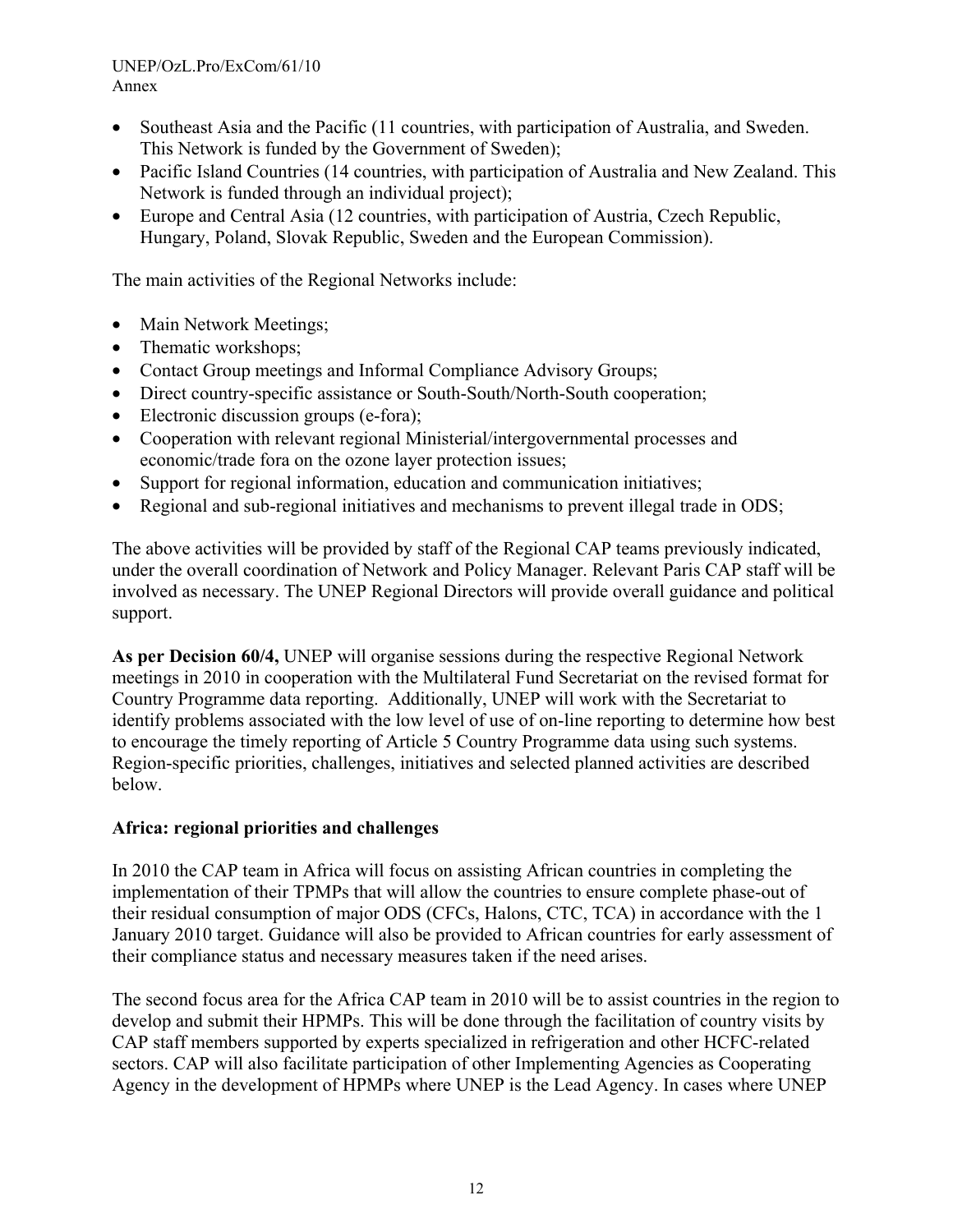is a Cooperating Agency, the CAP team will extend its support to the Lead Agency especially for the identification of non-investment activities and also providing policy support where needed.

As the success and sustainability of past and present phase-out activities will depend on policy measures being taken by countries, the CAP team in Africa will continue putting an emphasis on advising countries on ways and means to effectively enforce regulations that are in place at both national and sub-regional levels. For countries that are still in the process of setting up mechanisms for the enforcement of their policies and control measures, UNEP will facilitate enactment of ODS regulations and capacity building through country visits and South-South cooperation as well as collaboration with sub-regional economic and customs organizations. Guidance will be provided to countries especially to ensure national and sub-regional regulations include control measures to meet countries obligations on HCFC phase out schedule.

The Africa CAP team will work towards strengthening the collaboration between customs authorities and ozone officers in the regional trade blocks on exchange of information related to the Montreal Protocol and in control of illegal ODS trade through harmonization of regulations. Sustainable working relations will be developed with the Secretariat of majors trade blocks such as the Economic Community of West African States (ECOWAS), the Central African Economic and Monetary Commission (CEMAC), the Common Market for Eastern and Southern Africa (COMESA), the Western African Economic and Monetary Union (UEMOA), and the Southern Africa Customs Union (SACU), as well as the World Customs Organization's Regional Intelligence Liaison Office for Eastern and Southern Africa (WCO–RILO).

In response to challenges of methyl bromide phase-out, the CAP team will work jointly with UNDP and UNIDO to assess the status of methyl bromide phase out in the region and develop a strategy to ensure no new uses of methyl bromide are introduced and countries with low consumption achieve total phase-out ahead of the schedule set by the Montreal Protocol.

The CAP team will continue working with the Ozone Secretariat and the Multilateral Fund Secretariat to ensure that new reporting formats are understood and adhered to by NOUs in the region. The team will ensure data and the progress report for 2009 are compiled and reported earlier in the year since these data will be required for early assessment of compliance with total phase out of some major groups of ODS and also for the preparation of the HPMPs.

### **Asia and the Pacific: regional priorities and challenges**

During the period 2010-2012, in the ROAP region, a "three track approach" will be followed – (i) maintaining the momentum of ODS phase out and achieving 2010 targets, (ii) sustaining ODS phase out post 2010 and (iii) equipping countries in achieving HCFC phase out with priority for estimation of HCFC baseline and preparing for HCFC freeze in 2013. In line with this three track approach, the following are the priority activities for ROAP CAP team in 2010.

### Track 1: Enabling Compliance with 2010 control measures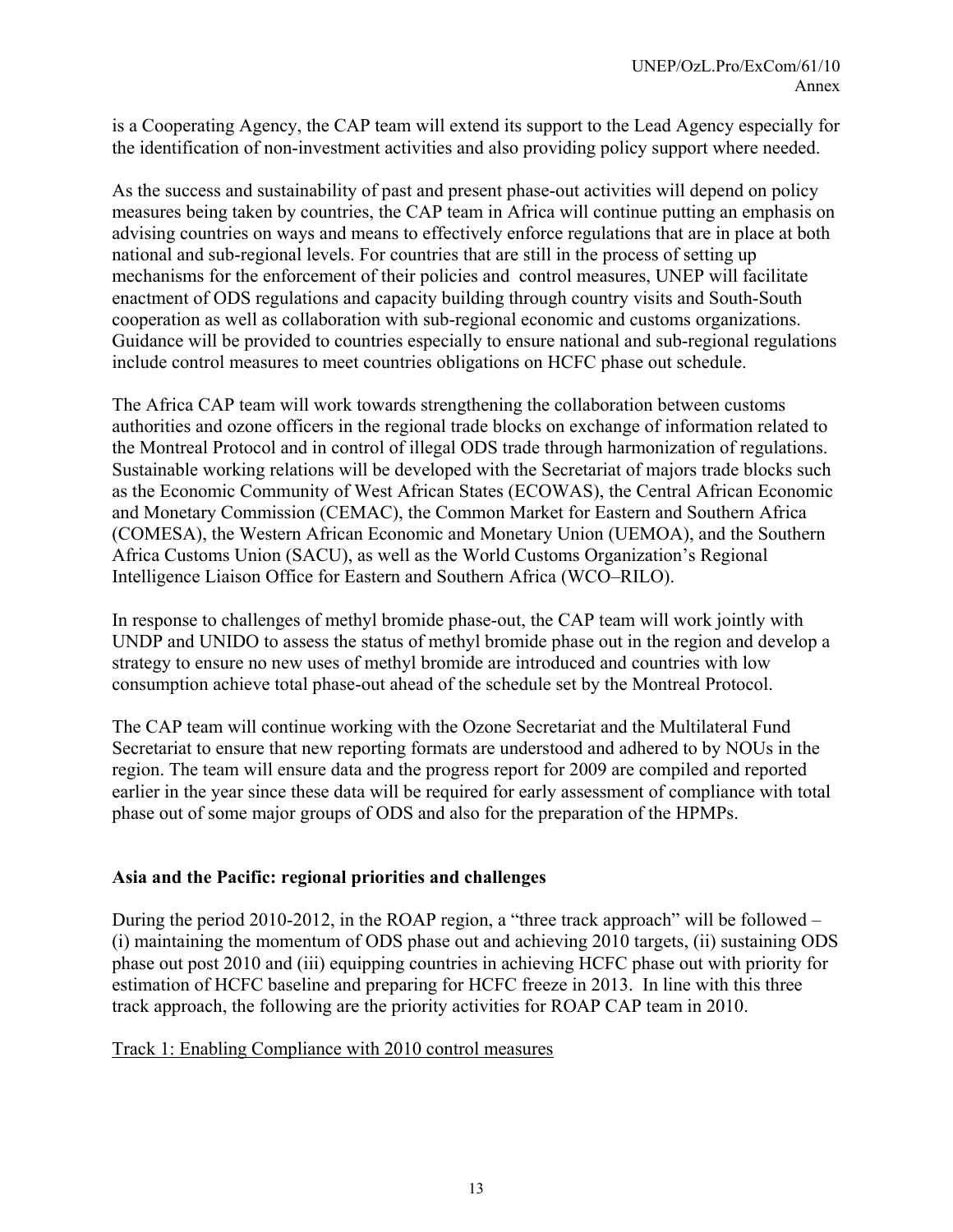UNEP's approach will be to identify such cases early on and work with the Montreal Protocol family of institutions to provide collective assistance to Article 5 countries in actual or potential non-compliance on an on-going and intensified basis, in close consultation with the NOU of the concerned countries.

# *Compliance Decisions from 20th and 21st MOP*:

- Bangladesh (MOP Decision XXI/17 on CFCs) UNEP will assist the country in close consultation with UNDP on project implementation under the NPP and CFC MDI phaseout project following MOP Decision XXI/17.
- Federated States of Micronesia (MOP Decision XXI/19): the country returned to compliance in 2008 and has expressed its commitment to ban imports of CFCs from 2009 onward. CAP will monitor closely the progress of the Party with regard to the implementation of its obligations under the Protocol.
- Nauru Article 7 data reporting 2008 (MOP Decision XXI/4): UNEP will assist Nauru in reporting Article 7 data for 2008 to the Ozone Secretariat as a matter of urgency
- Solomon Islands (MOP Decision  $XX/12$  and  $XX/18$  on CFCs; MOP Decision  $XXI/22$ ) following the country's return to compliance in 2007 and its commitment to restrict imports of CFCs, which had taken effect from 2008, CAP shall monitor closely the progress of the Party with regard to its implementation of its obligations under the Protocol.
- Timor Leste (MOP Decision XXI/24): The country faces difficulties as a new Party, and special attention should be given to provide for technical assistance needs to prevent the country from falling into non-compliance. The assistance is required in areas such as: promotion of an informal prior informed consent process as referred to in decision XIX/12; preparation of project proposals to phase out ODS in Annexes A, B and E, and provision of assistance for institutional strengthening, capacity building, data collection, development of its country programme and national phase out plans and reporting to the Secretariat next year, and collection of data on ODS consumption in accordance with the Montreal Protocol requirements.
- Vanuatu (MOP Decision XXI/26 on CFCs): The country is in non-compliance after the consumptions reported in 2007 and 2008 that exceeded zero-consumption. The country is requested to submit to the Secretariat, no later than 31 March 2010, for consideration by the Implementation Committee at its next meeting, a plan of action with time-specific benchmarks to ensure the Party's prompt return to compliance.

### *Follow up on Plans of Action*:

- Bangladesh for TCA (MOP Decision XVII/27 and Implementation Committee recommendation 41/3) and for CFCs (MOP Decision XXI/17);
- Iran for CTC (MOP Decision XIX/27 and Implementation Committee recommendation 41/9);
- Pakistan for CTC (MOP Decision XVIII/31) and for halons (MOP Decision XVI/29);
- Maldives for CFCs (MOP Decision XV/37 and Implementation Committee recommendation 41/14);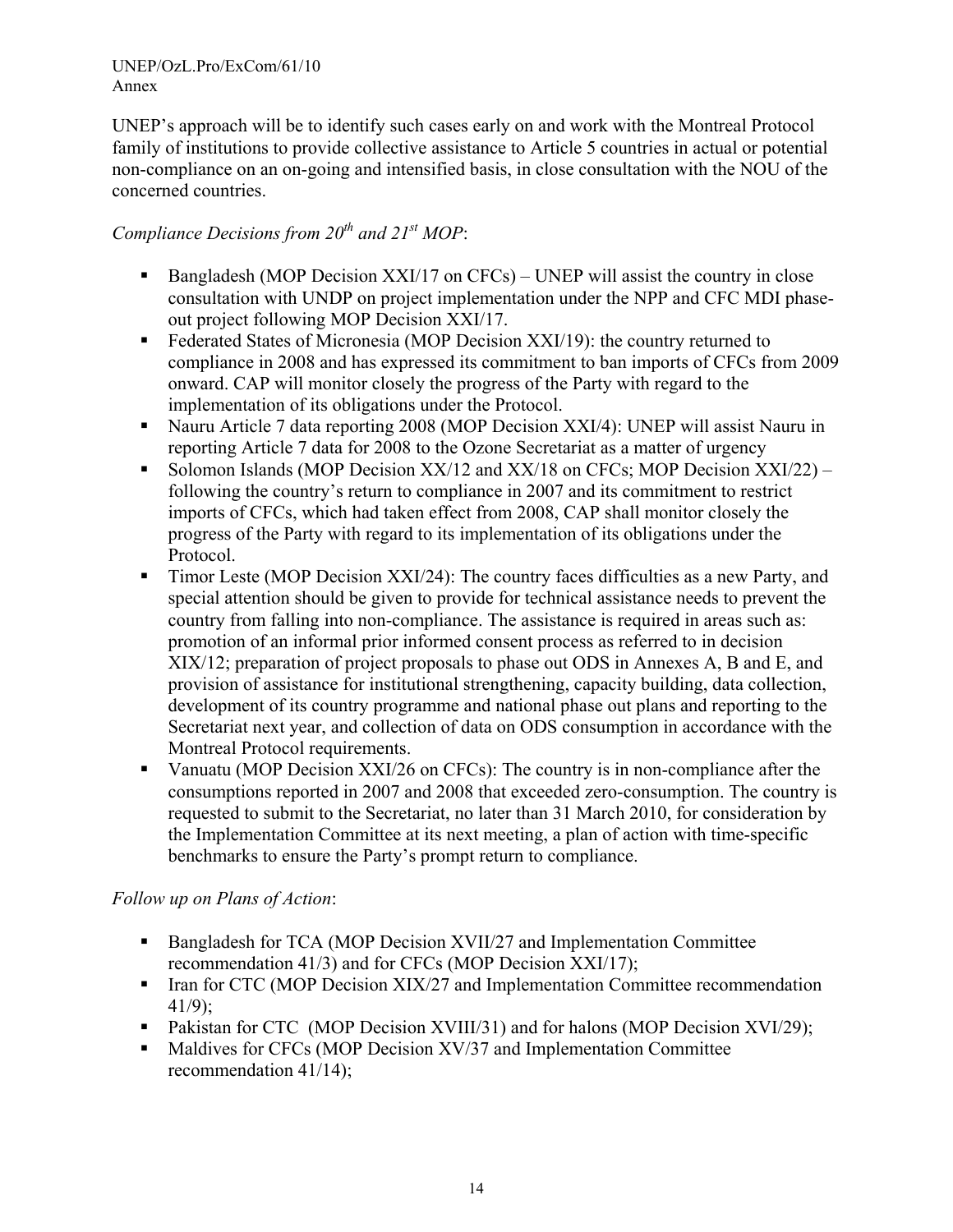- Nepal for CFCs (MOP Decision XVI/27 and Implementation Committee recommendation 40/29)
- Fiji for methyl bromide (MOP Decision XVII/33 and Implementation Committee recommendation 41/7).

## *Policy setting*

- Lead the preparation and submission of HPMPs for: Afghanistan, Bhutan, Brunei, Cambodia, Lao PDR, Maldives, Mongolia, Myanmar, Nepal, Timor Leste and PICs, and work as cooperate agency with UNDP and UNIDO in HPMP preparation of Bangladesh, China, Fiji, India, Iran, Korea DPR, Pakistan and Sri Lanka.
- Use networks to review progress, identify and remove bottlenecks and learn from each other. Assist countries with zero-baseline consumption to formulate strategies for addressing CTC/TCA and methyl bromide. It could include activities like analysis of other ODS, identification of assistance needed, and preparation of a policy document.
- Strengthen the regional Informal Advisory Group on compliance comprising of Implementing Agencies, Secretariats and bilateral agencies to provide coordinated compliance advice and assistance to countries. Country Compliance Sheet formats have been developed based on consultations held in Paris in September 2008 and 2009 and these will be used for providing assistance to countries.

# *Enforcement*

- Provide secretariat assistance to regional enforcement networking initiatives, such as the Multilateral Environmental Agreements Regional Enforcement Network (MEA-REN) and the Regional Partner's Forum on Combating Environmental Crime (ARPEC), for controlling and monitoring illegal ODS trade.
- Explore options to ensure sustainability of the MEA-REN. Complete the expected outcomes and outputs of the project. Strengthen the ARPEC by: encouraging more active participation and responsibility-sharing among its members, and inviting new members to the forum to address all five areas of organized environmental crimes.
- Strengthen the mechanism of informal Prior Informed Consent (iPIC) in the region and beyond Asia and the Pacific region. Recruit new members to iPIC and promote inclusion of HCFCs and CFC for MDI use in the mechanism.

### *Awareness /communication*

 Undertake information exchange and communication activities for publicising ODS phaseout. This would include: (a) Production of "Success Story Booklet", an e-training module on ozone protection and national security for defense forces, a pamphlet on ozone-Millennium Development Goals, new factsheets and a template for a communication strategy for HCFC phase out for regional use; (b) Organization of a regional media workshop during the Asia Media Summit in Beijing, May 2010.

# *ODS Phase-out*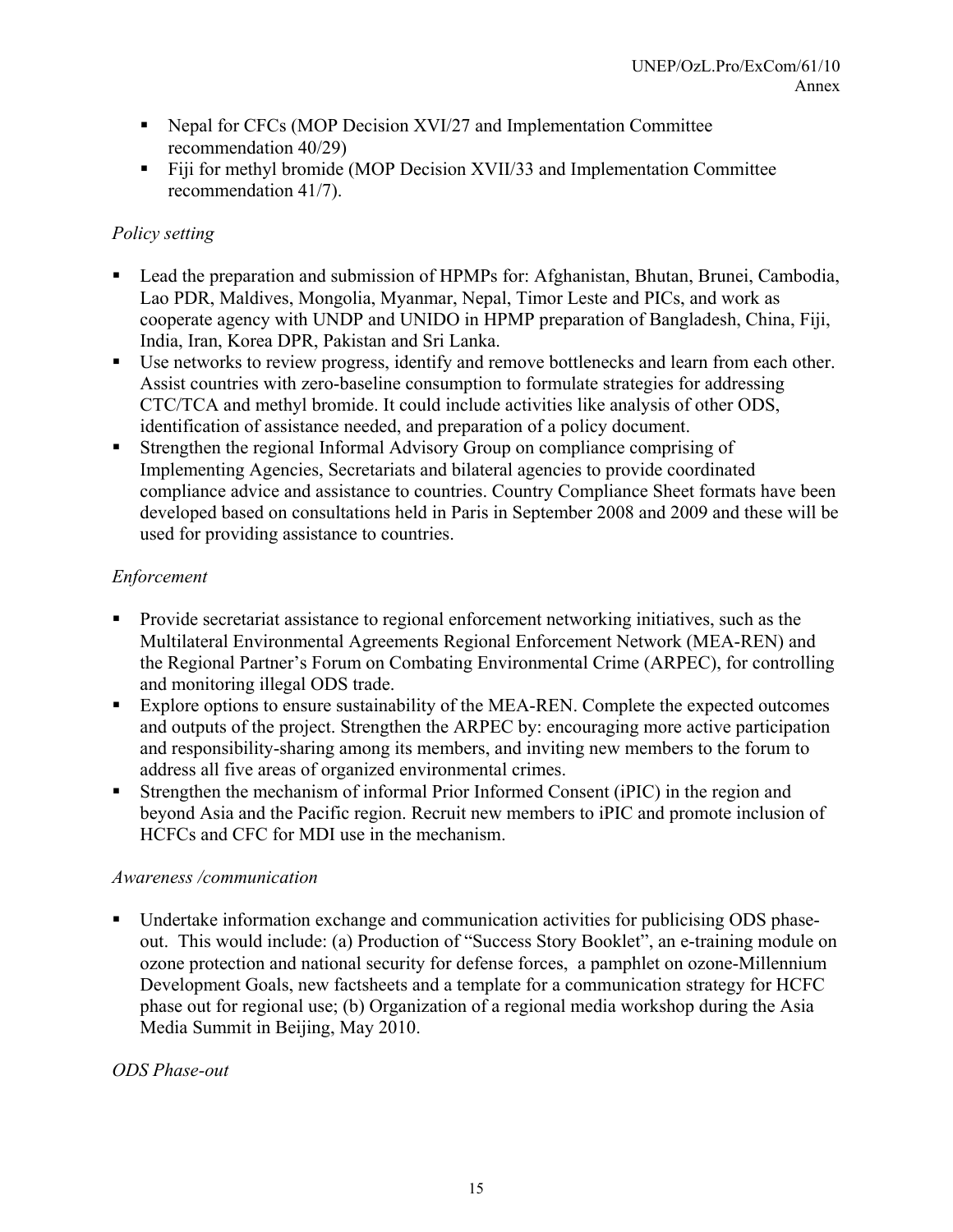- Assist Brunei and Myanmar to implement approved refrigerant management plans. UNEP submitted to the 57th Executive Committee an action plan for 2009 and 2010 to complete approved activities by 2010.
- Assist countries to implement activities for phase-out of CFC MDIs, in addition to implementation of transition strategies for CFC MDI phase-out for Bangladesh, India, Iran and Pakistan as part of approved projects with UNDP and UNIDO respectively and assist in Essential Use Nomination (EUN) monitoring.

### Track 2: Preparing to ensure sustainability beyond 2010

As a parallel priority, CAP will use its full range of networking, capacity building and information services to continue preparing Article 5 countries to sustain the 2010 achievements and prepare for their next compliance period, including raising awareness of NOU and other critical segments of society of the deadlines that are coming. CAP will work with countries to develop their own national strategies for internalizing the Montreal Protocol objectives into national policies, agendas and institutions to help ensure long-term sustainability.

- Work with Japan on addressing destruction and disposal issues in the region through disseminating Japan's policies on destruction and disposal to the network countries as the first step. Linkages with VCM would be examined as a part of this study and Executive Committee decisions.
- Identifying the climate benefits of ODS destruction, HCFC phase out and energy efficiency (EE) and bring these in line with the UNEP climate change strategy.

### Track 3: Preparing the ground for implementing new responsibilities related to the HCFC adjustment

CAP will need to play an important role in HCFC phase-out especially in regard to gearing up the countries for this new challenge. As a first step, CAP would provide assistance to countries in preparation of HPMP, based on decisions taken in  $53<sup>rd</sup>$ ,  $54<sup>th</sup>$ ,  $55<sup>th</sup>$ ,  $56<sup>th</sup>$ ,  $57<sup>th</sup>$ , and  $59<sup>th</sup>$  Executive Committees, in close consultation with other Implementing Agencies and the Governments. Further, CAP proposes to work closely with the PIC through the recently established PIC Network as part of the restructured organisation to provide assistance for achieving 2010 compliance targets and moving forward with HCFC phase-out activities. Given the climatic conditions as well as market structure in PICs, the consumption of HCFCs is expected to rapidly increasing and needs to be addressed. The PIC coordinator in consultation with CAP team would handle PIC HPMP activities under the redefined structure.

### Planned South-South and North-South activities in 2010:

- The Republic of Korea will assist Afghanistan in establishing three refrigeration technical training institutes (the first one in Kabul is already operational).
- DPR Korea will visit China or Thailand as part of a South-South cooperation mission on PMU management and servicing sector.
- Indonesia, Philippines, and Cape Verde will assist Timor Leste on by sharing of awareness materials in Bahasa. Those countries will also send their customs officers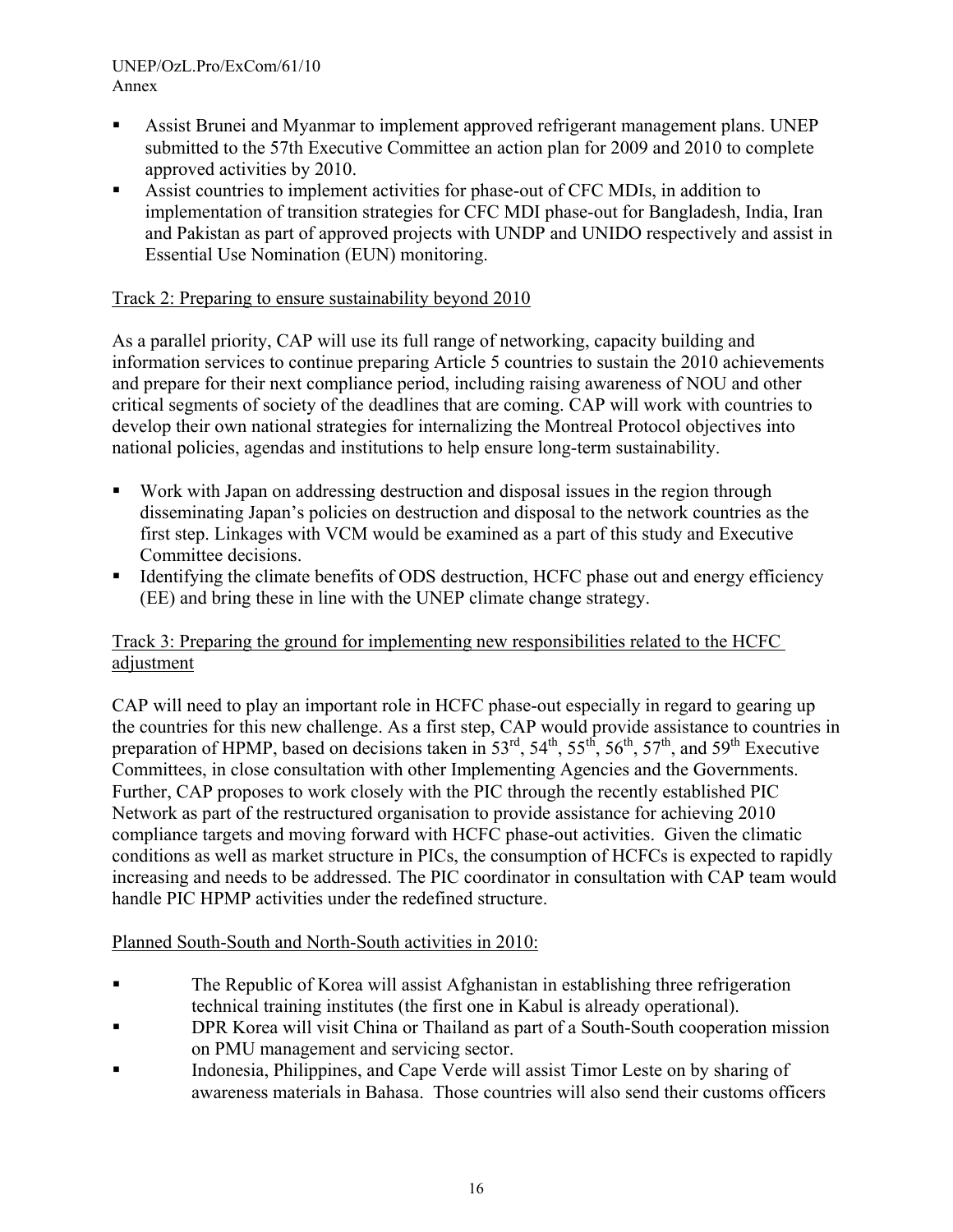to Timor Leste for sharing experiences with Timor Leste customs authorities.

- Nepal will assist Bhutan to train their refrigeration servicing technicians.
- India will assist Bhutan to train their customs officers.
- Solomon Islands Ozone Officer will visit Vanuatu in August 2010 a South-South cooperation mission to help with data reporting and formulation and enforcement of ozone regulations.
- An expert peer Ozone Officer (possibly Fiji) will help build the capacity of new Ozone Officers in Samoa, Tuvalu, Vanuatu, Micronesia, and Tonga through will receive South-South cooperation missions and training.
- China will assist Vanuatu via organization of a technical study tour.
- Assistance will be arranged for Bangladesh to receive assistance for retrofits and CTC phase out in the garment industry.
- Assistance will be provided to Bhutan to facilitate the south-south cooperation on illegal trade targeted at CFCs and HCFCs through a border dialogue and custom training (India-Bhutan).

### ODS destruction:

- Convene a roundtable for project partners/experts in either Paris or Bangkok.
- Implement approved Nepal destruction project.
- Prepare a regional ODS destruction project for ship breaking and airplane breaking industry.

### Essential Use Nominations (EUN):

- Information exchange between importing and exporting countries who will seek EUNs in the next 1-2 years. This should be done with the Ozone Secretariat and Medical Technical Options Committee. CAP will provide backstopping and information to the countries to ensure that they submit quality EUNs.
- Finalise project proposal on EUN monitoring (2010-2012) for submission to the  $60<sup>th</sup>$ Executive Committee meeting.

# **Latin America and the Caribbean: regional priorities and challenges**

With entering the 2010, the Latin America and the Caribbean (LAC) region faces two-fold challenges: while maintaining the zero consumption levels in CFCs and ensuring methyl bromide phase-out in accordance with its phase-out schedule, the Parties in the region, will focus on initiating preparatory activities to address the first milestones in the phase-out of HCFCs, such as establishing the HCFC baselines, developing first stage measures which would enable the countries to meet the 2013 freeze and subsequently the 2015 10% reduction. This requires a strong commitment to the implementation of the ODS phase-out activities at the national level, along with expeditious and efficient policy support, technology transfer and capacity building.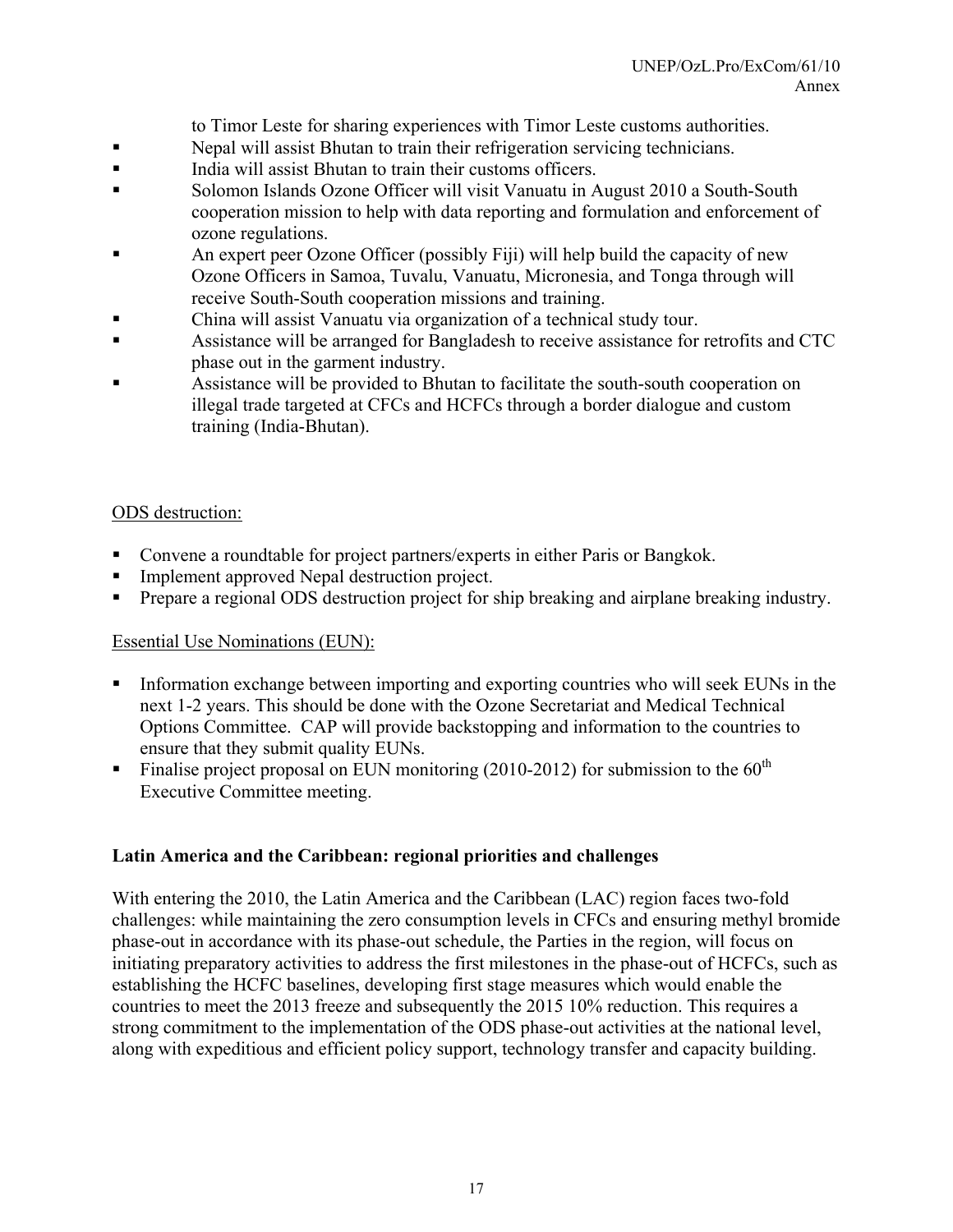The LAC region comprises countries that are producers, high volume consumers of ODS, LVCs and VLVCs. Furthermore, the region has five major languages (Spanish, Portuguese, English, French, and Dutch). Additionally, compliance approaches and commitments to the Montreal Protocol are not uniform across the region. Effective provision of compliance assistance therefore had to be tailored to meet these variations.

The ROLAC CAP team will continue employing multi-stranded approaches to bring all stakeholders and interested groups at regional, sub-regional and national levels into the folds of ozone layer protection and the Montreal Protocol on the phase-out of ODS.

Some of the principal actions are as follows:

- Raising the Montreal Protocol issues to the highest level of relevant authorities;
- Improving capacity building at the national level and promoting South/South cooperation activities;
- Networking and regional public awareness activities;
- Improving awareness at the national level on the needs for ODS illegal travel prevention;
- Streamlining UNEP administrative procedures to implement Multilateral Fund projects.

In 2010 and beyond, the highest priority for the CAP team in LAC will be to facilitate the preparation and implementation of national and regional projects as well as helping countries to strengthen the enforcement of its respective ODS licensing systems including HCFCs, where needed. Greater emphasis will be placed on completing approved projects and assisting countries with specific compliance challenges.

Therefore, the regional UNEP/ROLAC CAP team will focus on the following implementation issues:

- Continuing strengthening national institutional infrastructure to prepare the countries for new projects and activities and for the challenges ahead;
- Fostering intra-regional technical cooperation, particularly in the VLVC countries;
- Arranging needs based and intensive training in project management and technology alternatives for new national ozone officers and their assistants;
- Using country missions and Ministerial fora for thorough evaluation of the Montreal Protocol activities at the national level and seeking cooperation of high level ministerial officials;
- Improving internal funds disbursement mechanism and monitoring of resource allocation at the national level;
- Guiding NOUs in adjusting and streamlining work plans for each project to respond to the current country situation and demands;
- Promoting the ODS licensing system review and strengthening enforcement mechanisms;
- Providing support in development of HPMPs by means of:
	- o Encouraging and growing national ownership with HCFC phase-out compliance strategy
	- o Promotion of partnership initiatives at national level looking for synergies amongst HCFC phase-out, with climate change and energy saving programmes and policies.
	- o Building capacities and environmental awareness of national private stakeholders in order to obtain its cooperation to long term alternative uses.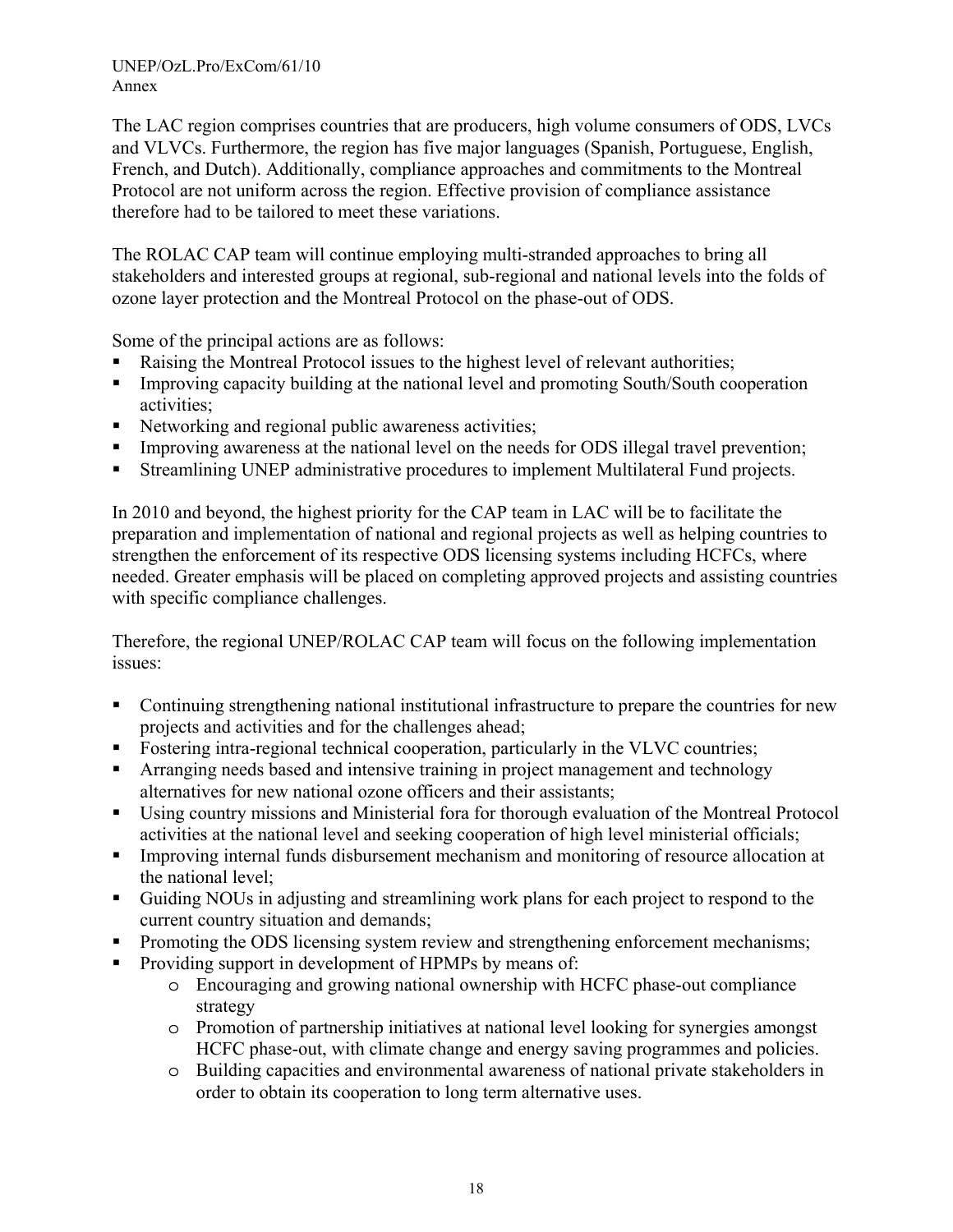- Using South-South cooperation in capacity building and technology transfer. As far as possible, national, sub-regional and regional expertise are given to hire consultants and select resource persons for workshops.
- Establishing the ODS Customs Enforcement Network to prevent illegal ODS trade in the Caribbean sub-region as a North-South Cooperation activity.

### Planned South-South and North-South activities in 2010:

- Costa Rica Custom laboratory to assist partners of Central America to adjust procedures and chemical analysis to identify components in ODS blends. Jamaica or Trinidad and Tobago National Laboratory to provide its facilities and support to the Caribbean region with ODS identification when required by NOUs.
- Colombia to host a Workshop on HCFC replacement in the refrigeration and air conditioning sector in South America, focus on recent technology developments, and the climate dimension of HCFC-replacement technologies, with concrete examples and case studies. This workshop is part of a project that UNEP is implementing with financial support by the European Commission outside of the activities supported by the Multilateral Fund (MLF) but aims to complement activities conducted through MLF projects.
- The Montreal Protocol focal points of Bolivia, El Salvador, and Paraguay were designated by the end of 2009. They will be attending to training workshop on Montreal Protocol background and potential links with UNFCCC organized by National Ozone Officer of Venezuela with CAP team technical support. In spite of the workshop was initially planned to update information and exchange ideas amongst of Venezuela government officers involved in Montreal Protocol negotiations.

### **West Asia: regional priorities and challenges**

Expediting the development of HPMP strategies will be the first priority of CAP in West Asia during 2010. CAP/ROWA will work closely with NOUs to introduce all possible technical backstopping that might be needed through the West Asia network in coordination with all working bilateral and implementing agencies in the region. Special sessions, thematic meetings and institutions/experts visits are examples of tools to be used for building national capacities and introducing state-of-art technologies for better development of HPMPs in the most feasible overarching scenarios.

CAP/ROWA will also closely monitor and promote the completion and continuation of ongoing CFC phase-out plans to ensure that 2010 terminal phase-out target is achieved. Special attention will be given to countries that started the CFC phase-out plans at late stages, i.e. Saudi Arabia and Iraq. CAP will exert all efforts to facilitate the appropriate execution of NPP in both countries including, but not limited to, exchange the experience and success stories with neighboring countries. Iraq, in particular, will be given special attention understanding its unique situation and difficulties as acknowledged by decision XX/15.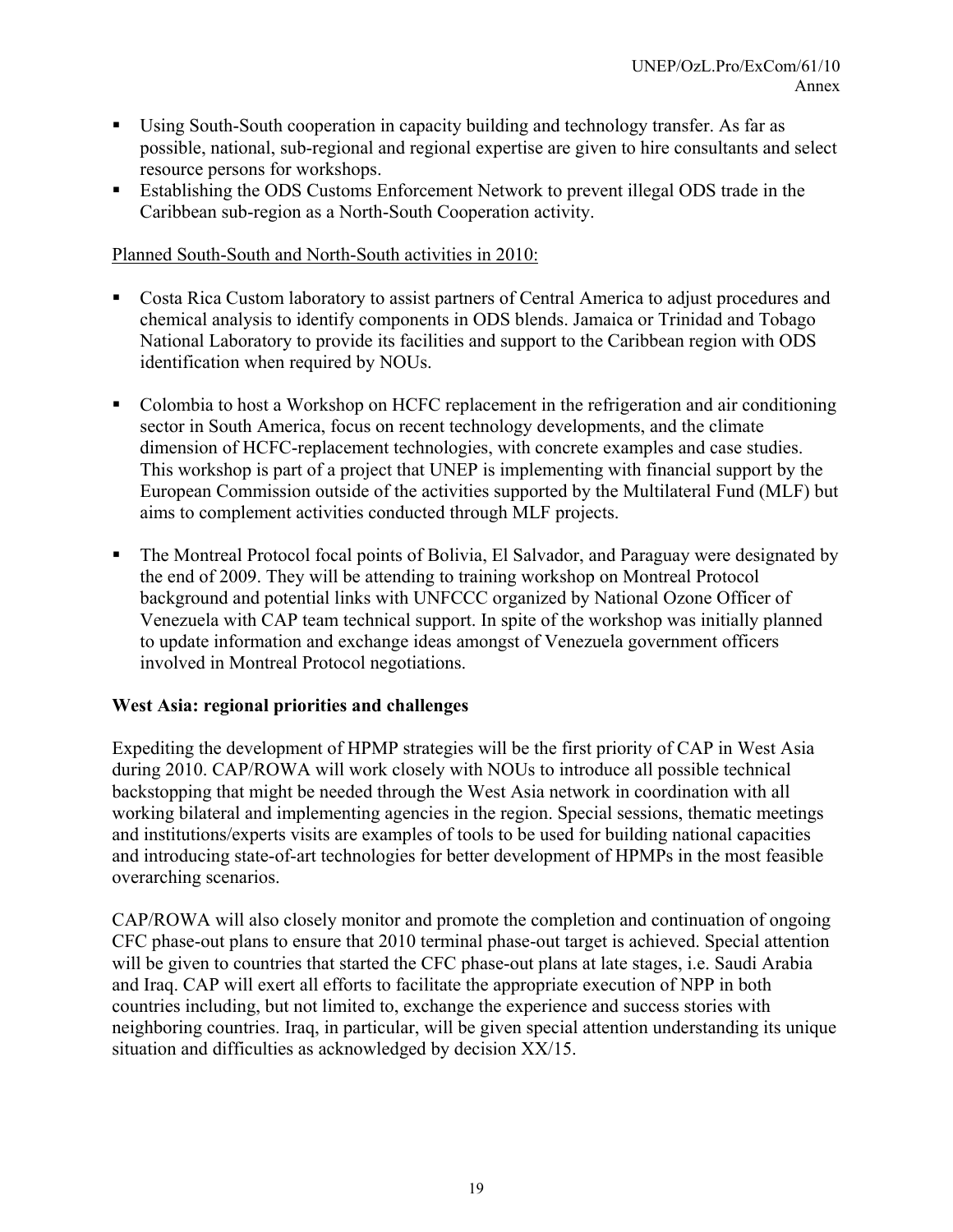The review and update of local ODS legislations/regulations is another important challenge faced by most parties particularly after the Montreal Adjustment. CAP will work with NOUs to encourage, as a matter of urgency, actions to benefit of existing regulations in terms of registering and licensing the importers/exporters of HCFCs as well as quota system for HCFC. Meanwhile, work will continue to promote the introduction of new long-term regulatory measures that comprehensively address the control of substances, products, usages, bodies and individuals dealing HCFC in particular and ODS in general. The consideration of climate benefits and introduction of low-GWP alternatives will be another challenging task when reviewing and updating local regulations. CAP will ensure the promotion of new regulatory measures taking into account lessons learned from the enactment of existing relevant regulations; thematic and special activities will be offered by CAP during 2010 to achieve this goal.

The phase-out of methyl bromide is coming back to the surface after January 2010 as approaching the terminal phase-out date in five years time. Although methyl bromide use in West Asia was always limited to a few countries which use it soil fumigation and storage applications, its use in the date industry is becoming a major challenge taking into consideration the high-level of date production in this part of the world and escalation of demand on using methyl bromide as fumigant for storage and packing of dates. CAP tackled this problem over the last couple of years through organizing several regional thematic workshops, conducting experts meetings and using the service of international/regional experts to outlook the scale the problem. CAP/ROWA will continue its work in 2010 to start offering technical guidance and options to reduce dependency on methyl bromide in date industry benefiting of outcomes and networks built during the 2008 and 2009 with key national experts and regional institutions particularly King Faisal Date/Palm Center and the Date/Palm Center of Emirates University.

Strengthening the cooperation with regional organizations and institutionalizing the Montreal Protocol business within its programs will continue as main task under the CAP work program in 2010 through fostering the cooperation with different regional groups such as Gulf Cooperation Council (GCC) Ozone Group, Arab Team of Chemicals MEAs, RILO and ASHRAE. The cooperation with ASHRAE in West Asia will be expanded in light of activating of the global cooperation agreement between UNEP and ASHRAE.

CAP/ROWA will continue promoting the participation of West Asian parties to the iPIC system; CAP/ROWA will facilitate the communication of existing members with other regions and concerned parties. Additionally, the Green Customs Initiative (GCI) will be another tool to assist in curbing illegal trade and build capacities in different national and regional setups; several regional and national functions and activities are planned in West Asia in this regard.

Finally, CAP/ROWA recognizes the difficulties, currently, faced by many Article 5 Parties in terms of following up and digesting all Executive Committee decisions and guidelines particularly in relation with the phase-out of HCFC; therefore, CAP will ensure allocating adequate time in all network activities to update West Asian countries with relevant important decisions and guidelines.

Planned South-South and North-South activities in 2010: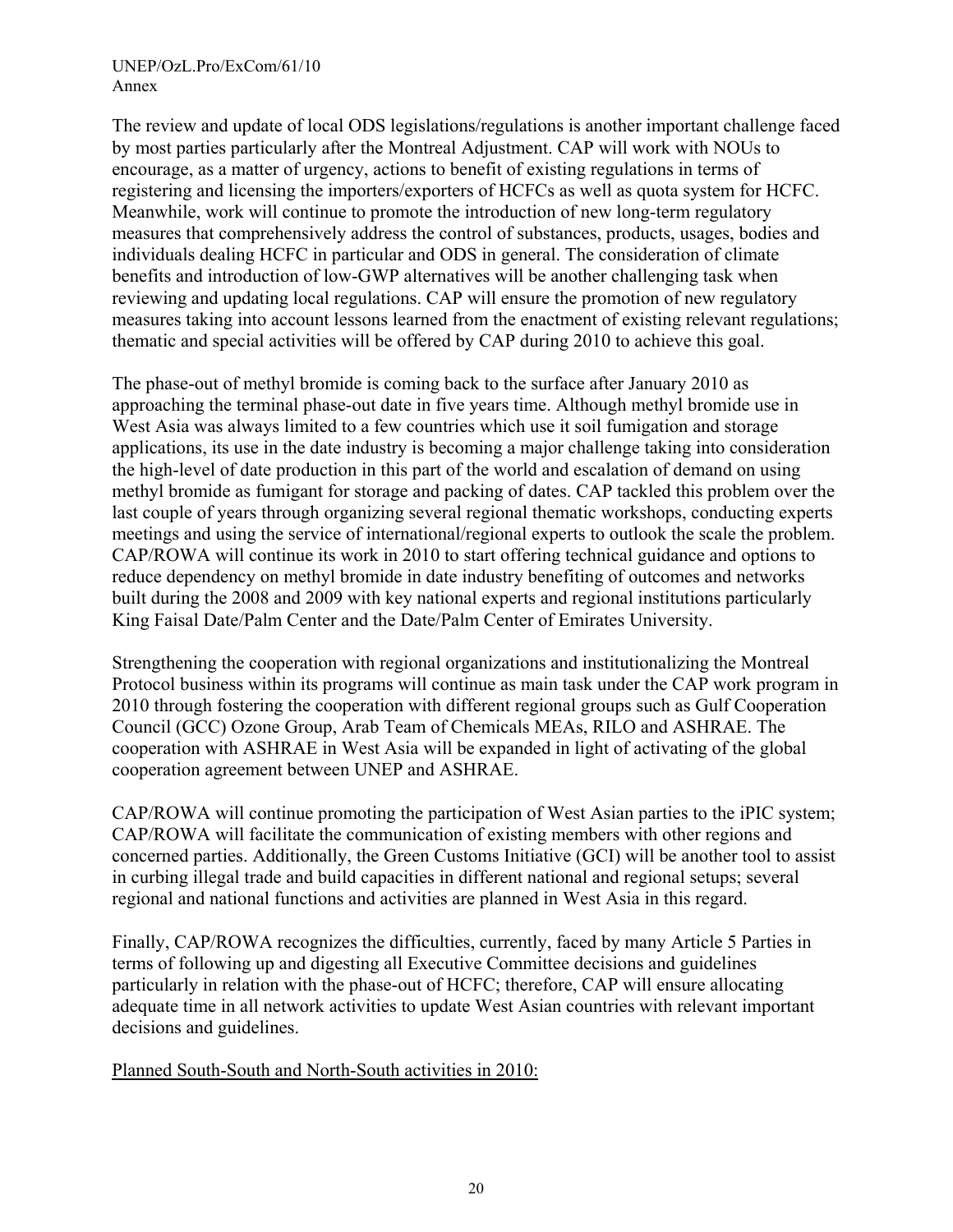- Through South-South cooperation, UNEP will exert all efforts to facilitate the proper implementation of Montreal Protocol projects and activities in both Iraq and Saudi Arabia including promoting exchange of experience and success stories with neighboring countries.
- CAP/ROWA will capitalize on the cooperation with ASHRAE to promote North-South cooperation in terms of facilitating the transfer of experience in developing national standards, codes and establishment of dedicated refrigeration/air-conditioning associations/societies.

### **Europe & Central Asia: regional priorities and challenges**

### Early phase-out of CFC, halon and carbon tetrachloride (CTC) consumption

CFC, halon and CTC consumption is supposed to be phased-out in Article 5 countries starting from 1 January 2010 and but actual data will only be available in 2011. A significant number of the 12 ECA network countries have achieved early phase-out:

- *CFC*: Six countries reported early phase-out including Albania (2008), Croatia (2006-2008), Georgia (2008), Moldova (2008), Macedonia FYR (2007-2008), Turkey (2007-2008).
- *Halon*: Eleven countries never used halon or reported early phase-out including Albania (zero baseline), Armenia (zero baseline), Bosnia & Herzegovina (2005-2008), Croatia (2005- 2008), Georgia (2006-2008), Kyrgyzstan (zero baseline), Montenegro (2006-2008), Moldova (1997-2008), Macedonia FYR (1998-2008), Turkey (2008), Turkmenistan (zero baseline).
- *CTC*: Nine countries never used CTC or reported early phase-out including Albania (2004– 2008), Armenia (zero baseline), Bosnia & Herzegovina (zero baseline), Georgia (zero baseline), Kyrgyzstan (zero baseline), Montenegro (2007-2008), Moldova (zero baseline), Macedonia FYR (2000-2008), Turkey (2007-2007).

### Compliance challenges

Several countries have to double their efforts to comply with the 2010 phase-out targets:

- *Bosnia & Herzegovina*: A revised CFC plan of action was agreed by MOP aiming to achieve early CFC phase-out in 2009 by means of an import ban from 1 January 2009. There is an inherent risk that the remaining demand for CFC will trigger illegal ODS trade.
- *Turkmenistan*: The country has been requested to submit a CTC plan of action by 31 March 2010 and indicated that CTC bans would be banned in future. The country may require information on CTC alternatives for laboratory uses.
- *Serbia*: Country is in full compliance and reported 76.7 ODP tons of CFC consumption for 2008. This figure illustrates that there is still significant need for CFC which may trigger illegal trade once CFC imports are banned in 2010.
- *Armenia and Turkmenistan*: Both countries reported CFC consumption which had to be phased out without TPMP assistance. This may trigger illegal trade once CFC imports are banned in 2010.
- *Albania* needs to incorporate HCFCs into their ODS legislation and import / export licensing system. The new legislation has already been drafted but not yet adopted.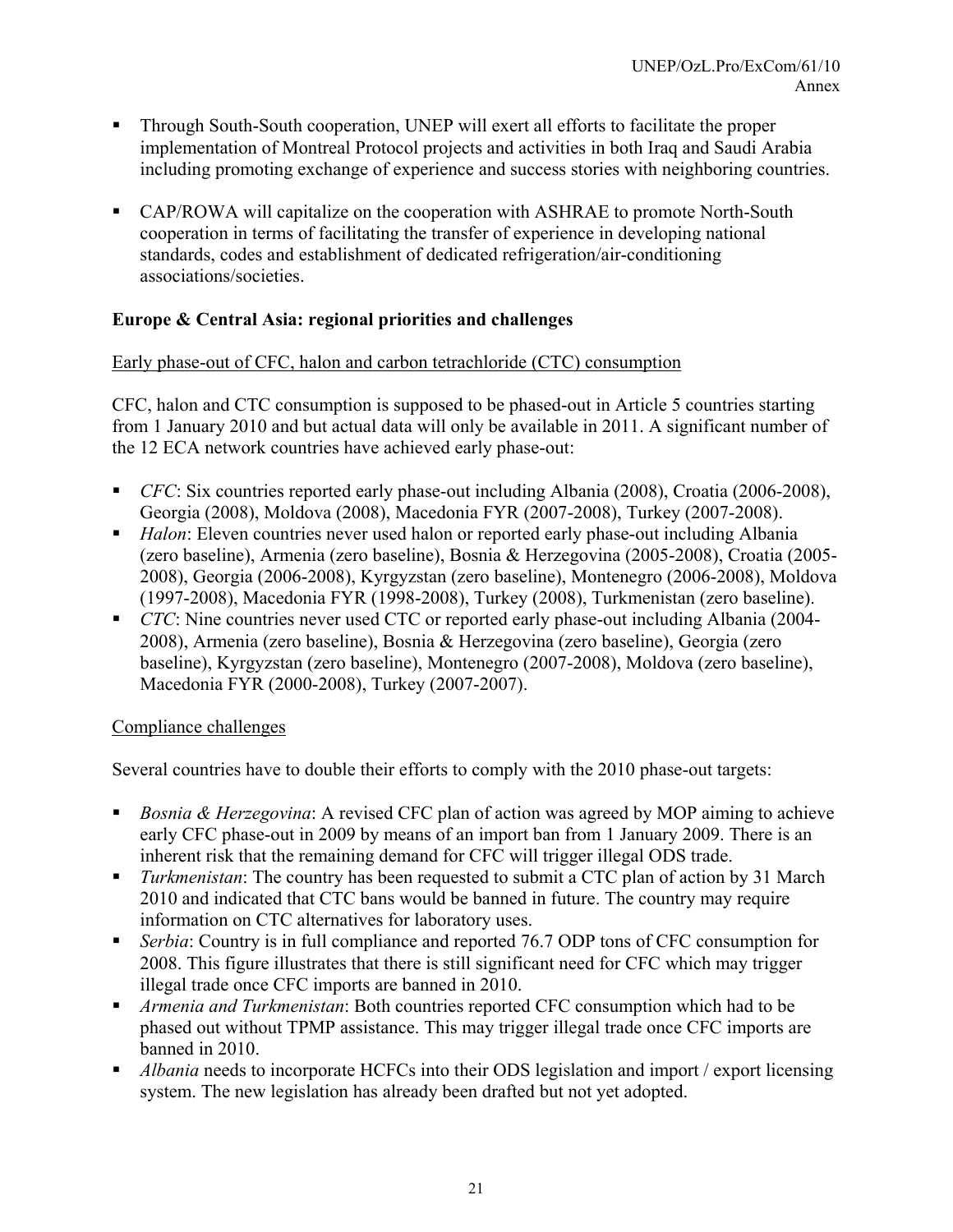- *Croatia* is using CTC to analyze contamination of mineral oil in drinking water. The country may require information on CTC alternatives for laboratory uses.
- Some *Central Asian countries* and in particular bordering countries to China are facing problems of illegal trade with non-refillable cylinders containing ODS and mixtures of varying quality which are diverted from the domestic market in China.
- *Russia* still runs old CFC-based equipment and might require significant amount of CFCs for servicing sector and there is inherent risk of illegal trade of CFC from China.
- The customs union between *Russia, Belarus and Kazakhstan* will become operational in 2010 and customs controls between these countries will be abandoned. This might result in uncontrolled trade between countries concerned.
- In this context, it should be mentioned that *Kazakhstan* reported significant imports of HCFC and methyl bromide by far exceeding the allowed amounts if they would have ratified the Copenhagen, Montreal and Beijing amendments. There is an inherent risk that part of these imports is diverted to neighboring countries.

### Compliance assistance

Special compliance sessions will be organized in margins of network and thematic meetings with involvement of network members, implementing agencies, secretariats, bilateral partners and other stakeholders. Ad-hoc compliance missions can be organized as required and if requested by the countries concerned.

### **Ratification**

Continuous efforts will be undertaken to facilitate the ratification of the Montreal Protocol amendments e.g. in Kazakhstan (Copenhagen, Montreal, Beijing), Bosnia & Herzegovina (Beijing), Georgia (Beijing) and Azerbaijan (Beijing).

### Data reporting

Some countries need to review their consumption data concerning the use of halons in military and aviation and methyl bromide for quarantine and pre-shipment uses.

### HCFC phase-out and HPMP preparation

*HCFC consumption*: Overall HCFC consumption in the 12 network countries increased by 127% from 361.6 ODP tons in 2000 to 821.1 ODP tons in 2008. Turkey was the main HCFC consumer in 2008 with 762.6 ODP tons. None of other countries exceeded 10 ODP tons of HCFC consumption in 2008. The consumption trends show significant fluctuation and differ from country to country. Eight countries reported significant increases in HCFC consumption from 2007-2008 up-to 219% increase in Turkmenistan, 228% in Georgia and 363% in Kyrgyzstan. Four countries reported their peak consumption in-between 2005-2007 and reduced their HCFC consumption from 2007-2008 up-to -17% in Turkey, -20% in Serbia and -43% in Montenegro.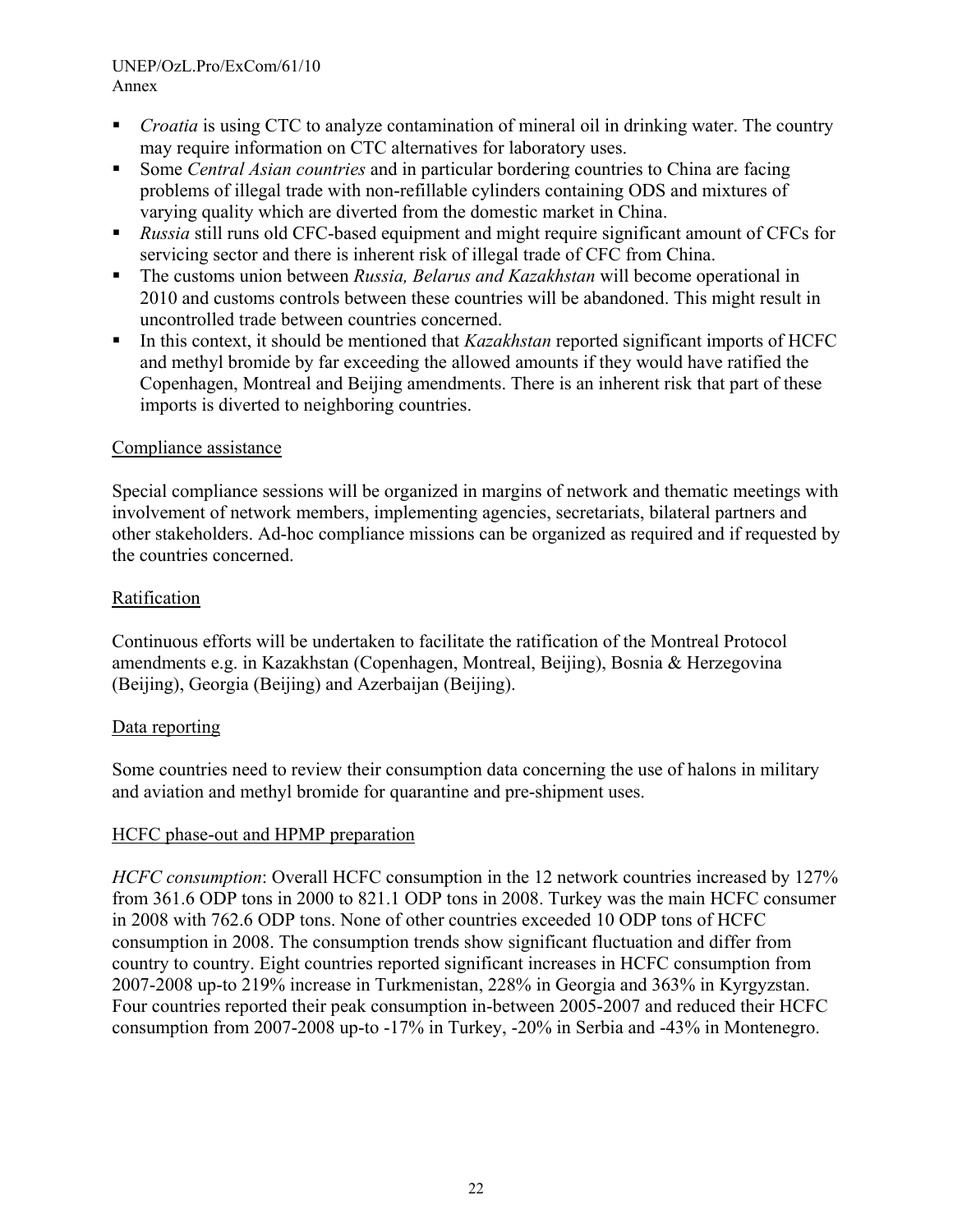*HPMP preparation*: All ECA network countries got HPMP preparations approved with UNIDO and UNDP as lead agencies. Four countries expressed interest in involving UNEP in implementing HPMP non-investment activities.

*HPMP policy measures*: A number of sub-regional workshops on HCFC policy measures and alternative technologies took place as part of the ECA network activities e.g. in Macedonia FYR, Serbia and Turkmenistan. Many countries intend to adopt additional policy measures related to HCFCs and equipment relying on HCFCs and their experience in adopting such measures is shared among the network countries on a regular basis.

### Sustained compliance in 2010 and beyond

*Awareness*: Priorities of the ECA network for the year 2010 and beyond will include high-level awareness raising of Ministers and Government decision-makers on policy and technology options supporting HCFC phase-out and contributing co-benefits to climate protection.

*National RAC associations*: In order to facilitate HPMP implementation and to provide access to technology information, it is important to strengthen national refrigeration & air-conditioning (RAC) associations. This will be achieved by inviting managers of such association to regional network meetings, initiating regional cooperation between these organizations and to link them up with regional and international organizations like Air conditioning and Refrigeration European Association (AREA), ASHRAE, Centro Galileo, International Institute of Refrigeration (IIR), Shecco as well as technology providers.

*Customs cooperation*: The ECA enforcement network will continue its second year of operation in close cooperation with exporting countries like China and EU as well as enforcement bodies like WCO, RILO, Southeast European Co-operative Initiative (SECI) environment chapter, Environmental Investigation Agency, UN Office on Drugs and Crime (UNODC), Interpol, Green Customs partners etc. As part of this initiative, the iPIC mechanism is being promoted and a desk study analyzing ODS trade statistics has been conducted. There is a risk of illegal trade in those countries which banned import of CFC but where industry sectors still have need for CFC as well as in countries which have restricted trade in HCFCs and equipment relying on HCFCs.

*Private sector involvement*: Manufacturing companies will be invited to attend network countries to inform on their non-ODS and low-GWP alternative products in order to promote technology transfer and market penetration.

*Integrated chemicals management*: The need for an integrated and synergetic approach towards integrated chemicals management and MEA implementation was emphasized by several countries.

### Bilateral assistance

ECA countries refer to country-to-country assistance as bilateral assistance. The need for bilateral assistance in 2010 will be evaluated during the first network meeting in 2010 and such assistance can be provided on an ad-hoc basis. The newly designated Ozone Officer in Azerbaijan might benefit from NOU training. Experts from Georgia and Serbia might participate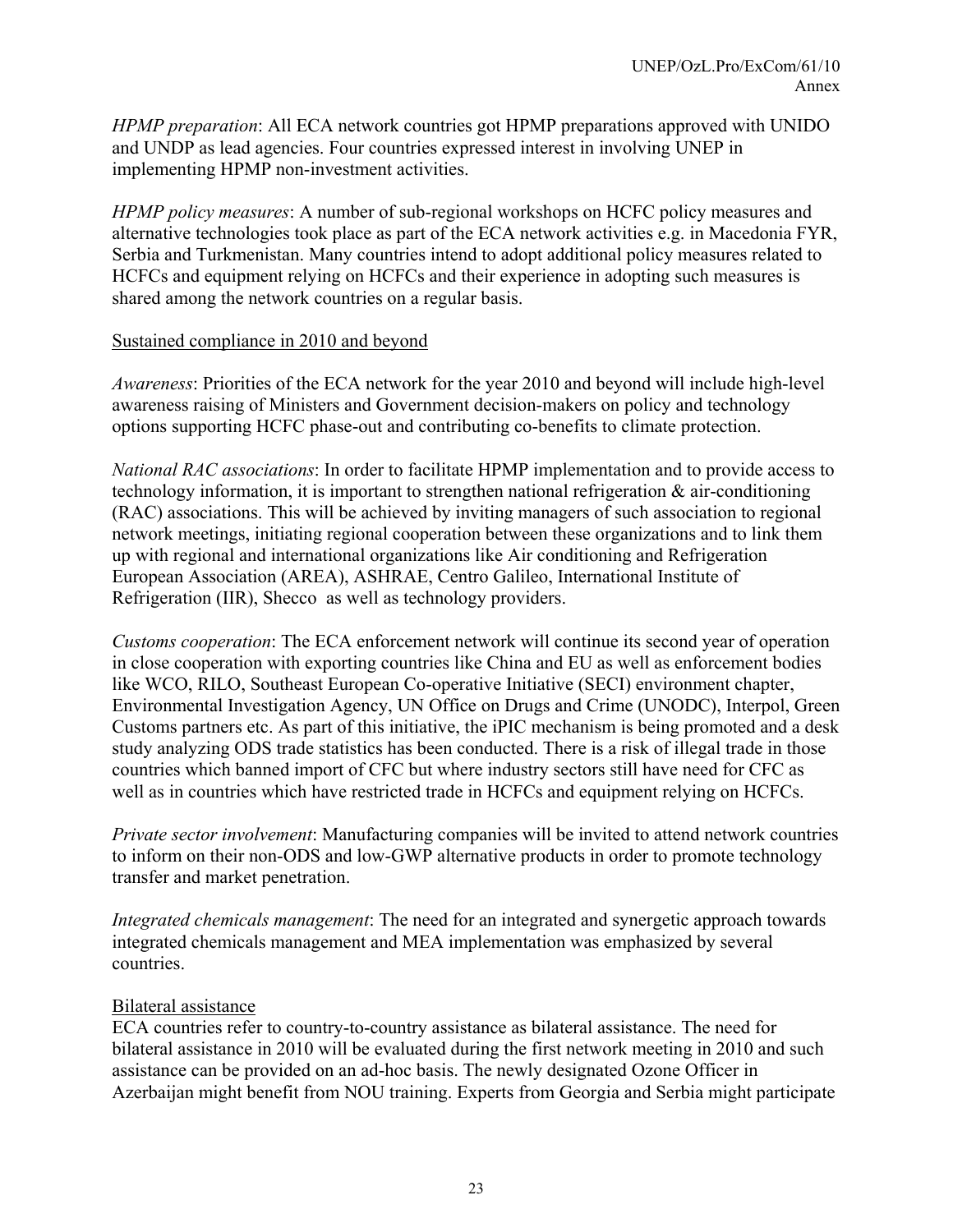in ASHRAE conference. Bilateral partners and advanced Article 5 countries provide bilateral assistance in the margin of network meetings.

### Co-funding

ECA will continue to promote co-funding approaches e.g. through joint activities with the GEFsupported CEIT countries, co-funded regional Green Customs workshops and ECA enforcement network meetings.

### *IV. PLANNED 2010 ACTIVITIES AT THE GLOBAL LEVEL*

The following services will be delivered by the Paris-based CAP team consisting of 5.5 Professional posts (Capacity Building Manager, an Information Manager, a Monitoring & Administration Officer, an Information Officer, a Programme Officer – HCFC, Programme Officer - Information Technology/50%) and five General Services staff (Assistant Clearinghouse, Assistant Monitoring & Administration, Assistant IS/RMP/CP, Assistant Programme, Assistant Data & Documentation).

### **Capacity building and programme support**

In support of the three parallel tracks outlined in this Business Plan, UNEP will develop, deliver and support capacity building services in 2010 to:

- Enable compliance with the 2010 and 2015 control measures for relevant ODS including methyl bromide;
- Strengthen the institutional capacity of Articl3e 5 countries to ensure sustainable compliance beyond 2010;
- **Enhance the capacity for implementing new responsibilities related to the HCFC phase out** by taking other environmental advantages including climate change into account.

These will be delivered by the Paris-based CAP team which is funded from the CAP budget contained in the approved 2009 UNEP Work Programme.

UNEP will support compliance in Article 5 countries through development and delivery of two types of capacity building services: *direct* services through the development and delivery of discrete capacity building projects, and *indirect* services through support for UNEP's Business Planning, Work Programming, Progress Reporting and compliance tracking activities.

Specific services UNEP will deliver in 2010 are:

*Support to programme management*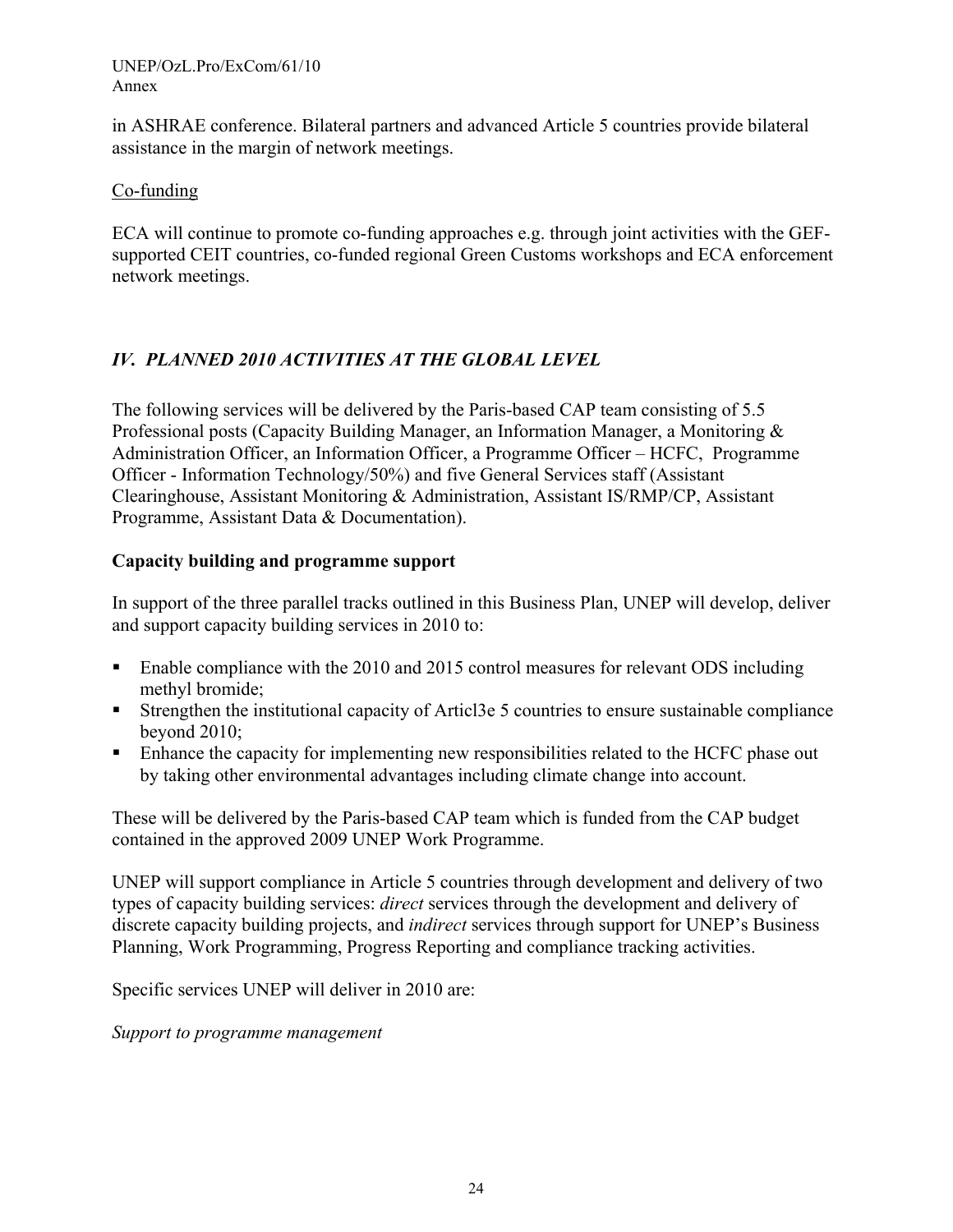- Provide core support for the overall development of *Business Planning, Work Programme*  and *Work Programme Amendments, CAP Budget, Progress Reporting* and *Implementation Delays.*
- Collect, monitor, review and submit on behalf of management the project proposals and other inputs from the Regional CAP teams related to *Executive Committee submissions*.
- Monitor and report on all *IS projects and MYAs (including HPMPs and TPMPs)*  implemented by UNEP.
- Coordinate CAP's inputs to the *Implementation Committee and represent UNEP OzonAction*  in those fora.
- Monitor and report on CAP actions to *support countries in actual or potential noncompliance*
- Support and monitor the *HPMP preparation process* across CAP to ensure steady speed of implementation and consistency across CAP teams.
- Provide internal review and coordinate external expert *review as required for HPMP proposals* to help ensure overall quality control of UNEP HPMP submissions.
- *Update internal UNEP OzonAction guidelines for HPMPs* and other HCFC-related issues.

# *Capacity building*

- Complete the joint UNEP-World Customs Organization *Customs Training e-learning module*  and deliver this service through the WCO's dedicated web portal for customs officers.
- Complete the *Global technical assistance programme in the chiller sector* and disseminate information through a website.
- Develop a *strategy for sustainability of local training capacity* built in Article 5 countries to enable continued training of customs officers and refrigeration technicians, placing an emphasis on national and institutional ownership and securing access to appropriate knowhow beyond 2010.
- Update the existing *Guide for National Ozone Officers* to reflect new developments related to HCFCs, data reporting, etc., translate it into French and Spanish, and disseminate it in PDF format.
- Implement previously-approved Montreal Protocol-related components to projects related to the *Green Customs Initiative*, including those for which counter-part funds have been secured.
- Provide information to NOUs about policies and technologies to avoid or replace HCFCs through the web-based *HCFC Help Centre*.
- Coordinate CAP inputs to a complementary project supported by the European Commission outside of the Multilateral Fund *to encourage developing countries to expedite their compliance with the HCFC phase-out obligations and adopt environmentally friendly alternatives to HCFCs*.
- Provide cross-Networking services to the countries from different regions, to transfer the best practices, information tools, and success stories from on region to another.
- Implement the global projects in close association with the regional needs.
- Facilitate programmatic activities for global partnerships to promote co-financing and engaging the private sector.-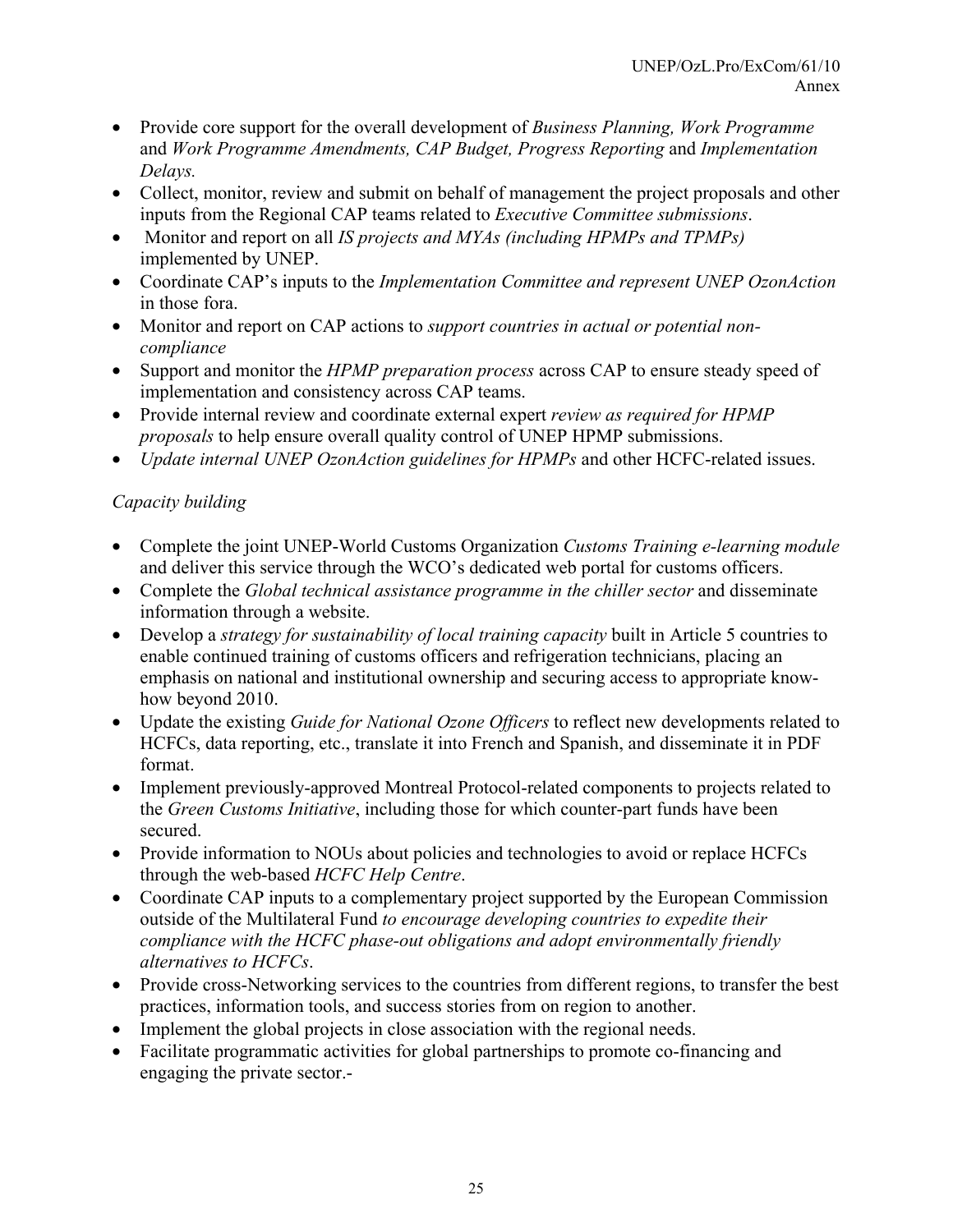### **Information, communication and education services**

In support of the overall objectives above, and consistent with the objectives outlined in the third year's Business Plan of this triennium, in 2010 UNEP will develop, deliver and support actionoriented information, communication and education (ICE) services to support national compliance objectives relative to the Montreal Protocol. These services will continue to be performed within the framework of the *Communication Strategy for Global Compliance with the Montreal Protocol* developed by UNEP, and wherever possible, in support of the *Information Strategy of the Multilateral Fund*. The Communication Strategy was updated in 2009 taking into consideration new challenges of the Montreal Protocol. It identified for ICE services eight priority action areas:

- *Consolidating inter-linkages* investigate and promote scientific based linkages between ozone and other multilateral environmental agreements (MEAs) e.g. climate, hazardous waste, chemicals, biodiversity.
- *Promoting the Montreal Protocol HCFC phase-out* campaign for and enhance ICE assistance to Montreal Protocol parties for complying to the for gradual HCFC control measures to be applied from January 2010 onwards;
- *Lobbying/Mobilising* Advise governments and foster knowledge exchange for communicating the overall benefits of the Montreal Protocol, adding to the *Green Economy*  and the *Climate Change* initiatives led by UNEP in conjunction with other organizations worldwide;
- *Facilitating information development and dissemination* respond to the requests at regional level, support ICE local initiatives and re-orient the deployment, distribution and replication of materials to Montreal Protocol parties;
- *Strengthening capabilities* enforce the role of ICE and build up capacities at regional and country levels for disseminating ozone related messages/materials and content through the use of governmental multiplying channels and media outlets;
- **Fostering partnerships** enhance the use of strategic partnerships with the media groups, educational networks, NGOs, sector associations, governments, public/private institutions and industry in order to increase ICE outreach;
- *Defining educational objectives* assess Article 5 needs and provision of education programmes to facilitate communication of key messages to different age groups in a way that promotes dialogue and action to support Montreal Protocol principles.
- *Sustaining the Montreal Protocol momentum* improve channels for sustainable message delivery, granting access to the Montreal Protocol relevant information and securing compliance to ODS phase out.

This strategy serves as a blue print - a basis for action – primarily to OzonAction staff and CAP teams, but also to UNEP's regional information officers who have very important role in promoting and acting in different regions for ICE efforts. All activities proposed below are linked to the blue print.

Both the staff and their outputs will be funded from the CAP budget contained in the approved 2010 UNEP Work Programme, which reflects a reorientation of its ICE activities and related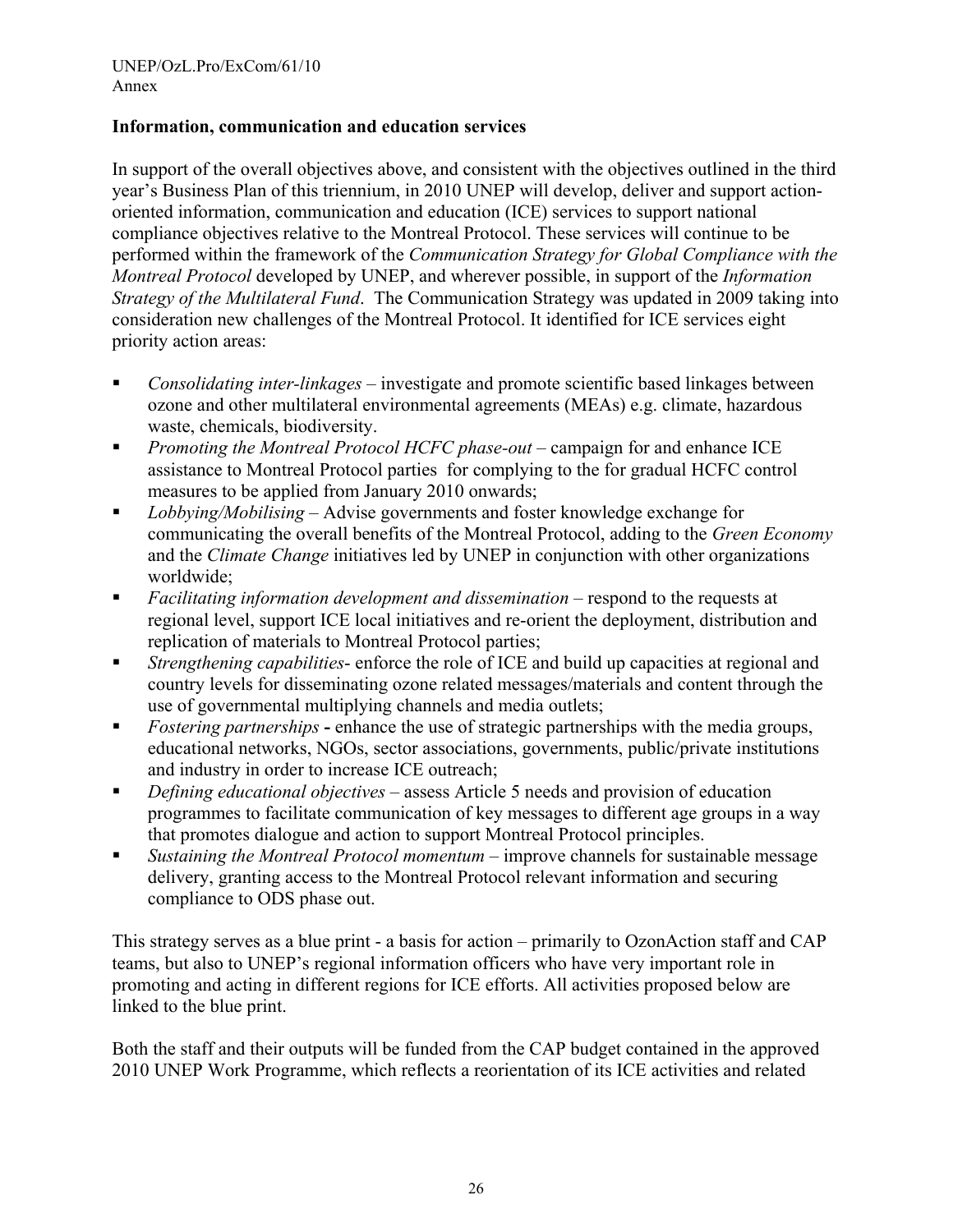budget allocations following advice provided to UNEP by the CAP Advisory Group meeting on September 2009.

UNEP will focus its *global* ICE activities on supporting national celebrations of 2010 International Day for the Preservation of the Ozone Layer by providing NOUs with adaptable media materials and guidance. Regarding *regional* ICE activities, the Paris-based staff will assist the Regional CAP teams with the conceptualization, production and outreach of the materials produced in the regions as part of the *Regional Awareness* budget lines controlled by the RNCs. Additionally, the Paris team will assist all CAP teams on an as needed basis with the ICE components of individual projects and activities reflected in this Business Plan including Annex I, Country-specific services provided by UNEP CAP.

Specific services UNEP will deliver in 2010 are:

Information

- **Provide** *information support to NOUs* and other stakeholders upon request in close coordination with the Regional CAP teams.
- Outreach an *Implementation Manual for Ozzy Ozone campaign* during the World Environment Day (WED) on 5 June 2010 both in Kigali, Rwanda and Paris, France together with UNESCO
- Develop, disseminate and outreach *booklet on ozone and climate interlinkages* (e.g. as advised by the CAG to reorient existing services to address HCFCs).
- Update, disseminate and outreach *Twenty Five Steps on Awareness Raising* (e.g. as advised by the CAG to reorient existing services to address HCFCs).
- Update, disseminate and outreach *Guide for National Ozone Units* (e.g. as advised by the CAG to reorient existing services to address HCFCs).
- Reproduce and *disseminate* training manuals, guidelines and other information tools to (a) facilitate capacity building and training of new Ozone Officers and their assistants to ensure their quick understanding of Montreal Protocol requirements (b) service the national and regional workshops organized by the Regional CAP teams.
- *Encourage countries, organisations and companies to translate and adapt existing* materials produced under the Multilateral Fund into national languages at their own cost.
- Organise a *Global painting competition for children and publish a booklet of winning entries*.
- Continue developing an online *Montreal Protocol's Who's Who* directory.
- Develop, disseminate and outreach *Overview of OzonAction Programme*.
- Develop, disseminate and outreach *Publications Catalog 2010*.

Communication

- Produce and distribute in hardcopy and electronic format one large issue of the *OzonAction Special Issue* in Arabic, Chinese, English, French, Russian and Spanish.
- Develop and disseminate the *electronic news services* OzoNews (24 issues), Clio3 and RUMBA (4 issues respectively).
- Improve OzonAction web services in accordance with the proposals in Communication Strategy
- Outreach *Vital Ozone Graphics 2: Climate Link Resource Kit for Journalists* in English and launch it in one of the English speaking network meetings with press release and media event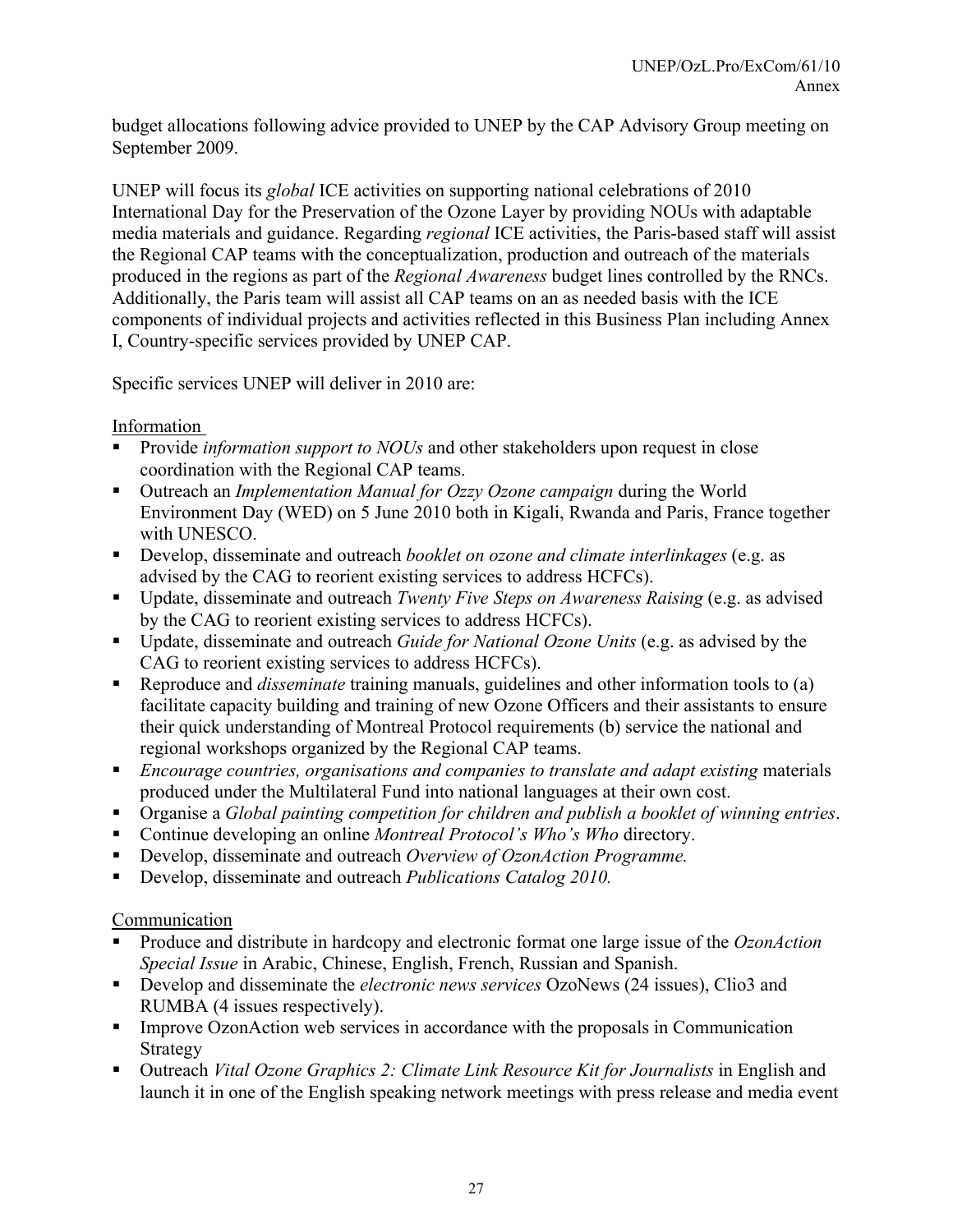- Translate *Vital Ozone Graphics 2: Climate Link Resource Kit for Journalists* into other UN languages and launch them accordingly in different network meetings with press release and media event
- Continue seeking partnerships and linkages with other international, regional, national and corporate initiatives to propagate or incorporate information and awareness messages related to the Montreal Protocol and ozone protection.
- Conduct *strategic outreach* at key international and regional fora and participate in regional or national workshops related to information, communication and education issues, as requested by the Regional CAP teams or other departments of UNEP. This includes participation of exhibitions in Montreal Protocol meetings and other events.

### Education

- Continue developing a *global network of NGO's, teachers and schools* that will be developed in close cooperation with NOUs to ensure proper dissemination of the materials in the regions and to promote the global OzonAction education strategy.
- Help ensure the long-term sustainability of the Montreal Protocol compliance in Article 5 countries by providing guidance and materials that can be used by Ozone Officers and Ministries of Education to incorporate issues of the ozone layer protection into their *national educational curricula*.
- Conduct teacher's workshops on ozone layer protection. This activity is co-financed by UNESCO. This activity is very important for the long-term sustainability of the Montreal Protocol. The first teachers training will take place in Beirut, Lebanon for Arabic speaking countries.

Moreover, the global Information Clearinghouse is giving special assistance to the following countries:

- Timor Leste will receive south-south cooperation through Portuguese bilateral project in a form of legal and technical capacity building from the NOU of Cape Verde. The specific assistance includes also new partnership with IPAD to start educational activities in local schools in Portuguese language.
- Iraq will receive educational materials and activities will start with UNESCO for teacher training.
- Haiti will receive all information materials when the NOU will be re-established.
- Somalia will receive all information materials**.**

# *V. SPECIAL INITIATIVES*

l

The following provides a short summary of the objectives and activities for new global and regional projects of types that have not been previously proposed by UNEP for the consideration of the Executive Committee.<sup>4</sup>

<sup>&</sup>lt;sup>4</sup> For example the Compliance Assistance Programme, Regional Enforcement Networks, and the Pacific Island Country HPMP.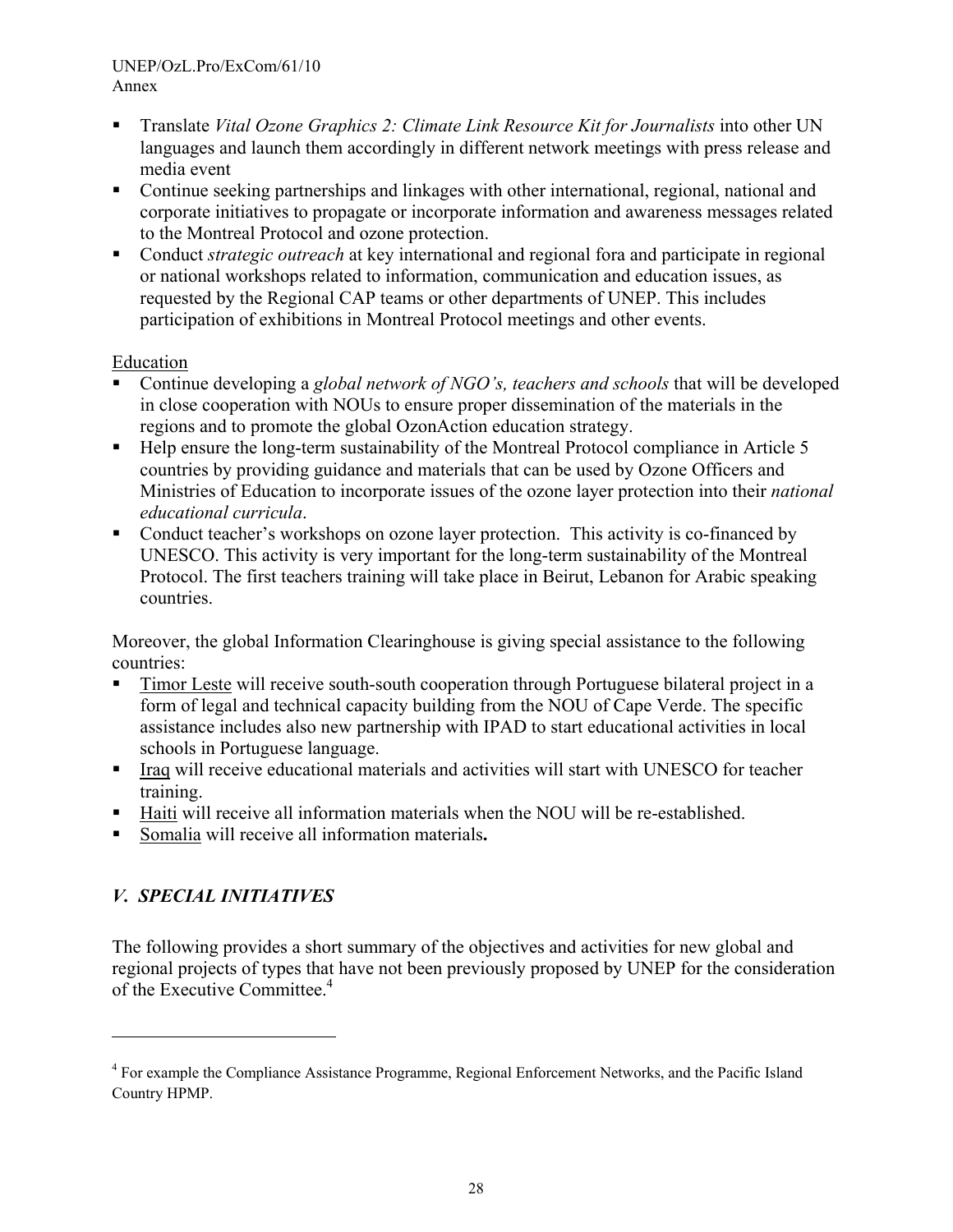### **Global**

Global HCFC campaign for all Parties in order to comply with gradual HCFC control measures. In the context of the Communication Strategy for Global Compliance with Montreal Protocol, this project will raise awareness in Article 5 countries about the HCFC phase out through a coordinated action-oriented awareness campaign by making materials available to National Ozone Officers and other national HCFC stakeholders. Activities will include *inter alia* generating a series of Public Service Announcements; establishing regional "ozone ambassadors" who would become global campaigners for the ozone protection; campaigning on the media about the green benefits arising with the HCFC compliance targets i.e. market trends, technology options, increasing trade threats, climate damages etc; engaging environmental pressure groups on the campaign for the replacement HCFC based equipment; creating an Ozone Award or an Ozone Label for fostering engagement on HCFC control measures by the industry, end-users and RAC sector; developing brochures and leaflets for global distribution in support of the campaign urging for immediate efforts needed for tackling HCFCs.

Techno-economic study on cost benefit of leapfrogging high GWP alternatives to HFCs to low-GWP or zero GWP alternatives. This project responds to the clause in Decision XIX/6 on 'other environmental benefits including climate change' in relation to the HCFC phase-out and takes into consideration the recommendations and suggestions arising from the workshop high-GWP alternatives at the 29th OEWG. This project will investigate the potential benefits of strong and early action in moving to low- or zero-GWP alternatives in the refrigeration, air conditioning and foam sectors, in outweighing any additional short-term economic costs of not doing so. Based on formal economic models and technology forecasting the project will provide estimates that indicate the costs and benefits of particular scenarios of adopting high GWP alternatives (considered at present in many countries as a business-as-usual scenario) and of adopting low or zero GWP alternatives. These estimates would take into account cost-benefits of the particular chemical and technology, the energy efficiency associated with these and corresponding direct and indirect climate implications as well as considering potential scenarios of future HCF controls including a potential HFC phase-out. The project will consider if long-term action can achieve greater benefits at costs that are low in comparison to actions taken with a view to the short-term. The availability of appropriate and viable alternative chemicals and technologies will be factored into the forecasting. Activities will include inter alia engaging an appropriate economist /technologist or team thereof, or institutes engaged in such studies, to develop an economic and technology study.

Regional technology transfer workshops on available low-GWP, non-ODS alternatives in various sectors supporting HPMP implementation in cooperation with World Bank and Implementing Agencies.This project will address some of the recommendations and suggestions which arose from the workshop high-global-warming-potential alternatives held at the 29th OEWG in Geneva. Activities will include *inter alia* organizing a *s*eries of regional technology transfer workshops in each of the following regions: Africa, Asia-Pacific, Europe and Central Asia, Latin America and the Caribbean, and West Asia. The workshops will be organised in cooperation with the World Band and other Implementing Agencies to support HPMP implementation and to promote " Substitutes and alternatives that minimize other impacts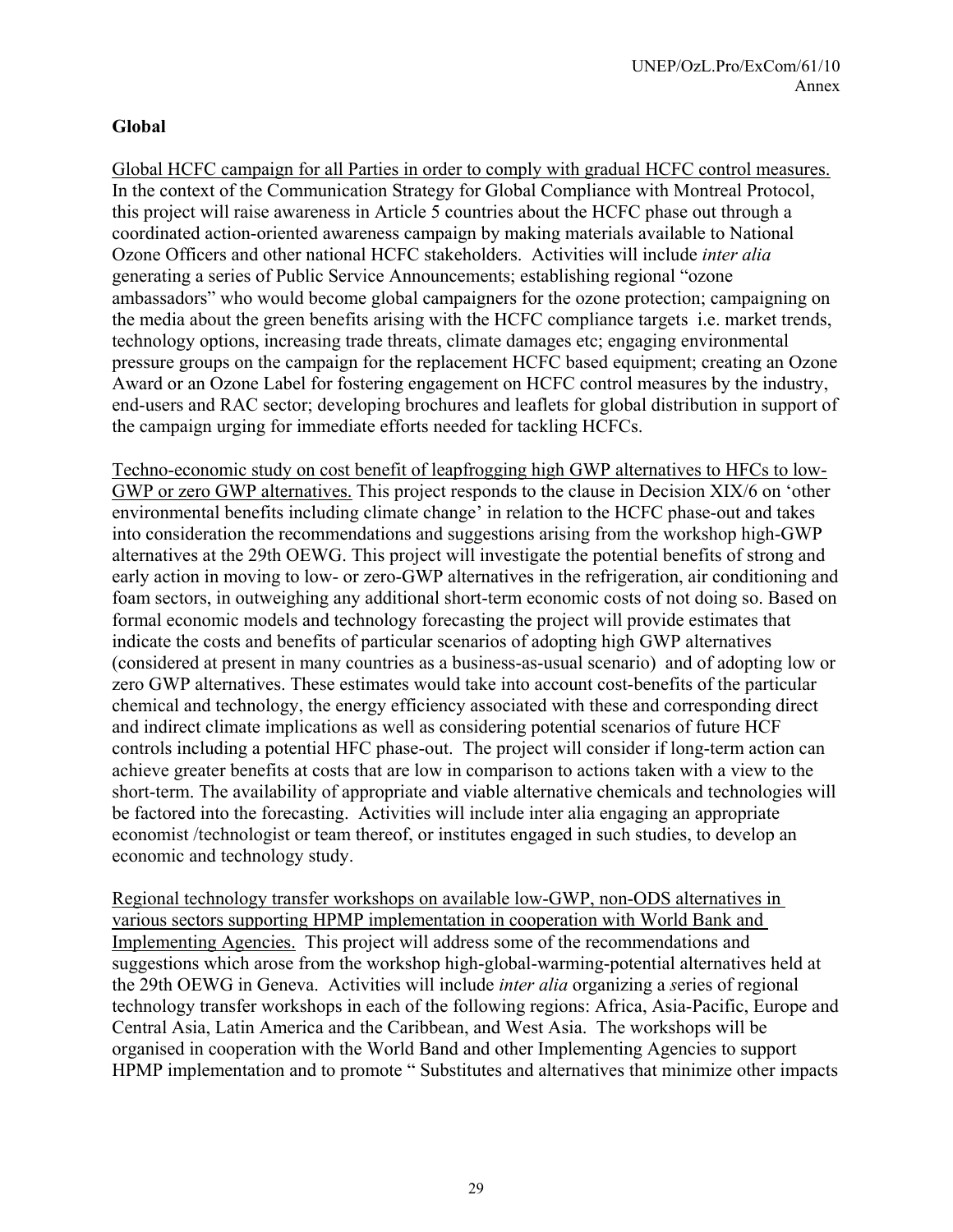on the environment, including on the climate, taking into account global-warming potential, energy use and other relevant factors" as specified by Decision XIX/6.

Integrated enforcement training under the Montreal Protocol through Green Customs Initiative. This project will enhance the capacity of customs and other relevant enforcement personnel to monitor and facilitate the legal trade and to detect and prevent illegal trade in environmentally sensitive commodities covered by the Montreal Protocol and other relevant conventions*.* Activities will include *inter alia* regional/national Green Customs Initiative workshops, development of case studies of problems and challenges encountered in ODS trade, and production of a package of resource materials.

International workshop with CTC producers and countries on post-2010 use of CTC as feedstock. This project responds to XXI/8 on sources of opportunities for reductions of CTC emissions, and to the findings of the Scientific Assessment Panel, which has reported that concentration of CTC in the atmosphere is higher than that can be explained through the reported consumption and production. This project will help reduce emissions of CTC by building the awareness of CTC producers about available technical options. Feedstock applications for CTC can continue into the future under the Montreal Protocol. Since CTC is co-produced in a chloromethane facility, it is not possible to produce other three chemicals without producing CTC, though there is possibility of minimizing its co-production. CTC production is linked to chloroform production, a raw material for production of HCFCs, as they form co-products from chloromethane facilities. While CTC demand for consumption applications has almost fallen to nil, the consumption of feedstock applications as well as for consumption of CTC consequent to HCFC production continues to a significant extent. Activities will include *inter alia* organizing an international workshop with relevant countries and stakeholders to create awareness on options to prevent emissions from unwanted CTCs.

Feasibility study on the costs of collection and transport for destruction of ODS in LVCs including identification of funding sources that could potentially be accessed for destruction. This project addresses some of the recommendations and suggestions which arose from the workshop on the management and destruction of ODS banks held at the 29th OEWG in Geneva. This project will develop a feasibility study to provide technical assistance/support at the global level to Article 5 countries on this issue. It will address the costs of collection of ODS for destruction in a number of Article 5 countries in different geographical regions; examine the costs of transport of ODS to destruction facilities outside the county (as appropriate) for number of Article 5 countries in different geographical regions; and identification of sources of bilateral funding that could potentially be accessed for destruction. The feasibility study will be based on cases of two or three contrasting Article 5 countries in each of following regions: Asia Pacific, Europe and Central Asia, Latin America and the Caribbean, and West Asia to give a global perceptive. The case studies would focus on the costs of collection and transport to a suitable facility for destruction in another country. Relevant potential sources of bilateral funding which could potentially used in each example would be examined.

Regional workshops on co-financing opportunities to get climate benefits engaging financial institutes, private sector and international development agencies in cooperation with World Bank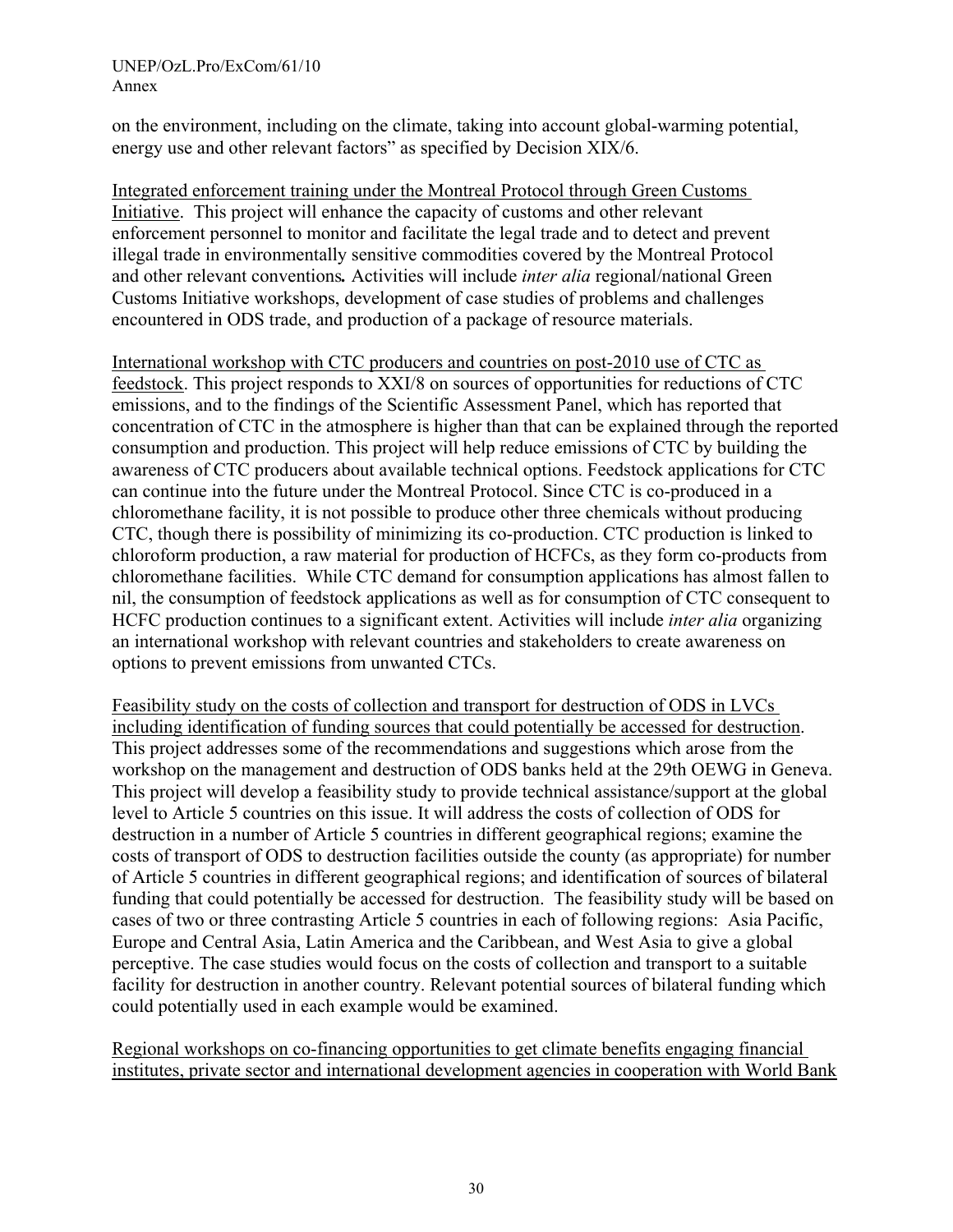This project will build the capacity of National Ozone Units and other national HCFC stakeholders understanding of how to access non-Multilateral Fund financing for the climate component of the HCFC phase out, such as the Voluntary Carbon Markets and CDM. It will be developed and implemented by UNEP in cooperation with the World Bank, other Implementing Agencies and private sector organizations. Activities will include *inter alia* organizing a series of climate –ozone co-financing workshops in each of the following regions: Asia Pacific, Europe and Central Asia, Latin America and the Caribbean, and West Asia. The workshops will provide a platform for UNDP, UNIDO and the World Bank to sharing the outcomes and experiences of their climate financing studies, initiatives and programmes. The overall objective of this global project is to promote increased access to carbon financing that complement Montreal Protocol objectives, notably supporting the implementation of HPMPs and ODS destruction.

Resource mobilization to address climate co-benefits in LVCs for HCFC phase-out in cooperation with other agencies. This project will investigate and analyse the opportunities for financing for the climate component of the HCFC phase out in LVCs, with a goal of informing UNEP, the Executive Committee, and national HCFC stakeholders about feasible resource options for low volume and very low volume consuming countries. It will be developed and implemented by UNEP in cooperation with carbon finance experts in the private sector and the other Implementing Agencies and private sector organizations. Activities will include *inter alia*  collecting data from NOUs and national HCFC stakeholders in LVCs; holding consultations with international experts; and producing a detailed study outlining specific financing options with pros and cons of each suitable for LVCs.

### **Regional**

Regional Technical Workshops for a People-driven Identification, Implementation, Adoption and Adaptation of Methyl Bromide Alternatives. This project responds to Executive Committee Decision 59/55. This project will disseminate and share information of successful alternatives to methyl bromide suited to the African region. It will do so through a series of technical workshops aimed at providing a forum for positively engaging key stakeholders, through sharing experiences, exchanging ideas and forging a common way forward in the battle against methyl bromide. During these workshops key stakeholders such as growers, local universities, alternative material suppliers, local alternative technology experts, market-based standardization organizations, policy makers, among others, will be positively engaged to address the unique issues of methyl bromide phase-out in Africa.

Regional project preparation for ODS destruction in LVC countries of Asia and Pacific, Africa, Latin America and Caribbean. This project preparation will design a feasible option and operationalize ODS destruction to destroy the stocks collected from replacement of old refrigeration systems based also on lessons learnt from the approved Nepal destruction project. Activities will include *inter alia* evaluating the options of business models for the ODS collection, transportation and destroy, and develop a feasible option in consultation of participating countries; establishing an institutional framework at the regional and national level for the operation of the business model with consideration of the current national and regional infrastructure, on-going programme; exploring financial opportunities through the carbon credit market, GEF, as well national/regional energy programme to co-finance the ODS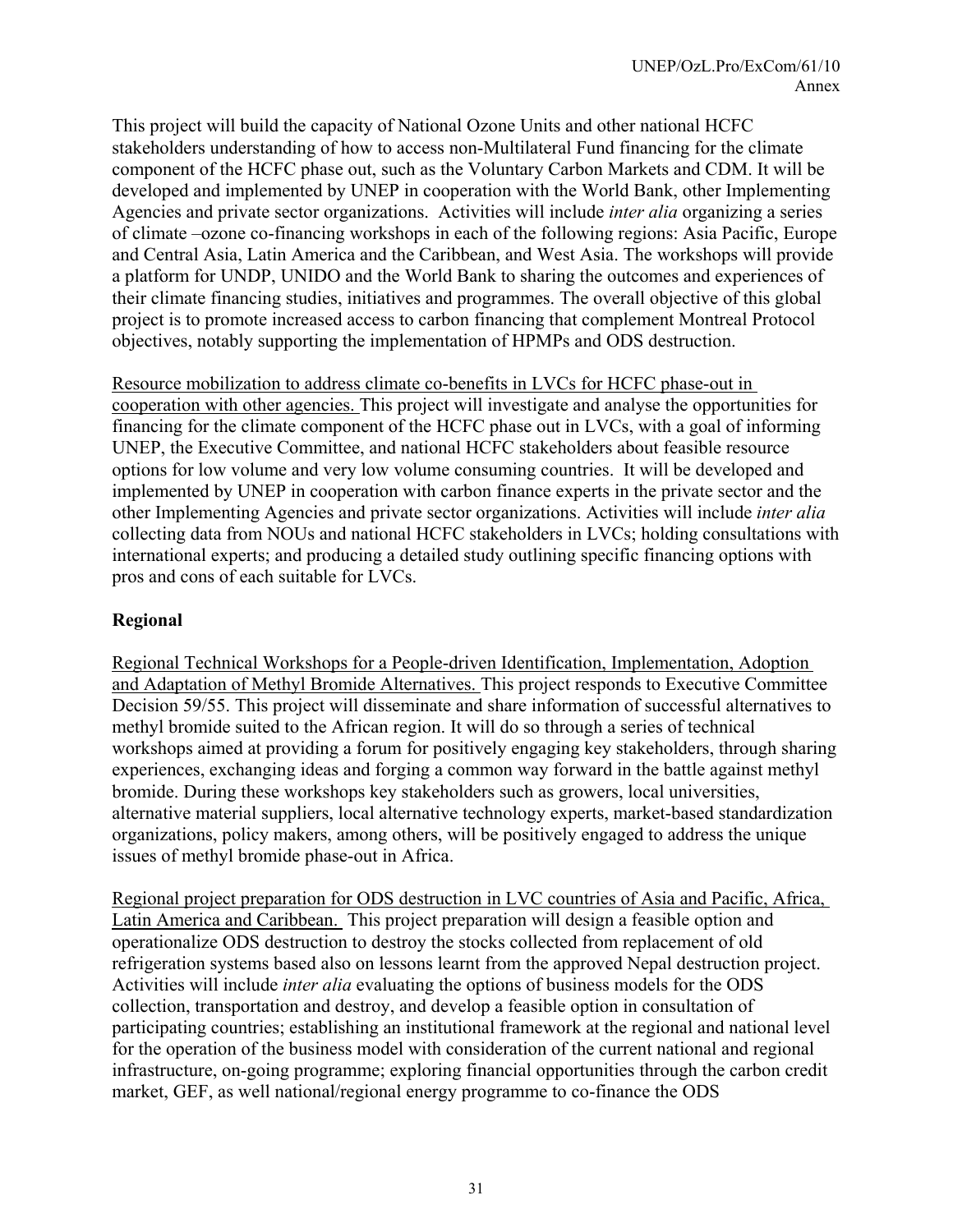l

collection/destroy activities; developing a implementation plan including financial cost/funding source, and project implementation proposal for Multilateral Fund support.

Disposal project for ODS from aircraft dismantling industry. Halons are used on civil aircraft in lavatory trash receptacles, handheld extinguishers, engine nacelle/auxiliary power unit protection systems, and cargo compartments. The average total amount of halon contained on each aircraft is about 87 kg for mainline aircraft and about 30 kg for regional aircraft. Once the halon systems in obsolete aircraft are decommissioned, they are a potential source of recovered halons that could feed supply into halon banks. The GRID-Arendal/Basel Convention Secretariat estimated that there are 25,000 large civil aircraft (airliners, freighters and private jets) worldwide, with 7,000 or 8,000 of them probably being dismantled over the next 10 to 15 years. There are two major consortia that define the industry's best practices for recycling of aircraft: Aircraft Fleet Recycling Association and TARMAC AEROSAVE, both of which promote best practices for dismantling operations, but neither of which is very active in developing countries. The executive director of AFRA estimated that as many as 8,000 aircraft may be retired in the next decade. The estimated upper limit of halon in these aircraft is 614 MT of halon-1301 and 79 MT of halon 1211. An unknown percentage of global aircraft dismantling is done in Article 5 countries. In cooperation with the HTOC and one or more of these associations, this project will assess the status of aircraft dismantling operations in Article 5 countries (including small scale dismantling of one or several aircraft done in situ at specific airports or airfields; and large scale dismantling operations at a centralized recycling platform), develop and disseminate guidance about best practices to recover and properly dispose of the halon. It will provide dismantling operators with options for the recovered halon including transfer to a halon bank, selling it on the commercial market or sending it for destruction.

Technical Assistance project to adopt low-GWP HCFC alternatives for air-conditioning sectors in high ambient-temperature countries (West Asia). This project helps respond to Decision XIX/8 related to HCFC alternatives and specific climatic conditions in consequence to the Montreal Adjustment accelerating the phase-out of HCFC, and to concerns raised by several parties about the availability of viable HCFC alternative in high-ambient temperature regions. This project aims to facilitate the technology transfer and experience exchange of low-GWP alternatives for the air-conditioning sector in high-ambient temperature countries, promote the decision making to move towards such alternatives, encourage the development of local/regional standards that ease the introduction of hazard alternatives and ensure the share of information about demonstration projects, implemented by other bilateral and implementing agencies, amongst the concerned parties.

Destruction of CFCs in Ship-breaking yards in Bangladesh, India and Pakistan.<sup>5</sup> This project will design a feasible option at Alang, Chittagong and Karachi ship-breaking clusters and synergise with the ODS destruction approach being proposed by UNDP in India for ship-breaking. Activities will include *inter alia* demonstrate the feasibility of transferring know how on appropriate technologies for destruction of ODS; successfully using the technology in sync with

 $<sup>5</sup>$  This regional project has been split into three country-specific projects (Bangladesh, India, and Pakistan) for the</sup> purposes of Annex 2.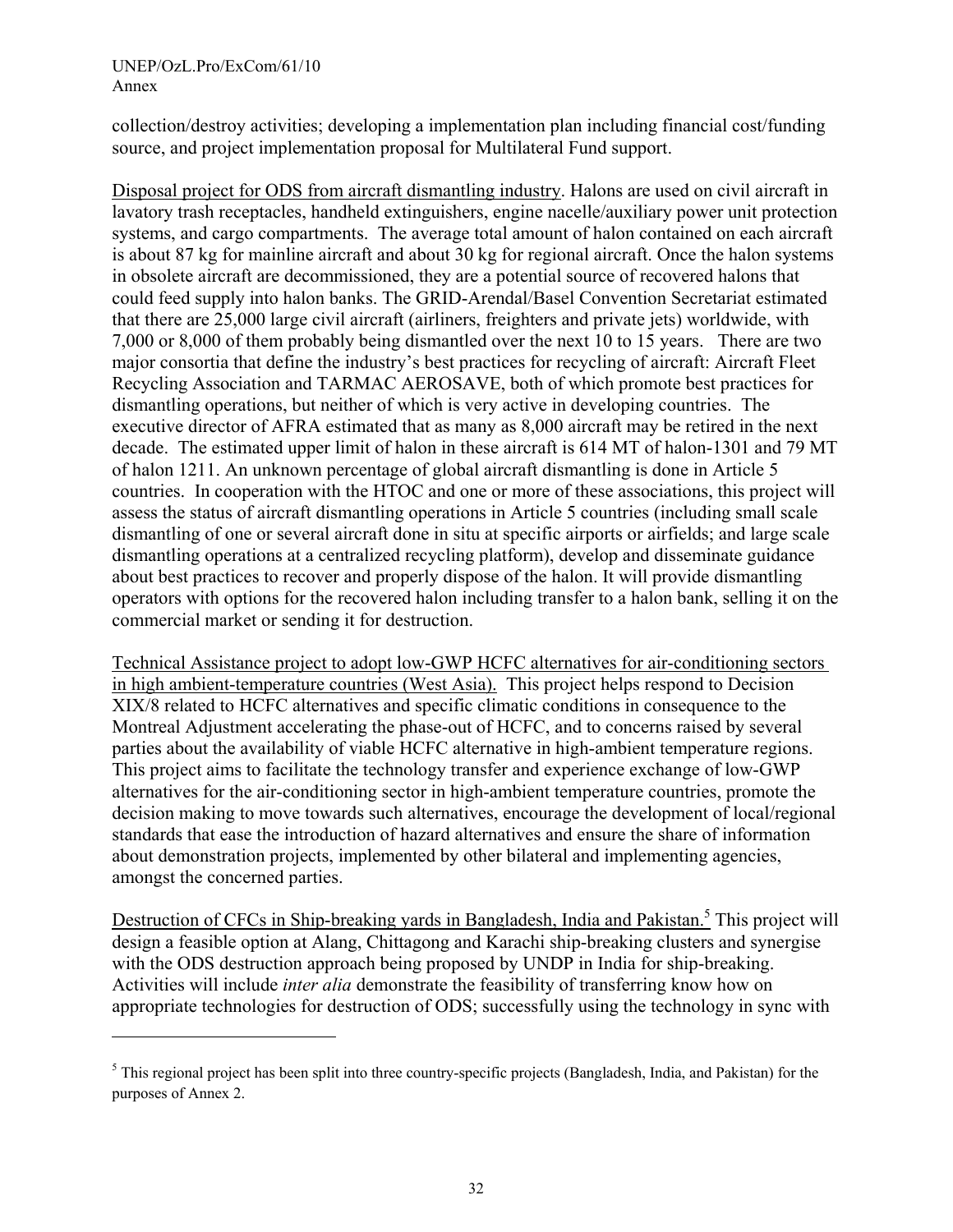UNDP duly complying with performance standards; integrating environmental benefits with systems for deriving carbon – credits within the overall approach being developed by UNDP; developing institutional mechanisms for accessing other ODS wastes like HCFC and HFC wastes; implementation of institutional mechanisms integrated with the mechanisms implemented for other hazardous chemicals / wastes management and disposal in the shipbreaking facility; and dissemination of information on good practices and learning from implementation of the destruction facilities.

# *VI. EXPECTED RESULTS FROM UNEP'S INTERVENTION*

It is expected that the implementation of the above projects and activities will result in the following:

- Improved capabilities and technical skills of NOUs staff to effectively carry out approved phase-out programmes and thus ensure sustained compliance;
- Countries in non-compliance received necessary support enabling swift return to compliance;
- Increased high level political commitment to the ozone agreements;
- ODS phase-out obligations mainstreamed into national environmental strategies/policies;
- Early action taken by countries on the HCFC phase out due to HPMP preparation and information services.
- Increased number of Parties to the Montreal Protocol Amendments;
- Enhanced awareness of users and other relevant stakeholders of forthcoming reductions in ODS supply and availability of viable alternatives;
- All client countries reported Article 7 data by established deadlines and quality of reported data improved;
- **Majority of client countries submitted outstanding reports on implementation of their** Country Programmes to the Multilateral Fund Secretariat;
- Improved and enforced ODS related legal instruments particularly the addition of HCFCs to licensing systems and initiation of HCFC quota systems;
- NOUs provided with best available information that enable them to make decisions on alternative technologies, sound approaches and methodologies;
- Broadened and strengthened regional cooperation in the implementation of the ozone treaties;
- Increased number of countries benefiting from direct country-to-country assistance;
- Concerted actions taken at national and regional levels to combat illegal trade in ODS;
- Improved access to ODS-related technical information and enhanced experience exchange;
- Indirect support provided for the implementation of investment projects through strengthened institutional and legal frameworks.

Qualitative results are covered in Performance Indicators section.

# *VII. RESOURCE ALLOCATION*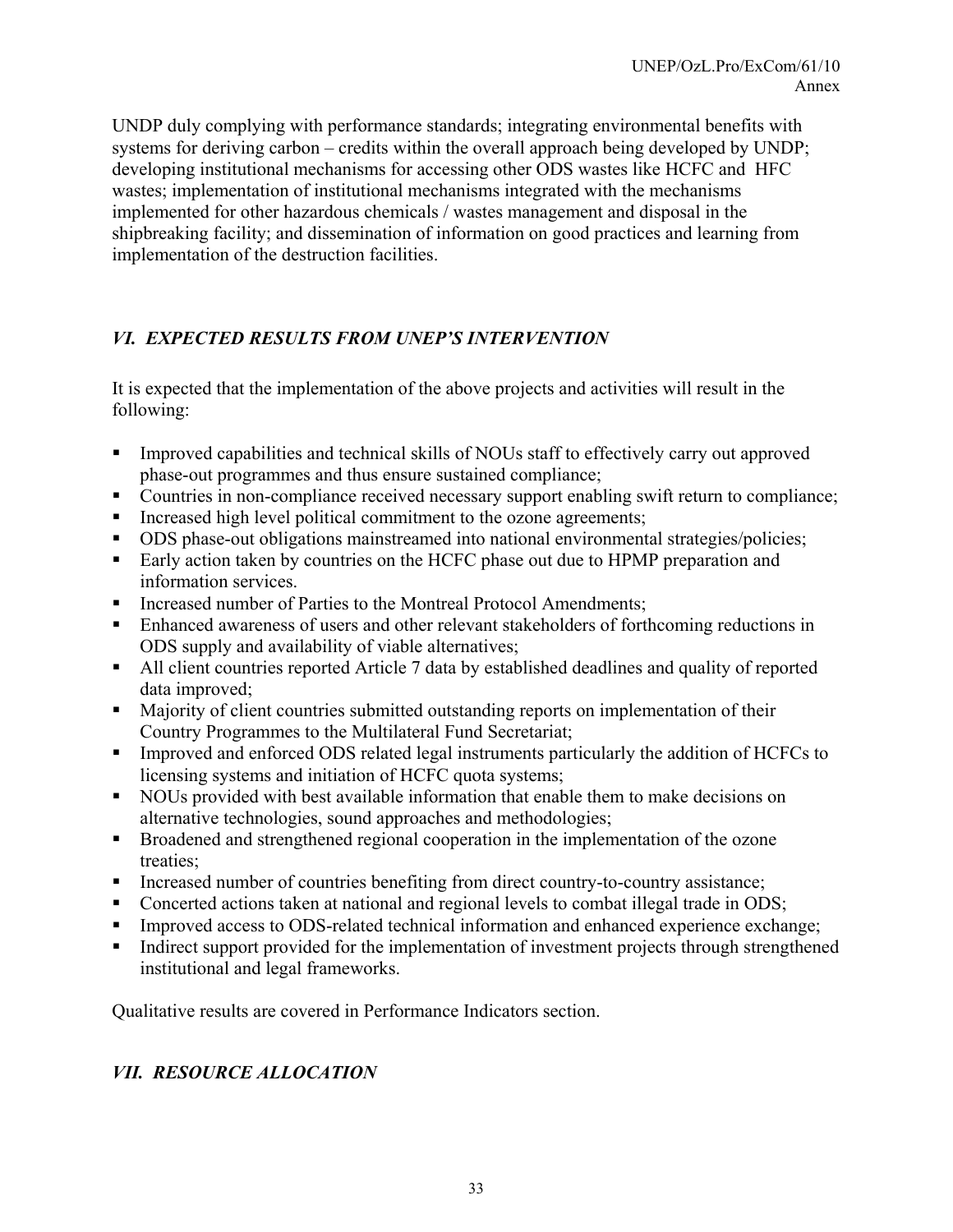The annual budget of the UNEP Compliance Assistance Programme for 2010 was approved by 59th meeting of the Executive Committee at the amount of **US\$ 9,444,600** including programme support costs.

The 2010 CAP budget is to be used for salaries of 46 CAP staff members, more than 367 country-specific compliance services, operation of 9 Regional/sub-regional Networks and the Information Clearinghouse.

### IIX. PLANNED BUSINESS PLAN ACTIVITIES

UNEP plans to prepare and submit for approval during 2010-2012 224 non-investment projects as indicated in Annex II, Planned projects.

# *IX. PERFORMANCE INDICATORS*

As per Decisions 48/7, 48/45, 49/4, 54/8 and 57/9 UNEP will use the following indicators in 2010:

| Table 1: 2009 Business Plan Indicators for UNEP |  |  |
|-------------------------------------------------|--|--|
|-------------------------------------------------|--|--|

| Item                                                                                                                                                 | 2010 Target                         |
|------------------------------------------------------------------------------------------------------------------------------------------------------|-------------------------------------|
| Number of annual programmes of multi-year agreements approved versus                                                                                 | 104 (23 tranches of approved MYA    |
| those planned                                                                                                                                        | and 81 new MYA)                     |
| Number of individual projects/activities (investment projects, RMPs, halon<br>banks, TAS, institutional strengthening) approved versus those planned | 108                                 |
| Milestone activities completed/ODS levels achieved for approved multi-year<br>annual tranches versus those planned                                   | 23                                  |
| ODS phased-out for individual projects versus those planned per progress                                                                             | $\theta$                            |
| Reports                                                                                                                                              |                                     |
| Project completion (pursuant to decision 28/2 for investment projects) and as                                                                        | 33                                  |
| defined for non-investment projects versus those planned in progress reports                                                                         |                                     |
| Number of policy/regulatory assistance completed versus that planned 100%                                                                            | 100% of countries listed in Annex I |
| of countries listed in Annex I of UNEP's business plan narrative either                                                                              | of UNEP's business plan narrative   |
| received assistance or assistance was offered                                                                                                        | either received assistance or       |
|                                                                                                                                                      | assistance was offered              |
| Speed of financial completion versus that required per progress report                                                                               | On time                             |
| completion dates                                                                                                                                     |                                     |
| Timely submission of project completion reports versus those agreed                                                                                  | On time                             |
| Timely submission of progress reports and responses unless otherwise agreed On time                                                                  |                                     |

Table 2: Performance Indicators for UNEP's Compliance Assistance Programme (CAP)